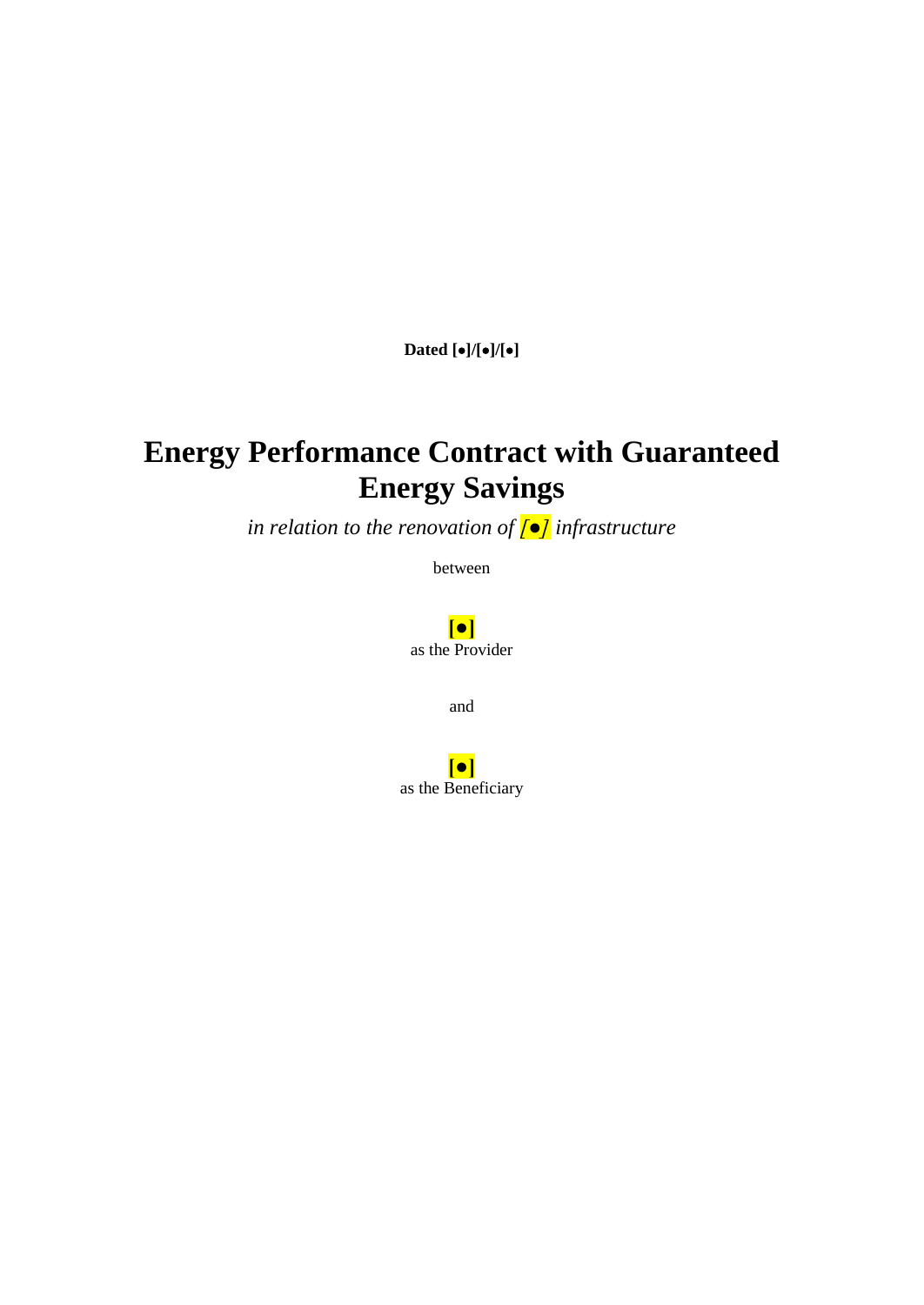#### **This ENERGY PERFORMANCE CONTRACT WITH GUARANTEED ENERGY SAVINGS**

(the "**Contract**") has been entered into pursuant to Sections 17 and 18 of the Act on Energy Efficiency (as defined below) by and between:

| (1) | $\lceil\bullet\rceil^{12}$  |                         |
|-----|-----------------------------|-------------------------|
|     | Registered Office           | $\lceil \bullet \rceil$ |
|     | Registration in Register :  | $\lceil \bullet \rceil$ |
|     | ID No.                      | $\lceil \bullet \rceil$ |
|     | Tax ID No.                  | $\lceil \bullet \rceil$ |
|     | VAT ID No.                  | $\lceil \bullet \rceil$ |
|     | <b>IBAN</b>                 | $\lceil \bullet \rceil$ |
|     | <b>Registration in RPSP</b> | $\lceil \bullet \rceil$ |
|     | Represented by              | $\lceil \bullet \rceil$ |
|     | (the "Provider")            |                         |
| (2) | $\lceil \bullet \rceil^3$   |                         |
|     | Registered Office           | $\lceil \bullet \rceil$ |
|     | Registration in Register :  | $\lceil \bullet \rceil$ |
|     | ID No.                      | $\lceil \bullet \rceil$ |
|     | Tax ID No.                  | $\lceil \bullet \rceil$ |
|     | VAT ID No.                  | $\lceil \bullet \rceil$ |
|     | <b>IBAN</b>                 | $\lceil \bullet \rceil$ |
|     | Represented by              | $  \bullet  $           |
|     | (the "Beneficiary")         |                         |

(the Provider and the Beneficiary jointly referred to as the "**Parties**" or individually as the "**Party**")

#### **Whereas:**

-

(A) The Beneficiary wishes to permanently achieve energy savings, and thus enhance energy efficiency through (i) the refurbishment and renovation of the Infrastructure (as defined below)

<sup>1</sup> The footnotes below are based on the relevant provisions set out in Eurostat's Guide of 8 May 2018: A Guide to the Statistical Treatment of Energy Performance Contracts (the "**Guide**") and their main purpose is to draw attention to the aspects that are important for ensuring that the Beneficiary's use of the Provider's services hereunder has no effect on the Maastricht debt of the Slovak Republic calculated according to the ESA 2010 methodology.

The Guide summarizes various contractual arrangements which are typical for Energy Performance Contracts ("**EPCs**"). As a result, this Contract also includes proposals for potential different arrangements or other mechanisms, as well as several various alternatives set out in square brackets that go beyond the scope of the model contract that could be desirable or applicable in specific cases depending on specific circumstances and the requirements of a specific Beneficiary and which can also be modified or supplemented depending on specific particularities of the relevant Project. If necessary, in individual cases, the related explanations are provided in the relevant footnote.

With regard to the considerable diversity of EPCs in practice, in several cases, where a detailed technical/economic regulation or other regulation is required depending on specific circumstances and requirements of the Beneficiary, the relevant provisions hereof contain a reference to a schedule containing that contractual regulation. This is to ensure that this Contract can apply as a model document to the greatest possible extent for a wide range of public sector entities. However, the relevant footnote includes the basic requirements for such regulation pursuant to the Guide.

The square brackets further indicate the relevant provisions of the Contract or their parts where information must be filled in based on specific circumstances and requirements of the Beneficiary.

<sup>&</sup>lt;sup>2</sup> Pursuant to the Guide, the Provider must be classified, for statistical purposes, (pursuant to the ESA 2010 methodology) outside the general government sector.

<sup>3</sup> The Guide expects the Beneficiary to be classified inside the general government sector (pursuant to the ESA 2010 methodology). Otherwise, the Contract is not an EPC for the purposes of the Guide.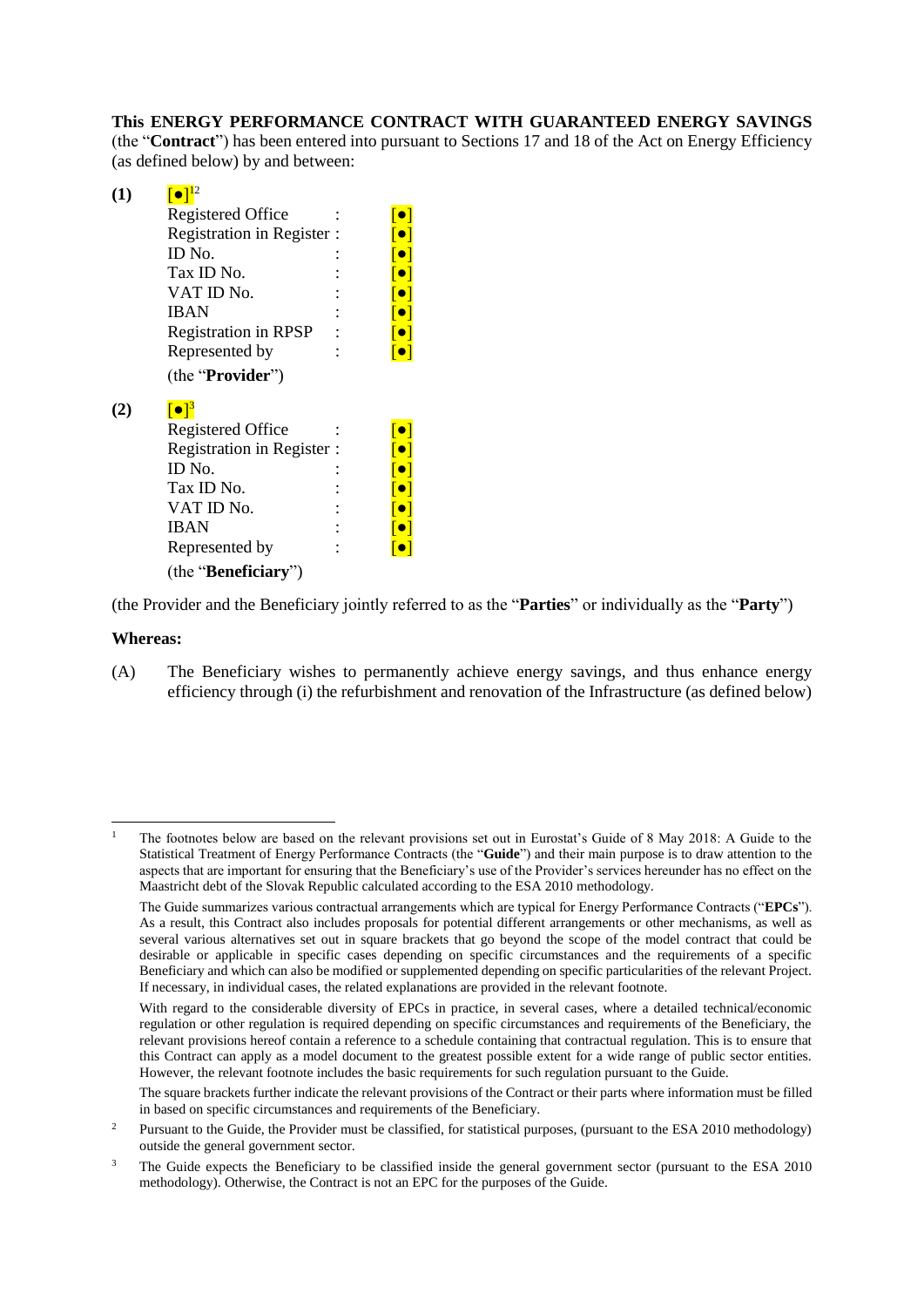<span id="page-2-0"></span>[including the fitting out of energy generation installations]<sup>4</sup> and (ii) the implementation of energy cost-efficient operation of the Infrastructure [including energy generation installations].<sup>5</sup>

- (B) The Provider provides energy cost-saving solutions and wishes to (i) perform (implement) the Project (as defined below); (ii) provide other necessary services to the Beneficiary in order to achieve long-term energy savings in the Infrastructure pursuant to the Project; and (iii) guarantee the Beneficiary that the agreed savings will be achieved under the Project, including financial compensation in the event of a shortfall or failure to achieve savings under the terms and conditions hereof. 6,7
- (C) The Parties wish to implement the Project in three phases, i.e., (i) the performance of the Detailed Analysis (as defined below) whose outcome will be the Design (as defined below); (ii) the implementation of the Renovation (as defined below); and (iii) the provision of the Services (as defined below) so that the Beneficiary achieves guaranteed savings, all of the above under the terms and conditions specified herein.

#### **Now, therefore, the Parties have agreed as follows:**

### **1. Definitions and Interpretation**

1.1 Unless this Contract or the context hereof requires otherwise, the capitalized terms used herein shall have the following meaning:

"**Site**" means any and all structural and technology facilities comprising an independent operational or administrative unit owned by the Beneficiary, managed by the Beneficiary or

-

- cost savings related to the energy supply (e.g. savings resulting from the reduced environmental commitments or savings resulting from the implementation and operation of on-site energy generation);

<sup>4</sup> Applicable if new equipment for energy generation is installed within the Project. However, it must be noted that the Contract is intended for Projects the purpose of which is to reduce energy consumption and is not intended for Projects where the capital expenditures for energy generation would exceed 50% of the total capital expenditures incurred by the Provider. If the new energy-generation equipment is implemented within the Project, the expected revenues of the Beneficiary from the energy generation must be less than 50% of the expected payments for the guaranteed energy services and the expected revenues of the Provider from the energy generation must be less that the expected payments for the guaranteed energy services from the Beneficiary.

<sup>5</sup> See footnote [4.](#page-2-0)

<sup>6</sup> The Guide requires that (based on the calculation pursuant to the net present value method (*NPV*)) the amount of the guaranteed savings be higher than the total of: (i) the Payments for GES; and (ii) any "non-refundable" government financing (as the government financing is defined under the Guide) (e.g., contributions to the capital expenditures). Simultaneously, the amount of the guaranteed savings for a year must be higher than the amount of the Payments for GES for the relevant year.

In addition to the energy consumption savings, the following may be included in the calculation of the amount of the guaranteed savings:

<sup>-</sup> revenues generated from the surplus and sale of on-site energy generation.

If the guaranteed savings are to include revenues generated from the sale of surplus energy (with regard to certain types of EPCs, in relation to which the installation of the facility for the energy generation forms part of the project), such revenues must be less than 50% of the total amount of the guaranteed savings

<sup>7</sup> The Guide is very sensitive about situations where EPC financing is ensured (directly or externally, even if partially) from government budgets. As a result, support by the government sector is significantly limited. If government support is expected for a specific project, the specific situation must be analyzed pursuant to the Guide. However, in general, it can be stated that if the government commitment for the financing of the capital expenditures of the EPC amounts to (i) 50% or more, the EPC must automatically be included in the general government sector; (ii) less than 50% but more than 1/3, it is issue of very high importance to the statistical treatment; (iii) 1/3 but more than 10%, it is issue of high importance to the statistical treatment; or (iv) 10% or less, it is issue of moderate importance to the statistical treatment. As a result, under certain circumstances (especially if other requirements under the Guide are met or other risk factors are not included in the Contract), the government sector may participate up to 50% in the EPC financing. Financing through EU grants constitutes a separate situation. Therefore, the potential financing by the government sector in the particular EPC must be always reviewed in the context of the Guide.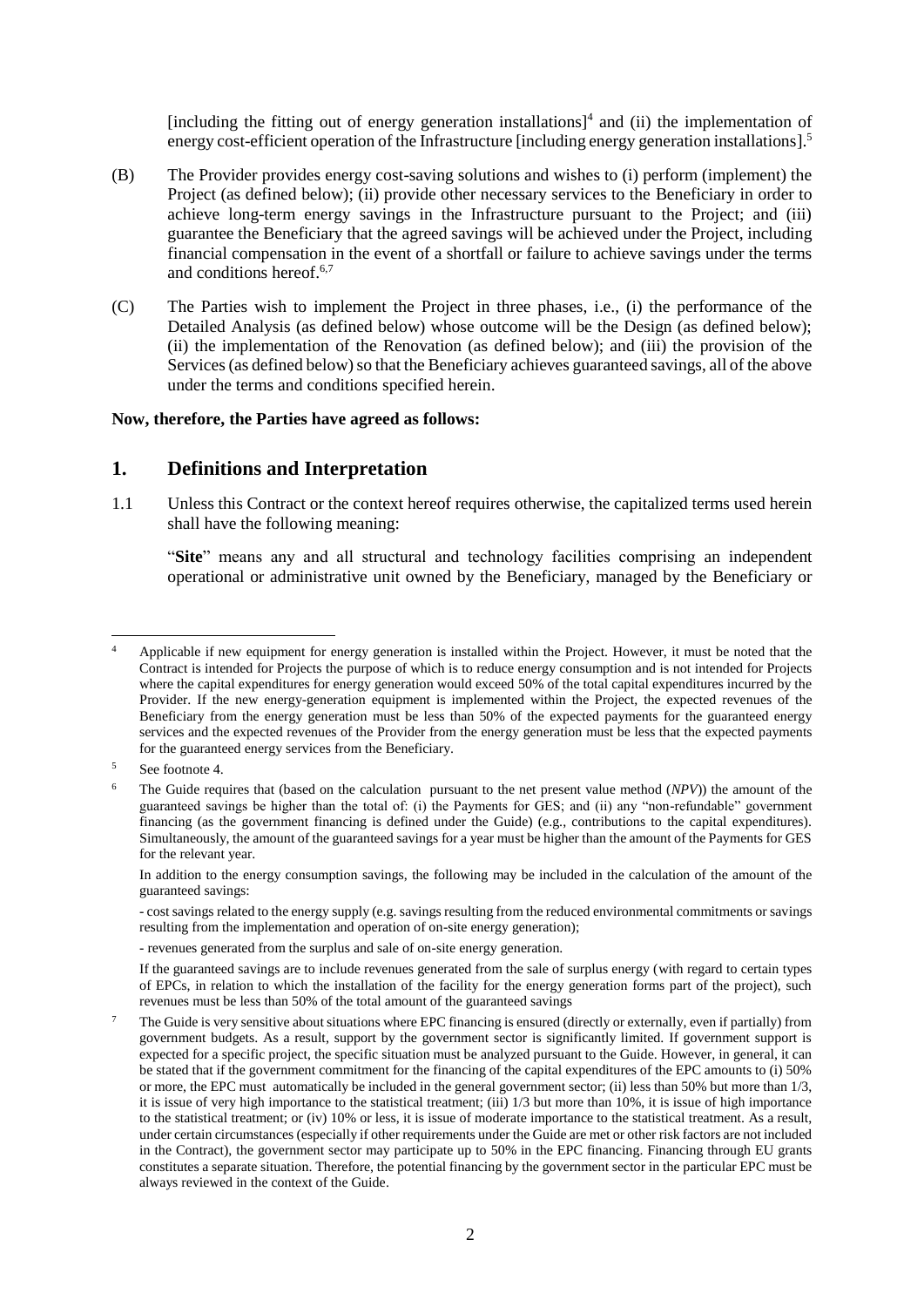otherwise used by the Beneficiary based on a contractual relationship, located in one spot, which also includes the Infrastructure, and which are specified in Schedule 1 hereto.

"**Copyright Act**" means Act No. 185/2015 Coll., the Copyright Act, as amended.

"**Partial Payment for GES**" has the meaning given to it in Clause [7.2.](#page-19-0)

"**Partial Reimbursement**" means partial reimbursement of Investment Costs in the amount of EUR  $[\bullet]$  (including value added tax).<sup>8</sup> For the avoidance of doubt, the Partial Reimbursements are fixed and (despite the fact that they are deferred payments of the Investment Costs pursuant to the Invoice for Investment Costs) they are interest-free and are not subject to increase as a result of changes to the macroeconomic indicators.

"**Renovation Completion Date**" means a date on which the Acceptance Certificate is executed by the Parties.

"**Renovation Commencement Date**" means a date on which the takeover certificate is executed by the Parties under which the Beneficiary hands the Infrastructure and the Site (or the relevant parts thereof) over to the Provider for the purpose of the implementation of the Renovation or otherwise allows the use of the Infrastructure and the Site (or the relevant parts thereof) for the purpose of the implementation of the Renovation.

"**Confidential Information**" means any and all information and facts obtained or learned by the Parties in any manner upon the execution, performance of, or in relation to, the performance hereof constituting business secrets under the Commercial Code.

"**Invoice for Investment Costs**" means an invoice issued by the Provider no later than as of the Renovation Completion Date for the payment of Investment Costs (for the avoidance of doubt, the Invoice for Investment Costs will be issued by the Provider in respect of the amount of the Investment Costs as set out in the Tender); the Invoice for Investment Costs shall be paid in Partial Reimbursements after the end of the relevant Annual Savings Period (to the extent to which the Provider's entitlement to a Partial Reimbursement hereunder does not cease to exist).

"**Invoice for Services**" means a settlement invoice issued by the Provider for the payment of the Remuneration for Services after the end of the relevant Annual Savings Period (provided that the Provider is entitled to the Remuneration for Services hereunder).

"**Guaranteed Annual Savings**" means guaranteed annual savings pursuant to Schedule 4 hereto.

"**Works Timetable**" means the timetable for works and supplies pursuant to Schedule 5 hereto that includes the scope of works and supplies to be performed under the Project and the periods during which those works and supplies are to be performed.

"**Assessment Report**" has the meaning given to it in Clause [7.3.](#page-19-1)

"**Infrastructure**" means structural and/or technology facility(ies) in which the Project is to be implemented, specified in Schedule 1 hereto.

"**Investment Costs**" means investment costs in the amount of EUR [●] (including value added tax) set out in the Tender by the Provider as an amount to be incurred in relation to the Renovation.

"**Final Date**" has the meaning given to it in Clause [14.1.](#page-26-0)

-

The amount is to be determined as a proportion between: (i) the amount of Investment Costs and (ii) the number of Annual Savings Periods.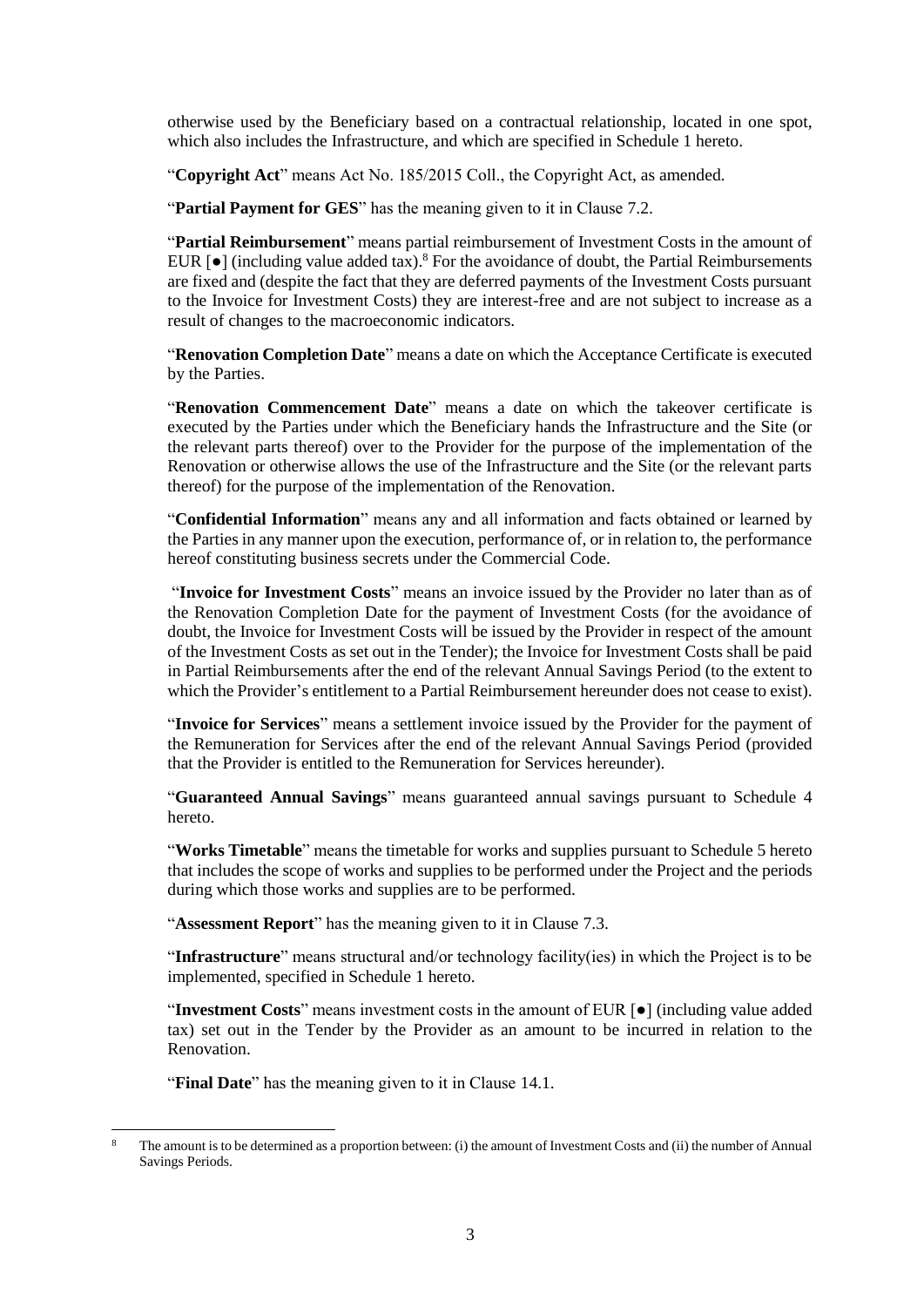"**Design**" means the design documentation required for the implementation of the Renovation (which especially includes the design for the building permit (provided that the building permit and the implementation project are required for the implementation of the Renovation), proposal for organizational measures and proposal for changes to working procedures applicable during the Guarantee Period.

"**Unassigned Portion of the Partial Payment for GES**" means a portion of the claim for the payment of the Partial Payment for GES which has not been assigned [to a third party] pursuant to Clause [16.3](#page-31-0) (and which, for the avoidance of doubt, remains in each case payable by the Beneficiary to the Provider).

"**Commercial Code**" means Act No. 513/1991 Coll., the Commercial Code, as amended.

"**Guarantee Period**" means the period during which the Provider guarantees the Beneficiary that the Guaranteed Annual Savings will be achieved, commencing on the first day of the first calendar month following the [termination date of the Trial Period] $\frac{9}{1}$  [Renovation Completion Date] and ending on the Final Date.

"**Renovation Period**" means the period for the performance of works and supplies under the design documentation that forms part of the Design, commencing on the Renovation Commencement Date and ending on the Renovation Completion Date.

"**Preparation Period**" means the period commencing on the execution date hereof and ending on the Renovation Commencement Date during which the Provider will perform the Detailed Analysis and prepare the Design.

"**Renovation**" means works and supplies pursuant to the design documentation which forms part of the Design to be performed by the Provider during the Renovation Period; whereas the scope of the Renovation (including the amount of the relevant investment costs) and target parameters of the Renovation are specified in Schedule 6 hereto.

"**Renovated Assets**" means machines, devices, equipment and/or any parts of the Infrastructure supplied, installed and/or modified by the Provider during the Renovation, including any works implemented by the Provider during the Renovation that require structural alterations of the Infrastructure. The Renovated Assets are specified in Schedule 6 hereto.

"**Remuneration for Services**" means the Provider's remuneration for the provision of Services hereunder amounting to EUR [●] (including value added tax) for an Annual Savings Period (or in the relevant reduced amount pursuant to the provisions hereof). [If during the Guarantee Period the percentage change in the single index of consumer prices of the eurozone, published by Eurostat (or any index replacing such index) for the relevant calendar year falling entirely within the Guarantee Period exceeds  $\lceil \bullet \rceil\%$ , the Provider shall be entitled to proportionally increase the amount of the Remuneration for Services [corresponding to the relevant percentage change]/[to the extent to which the relevant percentage change exceeds  $\lceil \bullet \rceil\% \rceil$ , which will be effective for the following Annual Savings Period. The Provider shall be obliged to deliver a notice regarding such increase to the Beneficiary no later than 60 days after Eurostat's publication of the relevant percentage change in the single index of consumer prices of the eurozone for the relevant calendar year; otherwise, it will lose its entitlement to increase the Remuneration for Services.<sup>10</sup>

<sup>9</sup> If it is agreed that the Trial Period will apply.

<sup>&</sup>lt;sup>10</sup> The indexation method can also be determined in another manner according to the requirements of the Parties or it can be completely excluded.

Pursuant to the Guide, the relevant index, based on which the indexation has been agreed, must be generally recognised in the Slovak Republic or in the energy services sector.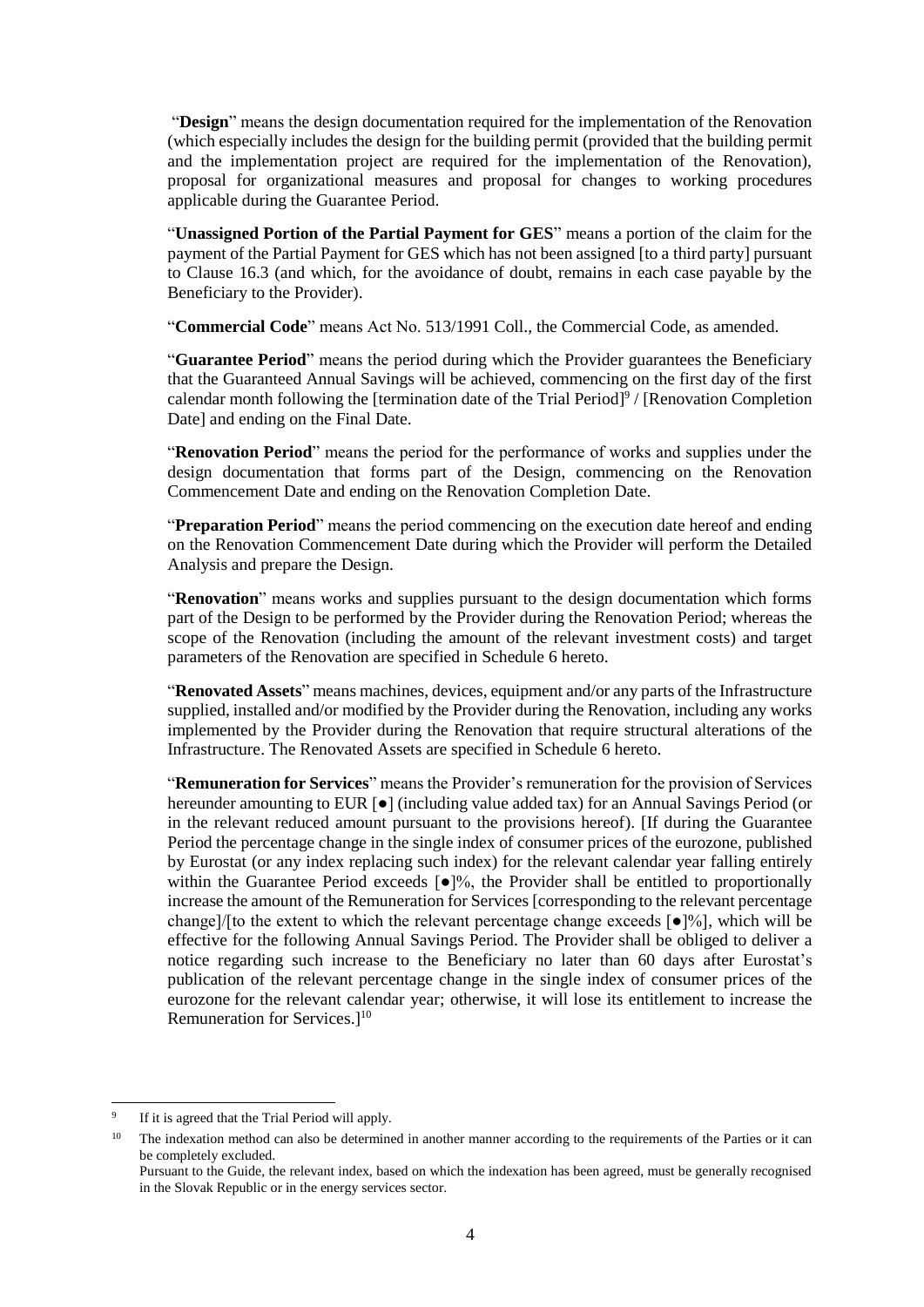"**Documents**" means the following documents required for the preparation of the Design provided by the Beneficiary as a (public) authority in a (public) procurement:

- (a) documents required for the preparation of a tender or submission or to evidence compliance with the conditions for participation, especially a contract notice, notice used as a call for tenders, design contest notice, invitation to tender, tender documents, tender terms and conditions, information document and other supporting documentation;
- (b) documents containing a description of the existing (structural and/or technological) conditions and energy system of the Infrastructure prepared by the Beneficiary or its external advisor prior to the execution hereof which may also contain an interim submission or several variant interim submissions in order to achieve energy savings in the Infrastructure; and
- (c) any other documents provided by the Beneficiary to the Provider during the period for the submission of tenders;

that are specified in Schedule 2 hereto.

"**Payments for GES**" means payments made by the Beneficiary to the Provider in accordance with Article [7](#page-18-0) hereof the purpose of which is (i) the gradual payment of the Invoice for Investment Costs; and (ii) the payment of individual Invoices for Services.

"**Detailed Analysis**" means a detailed analysis of the Infrastructure's energy system and its use/operation to the extent according to the Provider's needs in order to (i) verify the accuracy of the Documents; (ii) obtain a more detailed picture and summary of energy savings alternatives; and (iii) prepare the Design.

"**Tender**" means a tender submitted by the Beneficiary in the Public Procurement set out in Schedule 3 hereto.

"**Permits**" means any decisions of the public authorities whose content is related to, or required for, the Renovation, in particular but not limited to, a building permit and occupancy permit, as well as statements of the government authorities and other affected authorities and organizations which were underlying documents for the issuance of those decisions.

"**Rights Related to the Provision of Services**" means any and all legal relations, rights and obligations, including economic rights, use rights, rights arising from easements, approvals, permits, licenses, authorizations, and any other rights acquired by the Provider or in relation to which the Provider is a party, in relation to the provision of Services hereunder (however, obligations will only include such obligations which usually exist in relation to the provision of services similar to the Services hereunder). These especially include the rights or legal relations under energy supply agreements, legal relations between the Provider and third parties provided that these rights or legal relations are directly connected with the provision of Services, and any other rights or legal relations whose transfer or assignment is required for the proper operation and provision of the Services by the Beneficiary or a third party designated by it after the termination or early termination of this Contract (however, any agreements entered into with third parties in relation to the operation or provision of the Services containing unusual contractual terms and conditions or an inappropriate price for the performance provided by a third party or that would not allow the termination of the agreement with a third party entered into for a period of more than one year without a reason in an ordinary notice period shall not be deemed to be Rights Related to the Provision of Services). For the avoidance of doubt, permits, authorizations and consents in relation to the provision of Services that are issued by public authorities or require a special registration or proceedings pursuant to the Relevant Regulations related to regulated energy activities which are always related to a specific person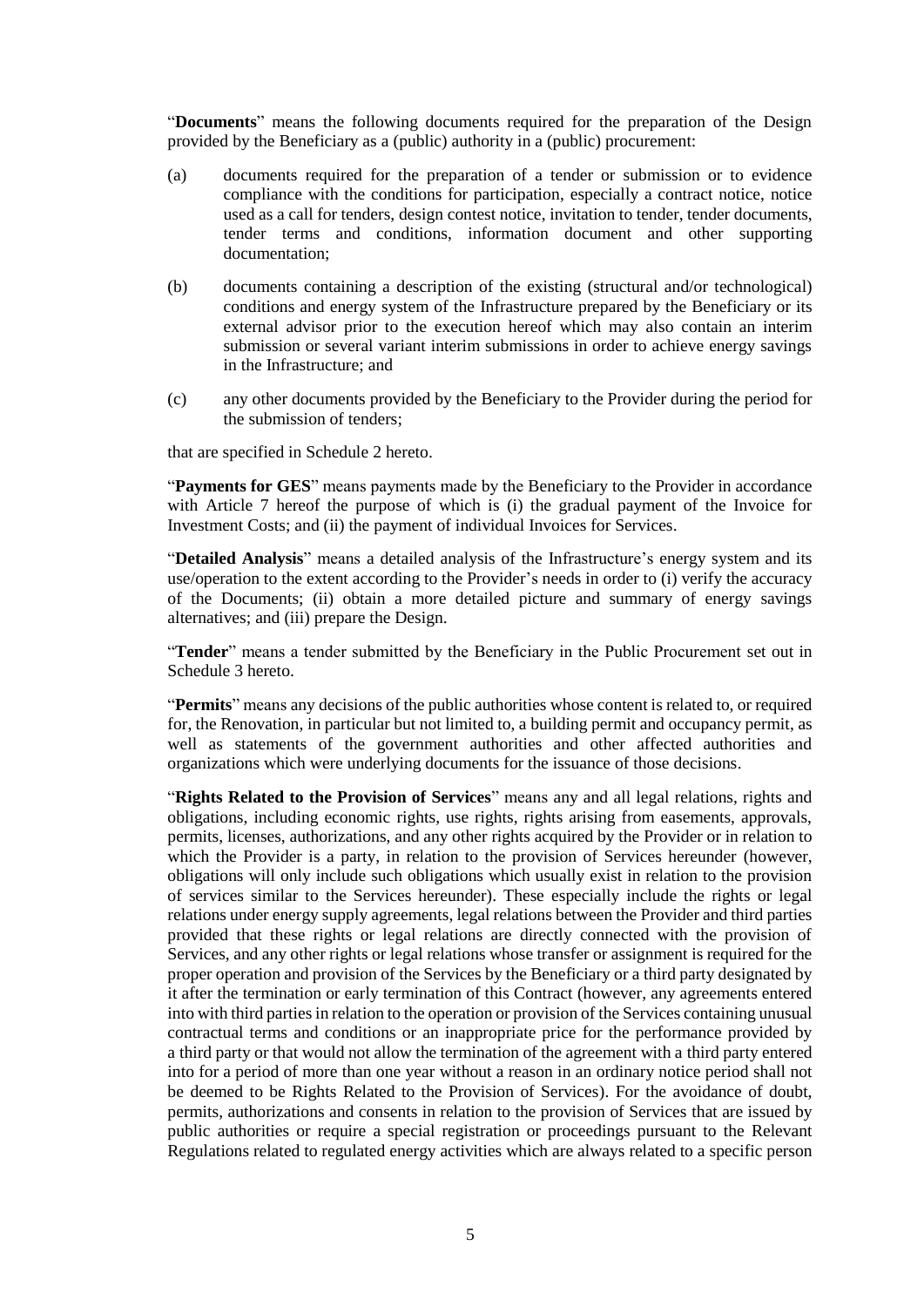or entity for which they are issued shall not be included in the Rights Related to the Provision of Services.

"**Savings Excess**" means a positive difference between the Actual Annual Savings and Guaranteed Annual Savings.

"**Relevant Regulations**" means generally binding legal regulations of the Slovak Republic and European Union, the relevant quality standards, technical standards, security and other standards (including any standards to which the Documents refer) applying to the Provider's relevant activities or their outcome hereunder.

"**Project**" means any and all acts and actions which the Parties are obliged or entitled to take hereunder during its implementation within:

- (a) the Preparation Period;
- (b) the Renovation Period; [and]
- (c) the [Trial Period; and  $]$ <sup>11</sup>
- (d) the Guarantee Period.

"**Acceptance Certificate**" means a written certificate regarding the implementation of the Renovation by virtue of which the Parties confirm that the Renovation has been implemented in accordance with its target parameters specified in Schedule 6 hereto under which the Renovated Assets will be handed and taken over in accordance with Clause [6.7,](#page-17-0) and whose part/annexes shall in particular include the following:

- (a) test reports required pursuant to the Documents and/or Schedule 6 hereto;
- (b) a list of detected minor defects of the Renovation which by their nature do not prevent the Guaranteed Annual Savings from being achieved, together with the period for their rectification;
- (c) a record of training the relevant employees of the Beneficiary (designated by the Beneficiary) who will (with the Beneficiary's assistance during the operation of the Renovated Assets) operate or otherwise use the Renovated Assets;
- (d) other documents required pursuant to Schedule 6 hereto.

"**Relevant Amount**" has the meaning given in Claus[e 7.10\(c\).](#page-22-0)

"**Relevant Difference**" has the meaning given in Clause [7.8\(c\).](#page-21-0)

"**Annual Savings Period**" means each relevant period of twelve (12) consecutive months during the Guarantee Period, with the first Annual Savings Period commencing on the date of the commencement of the Guarantee Period.

"**Annual Settlement**" has the meaning given in Clause [7.6.](#page-20-0)

"**SIEA**" means the Slovak Innovation and Energy Agency.

["**Trial Period**" means the period of  $\lceil \bullet \rceil$ <sup>12</sup> commencing on the date following the Renovation Completion Date and during which the Provider will perform the optimization of the set-up of

 $11 -$ If it is agreed that the Trial Period will apply.

<sup>&</sup>lt;sup>12</sup> It is possible to agree on the Trial Period in the Contract in order to optimize the set-up of the Renovated Assets according to the manner of and requirements on their use. The Provider shall not be obliged to achieve the Guaranteed Annual Savings, it shall not be entitled to the Payments for GES and the mechanism for the reduction of the Payments for GES shall not apply during the Trial Period. In accordance with the Guide, it is possible to agree on a three-month Trial Period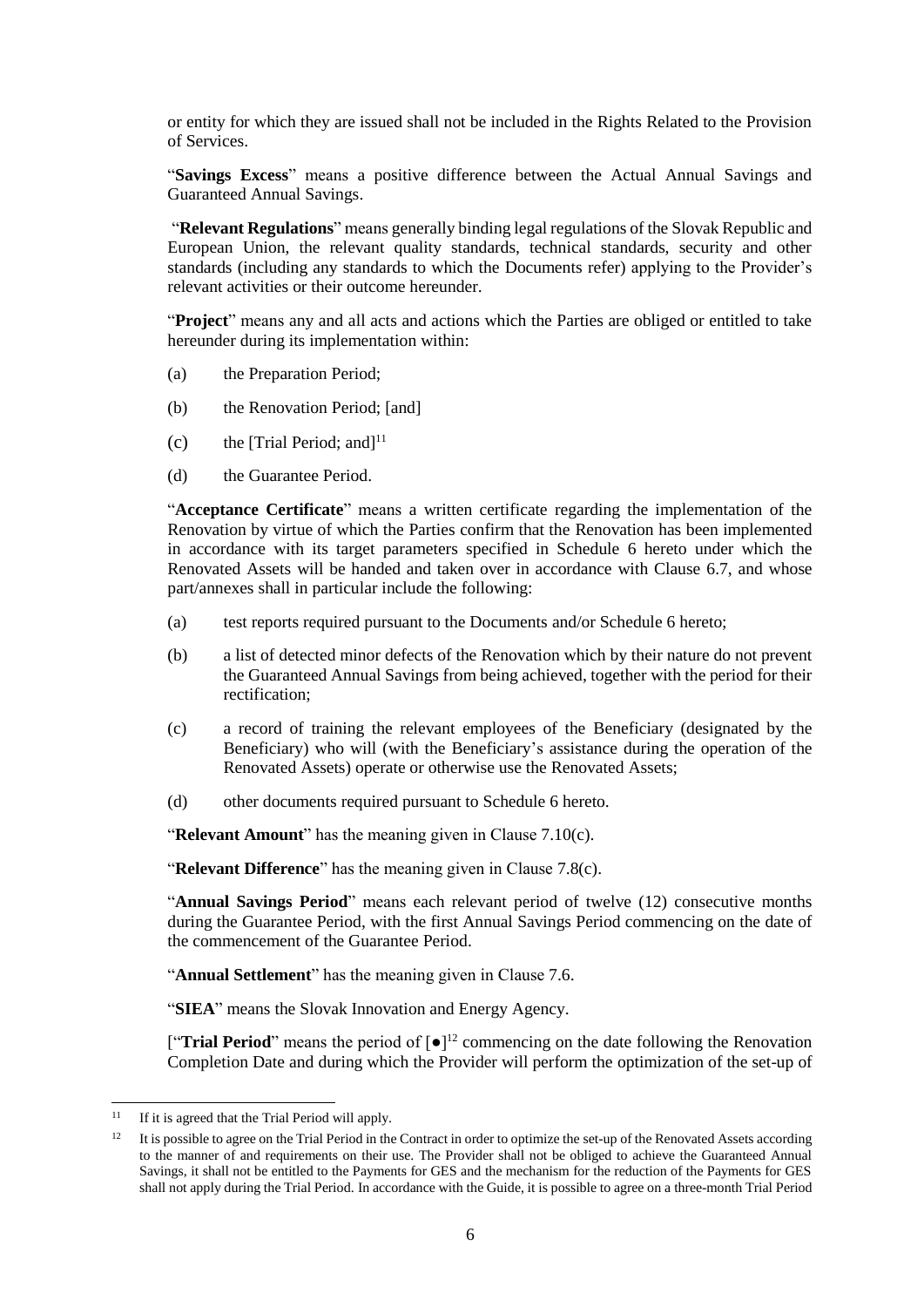the Renovated Assets in respect of the manner of and requirements on use of the Renovated Assets (for the avoidance of doubt, the Provider shall not be obliged to achieve the Guaranteed Annual Savings and shall not be entitled to Payments for GES during this period).]

"**Actual Annual Savings**" means the total amount of savings actually achieved during the Annual Savings Period calculated according to the procedure specified in Schedule 4 hereto.

"**Services**" means energy services with guaranteed energy savings and other related services provided by the Provider to the Beneficiary hereunder and specified in Schedule 8 hereto.

"**Subcontractor**" has the meaning given in Clause [3.6.](#page-10-0)

"**General Government Sector Entity**" means an entity registered in the Register of Organizations maintained by the Statistical Office of the Slovak Republic pursuant to Sections 19 to 21 of Act No. 540/2001 Coll. on State Statistics, as amended, and included in the general government sector in accordance with a unified methodology applicable to the European Union.

["**Public Procurement**" means the public procurement for contract No. [●],the contract notice of which was published in Official Journal for Public Procurement No. [●] dated [●]<sup>13</sup> as a result of which this Contract has been executed].

"**Savings Shortfall**" means a negative difference between the Actual Annual Savings and Guaranteed Annual Savings.

"**Force Majeure**" means an obstacle occurring independently of the will of the obliged Party that prevents it from performing its obligations if the obliged Party cannot reasonably be expected to avoid or overcome such obstacle or its consequences and it could not have foreseen such event at the time when its obligation arose; for the purposes hereof, Force Majeure shall mean solely the following circumstances (in each case provided that they meet the abovementioned conditions): war, sabotage, a terrorist act, blockade, strike, epidemic, nuclear explosion, radiation, chemical or biological contamination, plane crash and natural disasters (earthquakes, landslides, fires, floods, storms, windstorms, volcanic eruptions, avalanches, hailstorms, droughts). For the avoidance of doubt, changes of an economic, political, financial or currency nature, change of the economic conditions of any Party or Subcontractor, or failure or refusal to issue any decision by the public authority shall never be considered a Force Majeure event.

"**Act on Energy Efficiency**" means Act No. 321/2014 Coll. on Energy Efficiency and on Changes and Amendments to Certain Laws, as amended.

"**Public Procurement Act**" means Act No. 343/ Coll. on Public Procurement and on Changes and Amendments to Certain Laws, as amended.

"**Reducing Amount**" has the meaning given in Clause [5.6.](#page-15-0)

- 1.2 Unless otherwise provided herein or if the context requires otherwise, in interpreting this Contract:
	- (a) words denoting the singular include the plural and vice versa;
	- (b) references to an Article, Clause or Schedule shall be construed as references to an Article, Clause or Schedule of this Contract;

-

in relation to the eight-year term of the Contract or in the event of a longer term of the Contract, it is possible to agree on a proportionally longer Trial Period.

<sup>&</sup>lt;sup>13</sup> The relevant public procurement based on which the Contract is executed must be specified.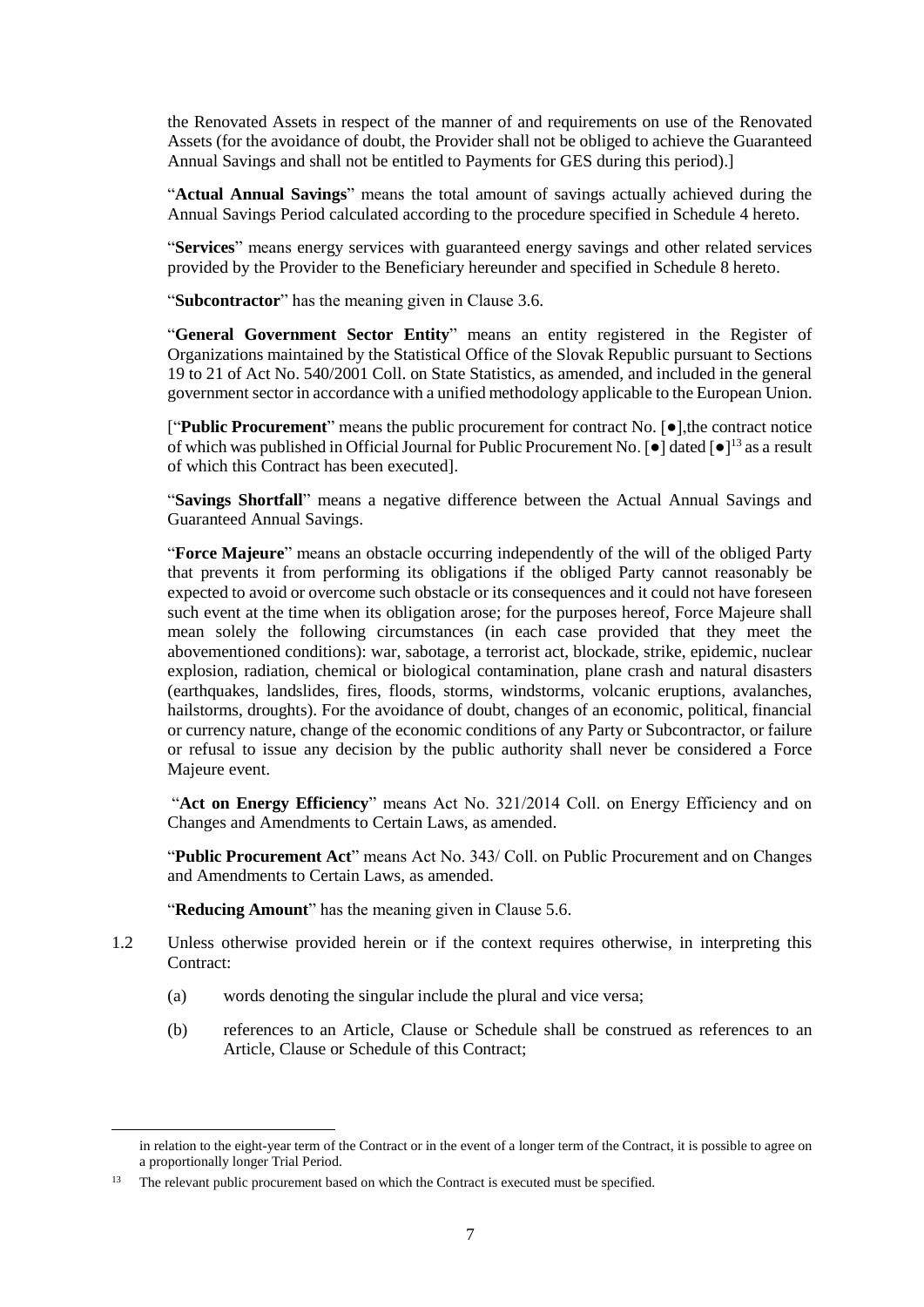- (c) headings and table of contents are inserted for convenience of reference only and have no influence on the interpretation hereof; and
- (d) references to any legal regulation or its relevant provision shall include references to such legal regulation or its relevant provision as it may, from time to time, be amended, supplemented or re-enacted after the execution of this Contract, and legal regulations or their relevant provisions which wholly or partially replace such legal regulation or its relevant provisions after the execution of this Contract.

## **2. Subject of the Contract**

- 2.1 The subject of this Contract is the obligation:
	- (a) of the Provider to implement the Project with due care and under the terms and conditions specified herein; and
	- (b) of the Beneficiary to make the regular Payments for GES and the remuneration for Savings Excess to the Provider under the terms and conditions specified herein.
- 2.2 Within the implementation of the Project and under the terms and conditions specified herein, the Provider agrees to:
	- (a) perform the Detailed Analysis and prepare the Design during the Preparation Period;
	- (b) perform the Renovation during the Renovation Period; and
	- (c) provide the Service during the [Trial Period and]<sup>14</sup> the Guarantee Period.

## **3. Provider's Obligations During the Preparation Period and the Renovation Period**

- 3.1 During the Preparation Period, and no later than by the deadlines designated in the Works Timetable, the Provider shall:
	- (a) perform the Detailed Analysis and prepare the Design in accordance with the Relevant Regulations (unless the quality requirements are stipulated in the Relevant Regulations, the Provider shall act in accordance with an internationally accepted quality level which allows the proper preparation of the Design) and Documents; and
	- (b) deliver the prepared Design to the Beneficiary for its approval;

<span id="page-8-0"></span>and in order to obtain the Permits by the deadline specified in the Works Timetable, the Provider shall be allowed to deliver only a part of the Design to the Beneficiary for its approval to the extent required for the issuance of a building permit for the implementation of the Renovation (i.e., especially the design for the building permit), and it will provide the remaining part of the Design (i.e., especially the implementation project) to the Beneficiary for its approval in accordance with the Works Timetable.

The Provider will bear all the costs it incurs in relation to the performance of the Detailed Analysis and the preparation of the Design.

Should any error, omission, ambiguity, discrepancy, deficiency or any other defects be detected in the Provider's Design, they shall be rectified at the Provider's expense, notwithstanding the Beneficiary's consents or approvals.

 $14$ If it is agreed that the Trial Period will apply.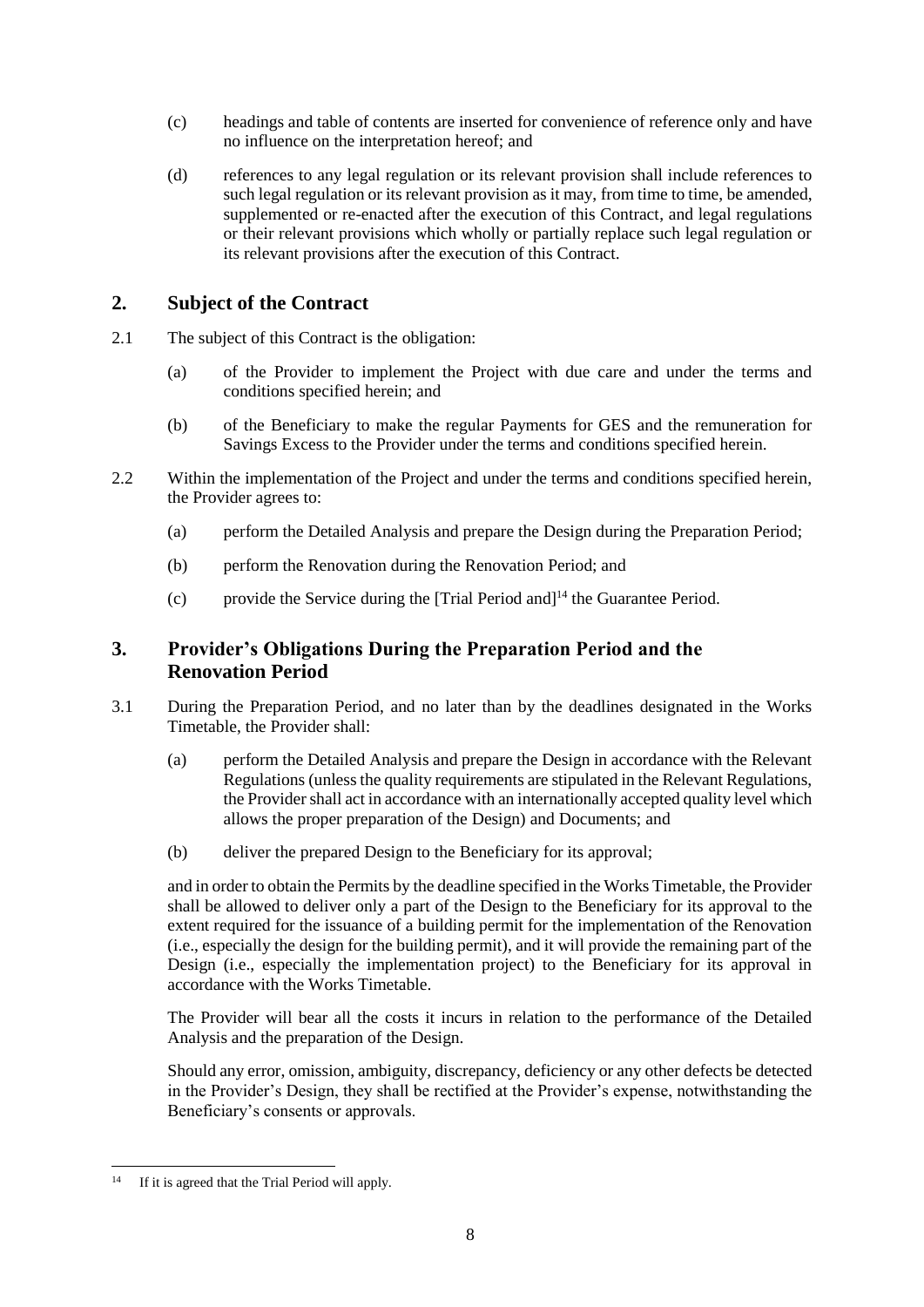[If based on the Detailed Analysis the Provider identified the need to supplement or extend the Renovation design specified in the Provider's Tender in order to achieve the Guaranteed Annual Savings, it may request the Beneficiary in writing to accept such more advantageous solution differently or beyond the scope of designs referred to in the Provider's Tender. Additional designs of the Provider under this Clause may not change the Documents or be in conflict with them. If the Beneficiary gives its written consent to such Provider's request pursuant to the preceding sentence (however, it shall not be obliged to do so) and agrees that the Design will in certain part change the original Renovation design pursuant to the Provider's Tender (or the extent of the Renovation according to Schedule 6 hereto) or go beyond the framework of such design (or the extent of the Renovation according to Schedule 6 hereto), notwithstanding anything to the contrary herein, the Provider shall not be deemed to be in breach of this Contract if it asks the Beneficiary to approve within the Design such approved changes by the Beneficiary as opposed to the Provider's Tender. Once the Beneficiary has approved such changes, it may not reject them in the submitted Design. The Parties shall execute the amendment hereto with regard to the more advantageous solution which differs or goes beyond the designs referred to in the Provider's Tender (or the extent of the Renovation according to Schedule 6 hereto) immediately after the approval of the Design by the Provider. $l^{15}$ 

- 3.2 During the Renovation Period, the Provider agrees to:
	- (a) implement the Renovation in a due and timely manner and with due care, and in accordance with (i) the Design approved by the Beneficiary; (ii) the Works Timetable; (iii) the Relevant Regulations (and unless the quality requirements are stipulated in the Relevant Regulations, the Provider shall act in accordance with an internationally accepted quality level which allows the proper implementation of the Renovation); (iv) the Tender; (v) the Documents; as well as (vi) the building permit if it is required for the implementation of the Renovation, and any other relevant Permits;
	- (b) implement the Renovation in order to achieve the Guaranteed Annual Savings and, if applicable, also to satisfy other criteria related to energy savings in the scope defined in Schedule 4 hereto;
	- (c) supervise and manage the implementation of the Renovation with due care; the Provider shall be solely liable for construction techniques, methods, procedures, processes and for the coordination of all parts of the implementation of the Project;
	- (d) proceed so that exclusively suitable and eligible products or parts complying with technical and security requirements pursuant to the Relevant Regulations are used by it for the implementation of the Project;
	- (e) ensure all supplies and works and pay its Subcontractors or third parties in due time all costs for the works, materials, equipment and devices required for the proper implementation and completion of the Renovation;
	- (f) [ensure that any and all Permits are obtained and if the Provider is not able to ensure such Permit on its own, to cooperate with the Beneficiary in order to ensure any and all Permits required for a successful implementation of the Renovation in accordance with the Relevant Regulations applicable for the implementation of the Renovation; if the Provider shall ensure that the Permits are obtained, the Beneficiary shall be obliged to provide the necessary cooperation to the Provider (and the provision of such necessary

<sup>1</sup> <sup>15</sup> The given provision may be included only if the Public Procurement allows the tenderers to propose the scope of the Renovation beyond Schedule 6 already in their tenders.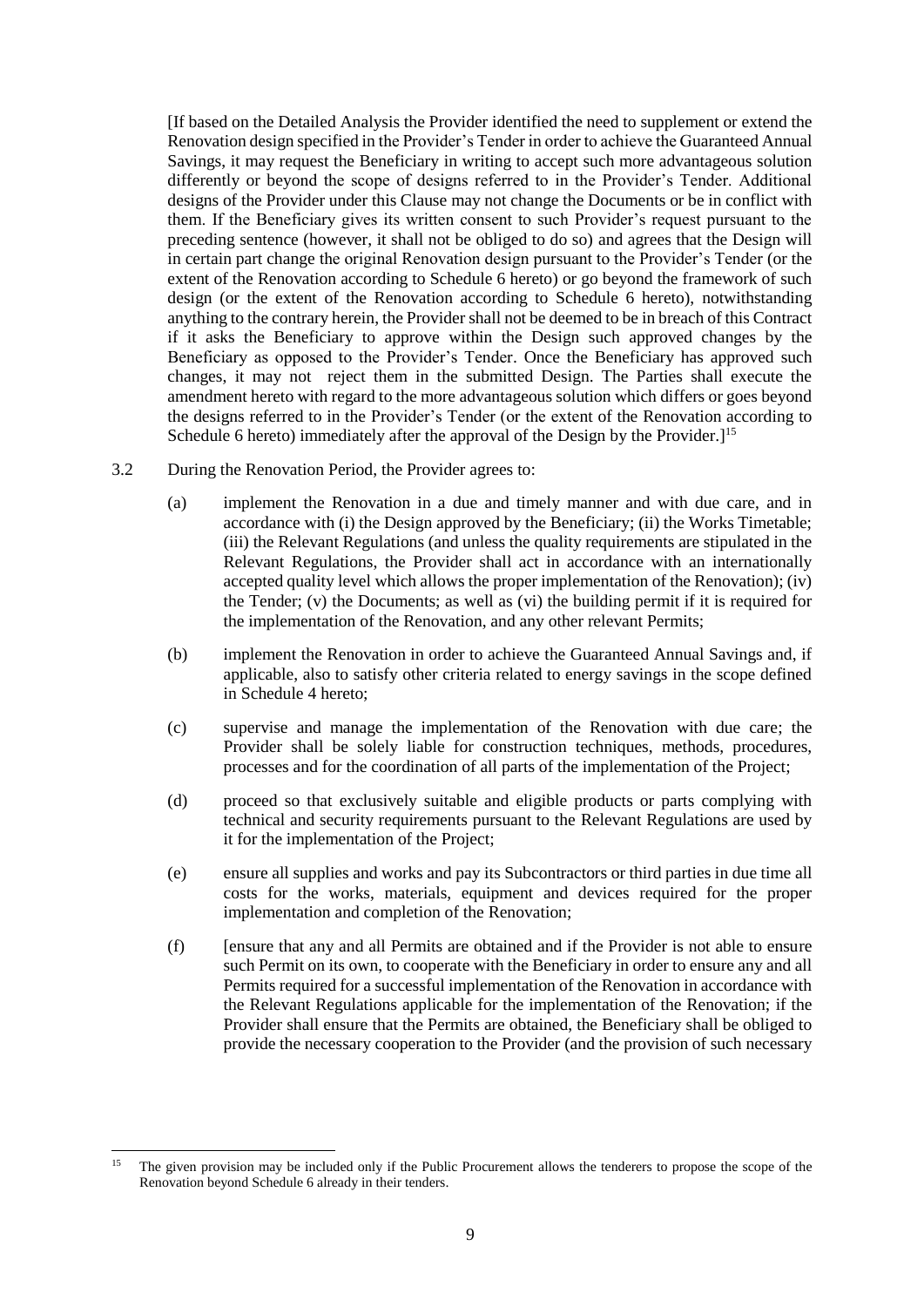cooperation includes the granting of the required powers of attorney to the Provider to the necessary extent);<sup>16</sup>

- (g) maintain the Beneficiary's Infrastructure and Site and their surroundings free of the accumulation of waste resulting from the implementation of the Renovation, and to remove any such waste material from the Infrastructure, Site and their surroundings from time to time; if required by the Beneficiary, the waste material shall be temporarily deposited in the agreed place; if the Beneficiary declares it to be unnecessary, the Provider shall dispose of it in accordance with the Relevant Regulations at its own expense;
- (h) ensure that the requirements of the Relevant Regulations related to the safety and health at work, hygiene rules, environmental protection and fire protection, as well as other requirements under the Relevant Regulations related to the implementation of the Renovation are complied with;
- (i) [take security measures (including measures for the security and guarding of the Site and the Infrastructure (or the relevant parts thereof) that have been handed over to the Provider in the form of a written certificate), and other necessary measures in order to prevent damage, injury or loss resulting from the implementation of the Renovation. $]^{17}$
- 3.3 The Provider agrees to keep a site/assembly logbook regarding the works it performs starting from the Renovation Commencement Date. Any and all facts decisive for the performance of the Contract shall be recorded in the site/assembly logbook, in particular the handover of constructional preparedness, records prepared by the Beneficiary's technical supervisors, information regarding work progress, etc. The site/assembly logbook must be permanently present on the construction site during the implementation of the Renovation. The Beneficiary shall be obliged to monitor the content of the logbook and enter its statements (approval, comments, etc.). The Provider will stop maintain the logbook upon the completion of the Renovation based on the Acceptance Certificate. If the works are suspended because the Provider cannot continue the works for circumstances for which it is not responsible, the Provider shall document the stage of the progress of the Renovation in the site/assembly logbook. The records in the site logbook that could affect the contractual obligations of the Beneficiary or the Provider under this Contract shall be submitted by the employees authorized to make a record in the site/assembly logbook to the relevant department within their organization for the purpose of potential negotiations for changing the affected parts hereof.
- 3.4 The Provider shall allow the Beneficiary to inspect the performance of its obligations from time to time during the implementation of the Renovation. The Provider shall in particular schedule inspections in accordance with the Works Timetable, invite the Beneficiary's authorized persons to participate in them and keep minutes of them.
- 3.5 During the Renovation Period, the Provider shall train the Beneficiary's employees or persons designated by it who, according to their job positions or the contractual relations with the Beneficiary, will participate in operating the Renovated Assets.
- <span id="page-10-0"></span>3.6 The Parties have agreed that the Provider shall be entitled to subcontract the performance of its obligations hereunder to eligible and professionally qualified natural persons and legal entities

 $16\overline{ }$ <sup>16</sup> The issue regarding the scope of permits for which the Provider assumes liability is project-specific and should be determined in more detail depending on the nature of the Project. Pursuant to the Guide, the risk of obtaining permits requiring acts of the Beneficiary that cannot be obtained independently by the Provider (for reasons not related to the Provider's omissions) can be allocated to the Beneficiary.

<sup>&</sup>lt;sup>17</sup> The regulation of the liability for the security and guarding of the Site and the Infrastructure is project-specific and it can be modified in a different way with regard to the particularities of the Project (however, if the Site is handed over to the Provider in the Renovation phase, it is appropriate to allocate this liability to the Provider).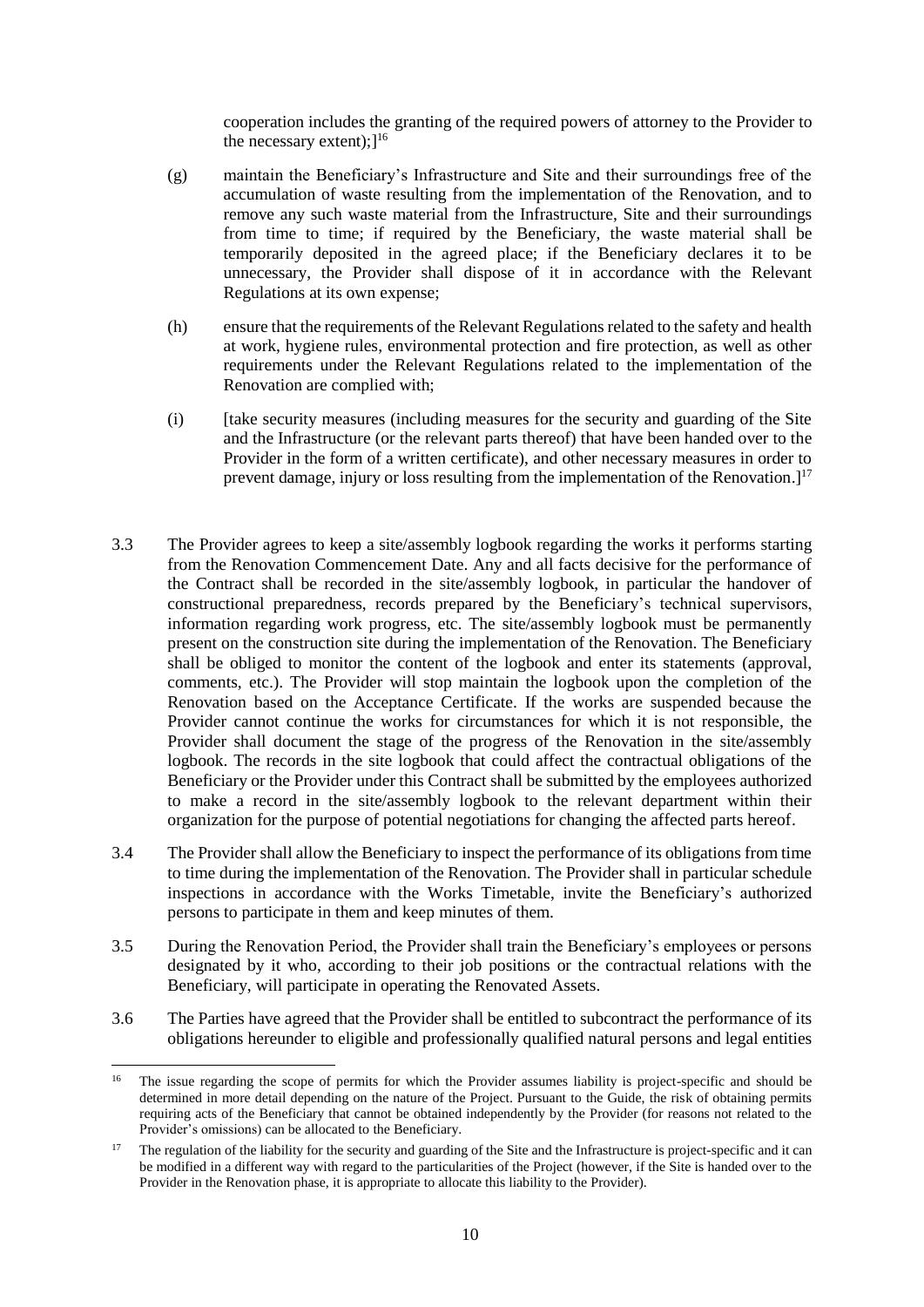(the "**Subcontractors**"); however, it shall be liable for their performance hereunder in the same manner as if such performance had been provided by itself. The Provider shall ensure that, no later than at the moment of the performance of the Contract, the Subcontractors meet the requirements pursuant to Section 32(1) of the Public Procurement Act and submit the documents pursuant to Section 32(2) of the Public Procurement Act, and shall further ensure that the Subcontractors contractually commit to the same obligation in relation to their direct or indirect subcontractors so that the requirements pursuant to Section 32(1) of the Public Procurement Act are met and the documents pursuant to Section 32(2) of the Public Procurement Act are submitted in respect of the entire chain of subcontractors no later than at the moment of the performance of the Contract. The list of Subcontractors is attached as Schedule 7 hereto. The list of Subcontractors shall include the scope of performance by each Subcontractor and information regarding the person authorized to act on behalf of the Subcontractor, such as the name and surname, residence address, and date of birth. If during the performance of the Contract the Provider wishes to change or supplement its Subcontractors, each such Subcontractor must be able to perform the relevant part of the Contract in the same quality as the original Subcontractor. No Subcontractor can be changed or supplemented without the Beneficiary's consent, such consent not to be unreasonably withheld by the Beneficiary; the reason for withholding such consent includes (without limitation) the failure to meet the terms and conditions hereof in respect of the proposed Subcontractor. For the avoidance of doubt, the Parties have agreed that no amendment hereto is required in order to change or supplement the Subcontractors if the procedure pursuant to this Clause is followed. After a change of Subcontractors has been approved, the Parties shall update Schedule 7 hereto by inserting the relevant information.

- 3.7 After the implementation of the Renovation in compliance with the target parameters of the Renovation specified in Schedule  $6^{18}$  hereto, the Provider shall deliver to the Beneficiary a written notice in which it will request that the Beneficiary execute the Acceptance Certificate [and, if applicable, also the takeover of the Infrastructure and the Site (or parts thereof) in the form of a written certificate], along with documents which according to Schedule 6 hereto prove that the target parameters of the Renovation referred to in Schedule 6 have been met. The Renovation shall be deemed to be implemented and the Renovation Period shall be deemed to be completed upon the execution of the Acceptance Certificate by the Parties.
- 3.8 On the Renovation Completion Date, the Provider shall also deliver the following documents to the Beneficiary (to the extent to which it is applicable and provided that they have not been attached as annexes to the Acceptance Certificate) along with the execution and handover of the Acceptance Certificate:
	- (a) two  $(2)$  counterparts of the design documentation actual condition (as-built);
	- (b) a list of Renovated Assets and for each such Renovated Asset:
		- (i) certificate of quality and completeness;

- (ii) attestations required in the Slovak Republic;
- (iii) review reports required in the Slovak Republic;

<sup>&</sup>lt;sup>18</sup> The Guide requires that such technical parameters/criteria used for determining whether the Renovation is complete: (i) be defined objectively and clearly in the Contract (i.e. they may not be left open to the discretion of either Party or to negotiation between the Parties during the term of the Contract); and (ii) must sufficiently prove that the Renovated Assets will achieve the required standards during their operation (i.e. they must require the Renovated Assets to be in a condition that enables them to perform to the standards set out in the Contract). Depending on the EPC type, these criteria may include the performance of functional tests or other tests required by the legal regulations. Since this is project-specific content of the Contract, it is appropriate to specify it with regard to the specific nature of the Project in the relevant Schedule to the Contract in which the scope of the Renovation is specified, in each case in compliance with the requirements of the Guide.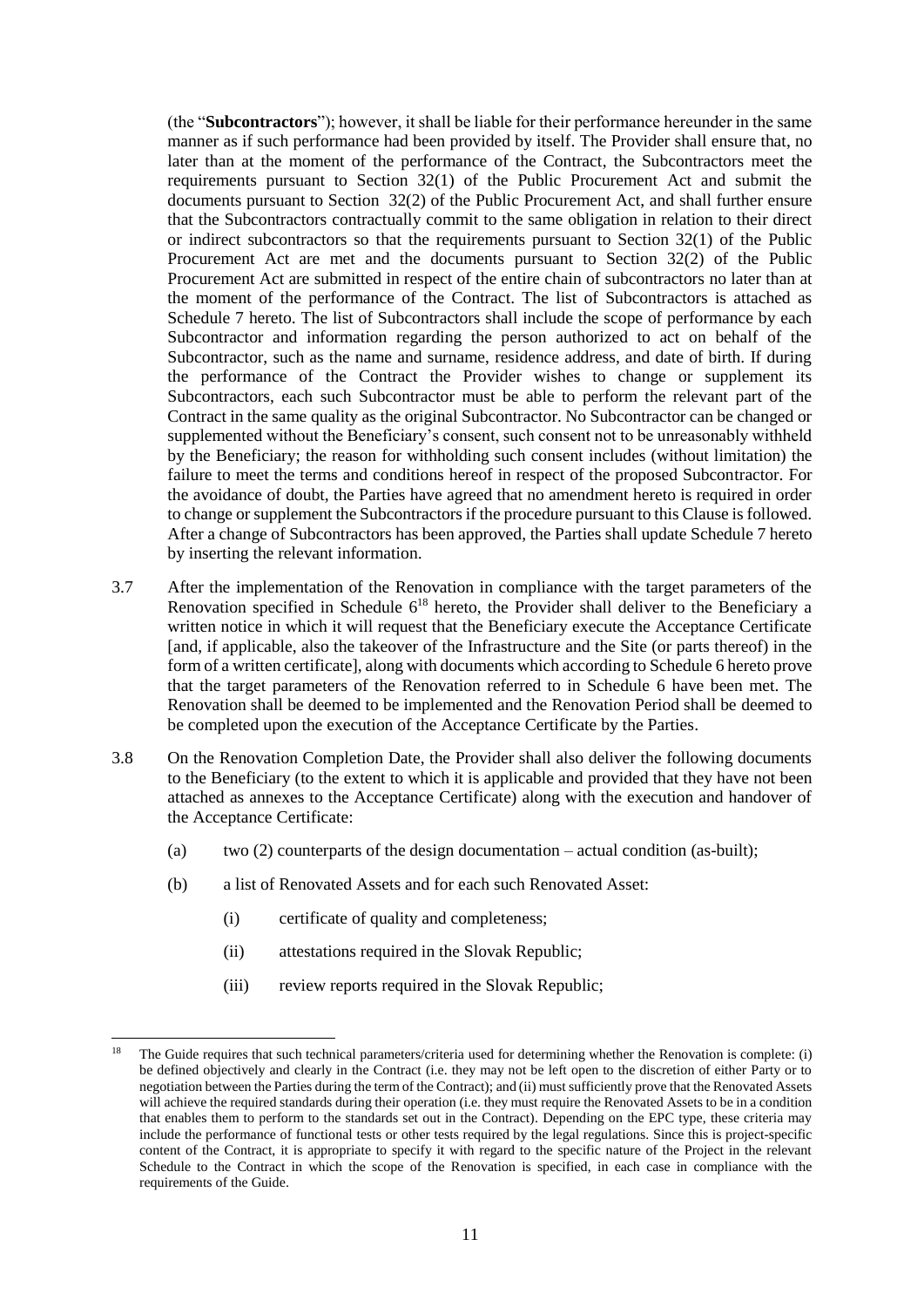- (iv) records regarding the training of the Beneficiary's employees or persons designated by it who, according to their job positions or the contractual relations with the Beneficiary, will participate in operating the relevant Renovated Assets;
- (v) manuals for assembly, maintenance and operation;
- (c) the Invoice for Investment Costs; and
- (d) certificates of quality for the used materials and structures, certificates of materials and products subject to the obligatory certification, energy performance certificates and review reports.
- 3.9 [The Parties have agreed that  $19$

- (a) if the Provider fails to deliver to the Beneficiary for approval the Design [or its relevant part (if the deadline for implementation in relation to this part is determined in the Works Timetable)] prepared in accordance with the terms and conditions hereof by the deadline determined in the Works Timetable, the Beneficiary shall be entitled to the payment of a contractual penalty by the Provider in the amount of EUR  $\lceil \bullet \rceil$  per each day of delay [in relation to each individual event of delay].
- (b) if the Provider fails to complete the implementation of the Renovation [or its relevant part or phase (if the deadline for implementation in relation to this part or phase is determined in the Works Timetable)] in accordance with the terms and conditions hereof by the deadline determined in the Works Timetable, the Beneficiary shall be entitled to the payment of a contractual penalty by the Provider in the amount of EUR [●] per each day of delay [in relation to each individual event of delay];
- (c) if the Provider is in delay with the payment of costs for works, materials, equipment and devices required for the proper performance and completion of the Renovation in relation to its Subcontractors or third parties whose entitlement to the payment has been established in relation to the proper performance of the subject hereof in respect of the implementation of the Renovation, and the Provider fails to meet its obligation within an additional reasonable period after receipt of the Beneficiary's written notice, the Beneficiary shall be entitled to the payment of a contractual penalty by the Provider in the amount of [0.1] % of each such delayed payment per each day of delay for each individual event of delay;
- (d) if the Provider breaches its obligation to maintain the Beneficiary's Infrastructure and Site and their surroundings free of the accumulation of waste resulting from the implementation of the Renovation, and to remove any such waste material from the Infrastructure, Site and their surroundings from time to time or temporarily deposit it in the agreed place in accordance with the terms and conditions hereof or dispose of it in accordance with the Relevant Regulations at its own expense in accordance with the terms and conditions hereof, the Beneficiary shall be entitled to the payment of a contractual penalty by the Provider in the amount of EUR [●] in relation to each individual event of default;
- (e) if the Provider or any person engaged by the Provider in performing the subject of this Contract in respect of the implementation breaches any requirement under the Relevant Regulations applying to the safety and health protection at work, hygiene regulations, environmental regulations and fire regulations as well as other requirements under the Relevant Regulations applying to the implementation of the Renovation, the

Since the scope and amount of the agreed contractual penalties related to the implementation of the Renovation is projectspecific, the particularities of the Project must be taken into account when determining their extent and amount.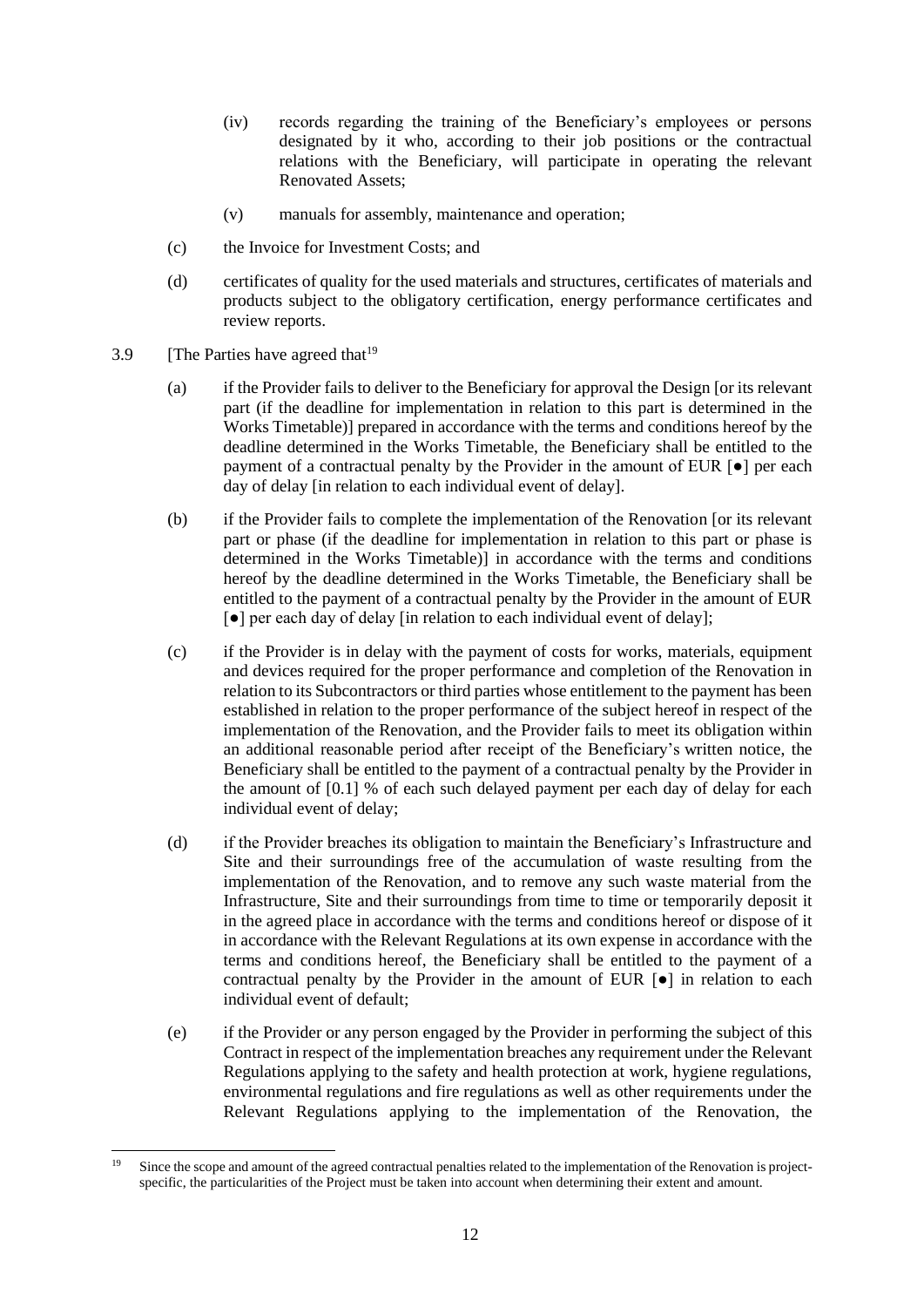Beneficiary shall be entitled to the payment of a contractual penalty by the Provider in the amount of EUR [●] in relation to each individual event of default;

[The aggregate amount of contractual penalties which the Provider shall be obliged to pay the Beneficiary under this Clause 3.9 may not exceed EUR  $\lceil \bullet \rceil$ .  $\rceil^{20}$ 

3.10 If during the Renovation any hazardous substance is discovered in the Infrastructure or the Site or hidden deficiencies of the Infrastructure or the Site (such as hidden defects of the structures) whose existence or consequences (i) have a material adverse effect on the implementation of the Renovation; (ii) which could have not been reasonably foreseen by the Provider even when exercising due care, as an experienced provider of services in the scope of the subject hereof, taking into account the level of the due diligence of the relevant facts which the Provider could have and should have conducted prior to the execution of this Contract with regard to the circumstances of the Project; and (iii) are not attributable to the Provider, the Provider shall be entitled to interrupt the Renovation (or the relevant part thereof) until the Beneficiary, at its own expense, examines, cleans up or removes such hazardous substances or deficiencies of the Infrastructure or the Site. In the event of such interruption, the relevant period referred to in the Works Timetable shall be extended appropriately with regard to the scope and the nature of the part of the works to which such interruption refers.

## **4. The Guarantee**

- 4.1 The Provider guarantees that the Renovated Assets, as well as any works performed by the Provider or its Subcontractors during the Renovation shall be free of any functional defects and shall be in accordance with the terms and conditions hereof, as well as the Relevant Regulations, during the guarantee period commencing on the Renovation Completion Date and terminating upon lapse of the last day of the Guarantee Period. If during such guarantee period any defect of any part of the Renovation is detected, the Provider shall at its own expense repair or, at its own discretion, replace such part.
- 4.2 A guarantee for quality is not provided for natural wear and tear to the extent to which such natural wear and tear does not constitute an obstacle to achieving the Guaranteed Annual Savings or the damage occurred:
	- (a) due to the fact that the Beneficiary makes on its own, or through a third party not expressly authorized by the Provider, modifications or repairs of the Renovation or any part thereof without the previous written consent of the Beneficiary;
	- (b) due to the fact that the Renovation or any part thereof has been damaged (i) by the Beneficiary or a third party to whom the Beneficiary allowed access to the Infrastructure and/or the Renovated Assets; (ii) as a result of the Beneficiary's breach of its obligations; or (iii) as a result of Force Majeure; or
	- (c) as a result of the use of the documents received from the Beneficiary if the Provider could have not detected their unsuitability, even when exercising due care, as an experienced provider of services in the scope of the subject hereof, taking into account the level of the due diligence of the relevant facts which the Provider could have and should have conducted prior to the execution of this Contract or at the moment when those documents were received with regard to the circumstances of the Project. Upon delivery of the documents from the Beneficiary, the Provider shall be obliged to report the deficiencies of those documents without undue delay, which the Provider, as an experienced provider of services hereunder should have detected if it exercised due care.

<sup>1</sup> <sup>20</sup> Depending on the nature of the Project, it is possible to agree on the maximum limit of the aggregate amount of contractual penalties that can be claimed against the Provider in respect of the implementation of the Renovation.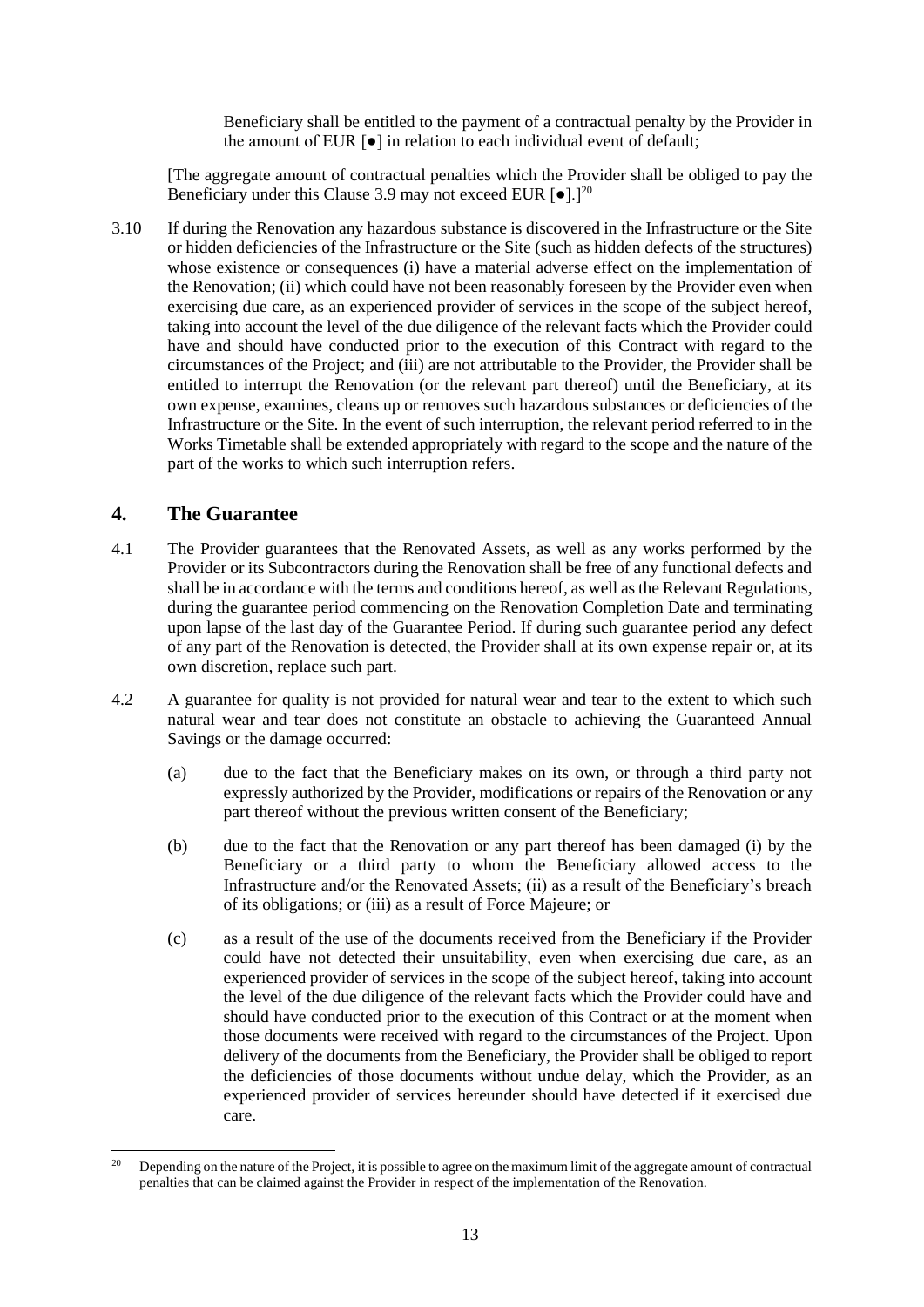- 4.3 Rights related to the liability for defects must be exercised within the guarantee period; otherwise, they expire.
- <span id="page-14-1"></span>4.4 [The Provider shall be obliged to rectify any defect after receiving notification regarding the defect from the Beneficiary, i.e., to repair the defective part of the Renovation or replace the defective part of the Renovation with a new one or to supply the missing part of the Renovation: (i) with regard to [defects having a material adverse effect on the operability of the Infrastructure or the Site], [without undue delay after the Beneficiary's notification]; and (ii) with regard to other defects within the period agreed in writing between the Provider and the Beneficiary; and if the Beneficiary and the Provider fail to agree in writing on such period within [five (5)] days following the date of the Beneficiary's defect notification, within a reasonable (in respect of the nature and scope of the defect) period determined and notified to the Provider by the Beneficiary in writing. $]^{21}$
- 4.5 Any and all costs related to the rectification of the defects in the Renovation, to which a guarantee for quality refers pursuant to this Article 4 (for the avoidance of doubt, including any and all costs incurred by the Beneficiary as a result of restrictions in the use of the Infrastructure and/or the Site related to the rectification of the defects in the Renovation) shall be borne by and paid by the Provider.
- 4.6 If the Provider fails to rectify the defects within the period under Clause 4.4, the Beneficiary shall be entitled to rectify the defects on its own or through a third party at the Provider's expense.

# **5. The Provider's Obligations During the [Trial Period and]<sup>22</sup> the Guarantee Period**

- 5.1 During the [Trial Period and]<sup>23</sup> and the Guarantee Period, the Provider agrees to provide the Services to the Beneficiary in a due and timely manner and with due care and in accordance with (i) the Works Timetable; (ii) the Relevant Regulations (unless the quality requirements are stipulated in the Relevant Regulations, the Provider shall act in accordance with an internationally accepted quality level which allows the proper provision of the Services); (iii) the Design; and (iv) the Tender.
- <span id="page-14-0"></span>5.2 [If the Provider at its discretion decides that it is necessary to supplement the Renovation in order to achieve the Guaranteed Annual Savings and to perform additional works and install additional components during the [Trial Period and]<sup>24</sup> the Guarantee Period, the Provider shall be entitled to implement such installations at its own expense and under the same provisions as are applicable for the implementation of the Renovation during the Renovation Period. In addition, the Provider shall be entitled to replace the interchangeable parts or equipment at its own expense if such interchangeable parts or equipment is functional and possesses the same or better quality than the replaced parts and equipment. The same guarantees shall apply to any and all supplements and replacements as to original parts and equipment. The Provider shall only be entitled to make any changes pursuant to this Clause [5.2](#page-14-0) with the Beneficiary's previous written consent; the reason for withholding such consent includes (without limitation) the

 $21$ <sup>21</sup> Since the periods for rectification of defects are project-specific, the particularities of the Project should be taken into consideration when they are agreed on in the contract. Different rectification periods can be agreed on for various types of defects.

 $22$  If it is agreed that the Trial Period will apply.

<sup>23</sup> If it is agreed that the Trial Period will apply.

<sup>&</sup>lt;sup>24</sup> If it is agreed that the Trial Period will apply.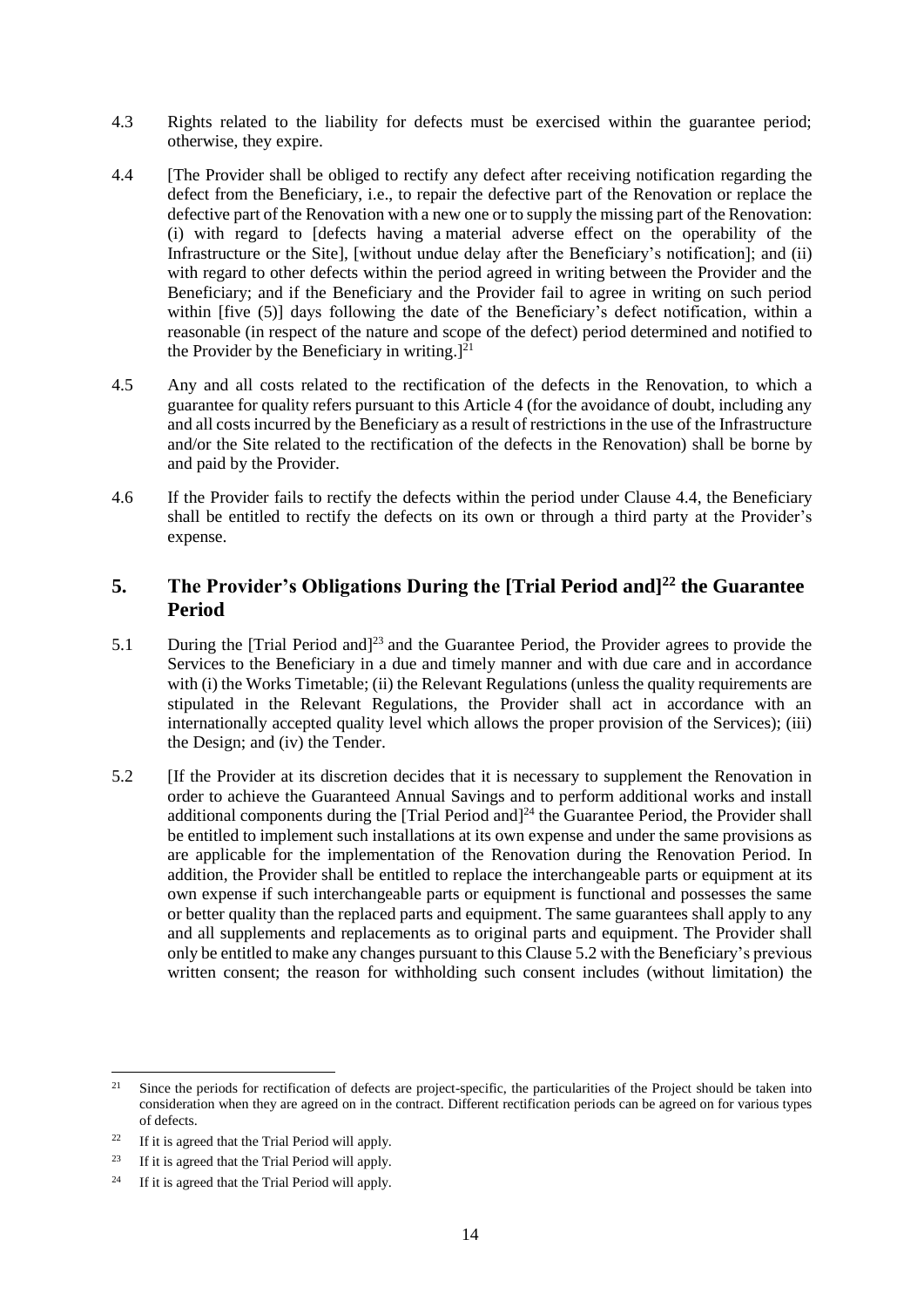material adverse effect of the proposed changes on the operation of the Infrastructure or the Site or the Beneficiary's activities.] 25

- 5.3 During the [Trial Period and]<sup>26</sup> the Guarantee Period, the Provider shall document the changes in the Infrastructure and its use/operation and approve these entries in due time with the Beneficiary.
- 5.4 During the [Trial Period and]<sup>27</sup> the Guarantee Period, the Provider shall be obliged to provide the Services (including the provision of maintenance of the Renovated Assets) in accordance with the Relevant Regulations and shall be fully liable for the functionality and smooth running of all Renovated Assets so that the Guaranteed Annual Savings are achieved.
- <span id="page-15-1"></span>5.5 The Provider shall be obliged to monitor the condition of the Renovated Assets and the fulfilment of requirements for a minimum amount of the Guaranteed Annual Savings and notify the Beneficiary of the outcome of such monitoring under the terms and conditions, and in the scope and periods referred to in Schedule 9 hereto. Notwithstanding the above, the Beneficiary shall also be entitled to inspect the proper maintenance of the Renovated Assets by the Provider and the condition of the Renovates Assets from time to time and monitor whether the requirements for the minimum amount of the Guaranteed Annual Savings have been met; however, any inspection or monitoring by the Beneficiary will have no effect on the Provider's liability for the compliance with the Guaranteed Annual Savings. Detailed terms and conditions, scope and timeframe of the preventive inspections, monitoring and submission of information to the Beneficiary under this Clause [5.5](#page-15-1) are specified in Schedule 9 hereto.<sup>28</sup>
- <span id="page-15-0"></span>5.6 The Parties have agreed that if during the Guarantee Period, the Provider
	- (a) breaches the obligation to rectify the defect in the Renovation within the period under Clause [4.4,](#page-14-1) the relevant Payment for GES shall be automatically reduced by EUR  $\lceil \bullet \rceil$ per each such breach;
	- (b) breaches the obligation to monitor the condition of the Renovated Assets and the fulfilment of requirements for a minimum amount of the Guaranteed Annual Savings or to notify the Beneficiary of the outcome of such monitoring under the terms and conditions, in the scope and periods in accordance with Claus[e 5.5](#page-15-1) in conjunction with Schedule 9 hereto, the relevant Payment for GES shall be automatically reduced by EUR [●] per each such breach;

(the total reduction of the Payment for GES resulting from the breach of obligations by the Provider in the relevant Annual Savings Period, the "**Reducing Amount**")[, and the maximum amount of the Reducing Amount resulting from the breaches by the Provider that occurred in the individual Annual Savings Period, amounts to EUR [●].]<sup>29</sup> The Provider shall

<sup>&</sup>lt;sup>25</sup> If the Beneficiary does not wish to grant such scope of rights to the Provider, this provision can be deleted or more significantly limited.

<sup>&</sup>lt;sup>26</sup> If it is agreed that the Trial Period will apply.

<sup>&</sup>lt;sup>27</sup> If it is agreed that the Trial Period will apply.

<sup>&</sup>lt;sup>28</sup> Pursuant to the Guide, the monitoring process must be defined sufficiently, objectively and in detail. The setting of the monitoring process can vary from case to case and can be adjusted with reference to the relevant technical standards (as an example International Performance Measurement and Verification Protocol (IPMPV) is stated in the Guide) or relevant regulations, specific rules of the manufacturer and frequently also the specific monitoring plan. Since this is projectspecific content of the Contract, it is appropriate to specify it with regard to the specific nature of the Project in the relevant Schedule to the Contract defining the monitoring process (e.g., attaching the monitoring plan, by reference to technical standards/specific regulations or through the Parties' own determination of the monitoring process), in each case in accordance with the requirements of the Guide.

<sup>&</sup>lt;sup>29</sup> The Guide allows the parties to agree on the limitation of the liability resulting from the breach of the required standards for the provision of the guaranteed energy services (except for liability for the achievement of the Guaranteed Annual Savings in respect of which the limitation of the Provider's liability may not be agreed on).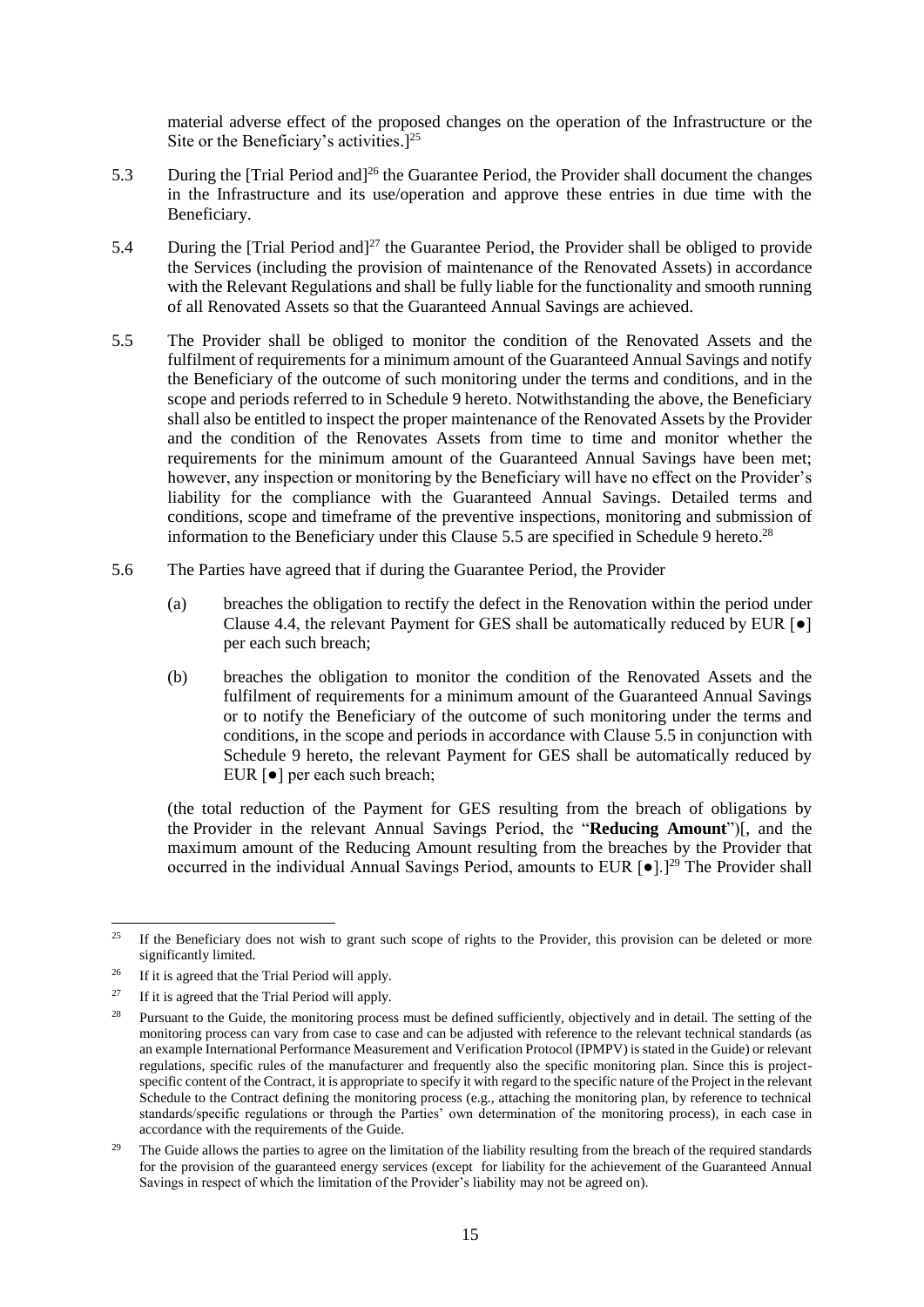be obliged to settle with the Beneficiary the reduction of the payment for GES by the Reducing Amount in accordance with the conditions referred to in Article [7.](#page-18-0)

5.7 [Pursuant to a special written agreement, the Parties may agree on the provision of other performances and services by the Provider to the Beneficiary beyond the scope of this Contract in relation to the Infrastructure. $]^{30}$ 

## **6. Rights and Obligations of the Beneficiary**

- 6.1 The Beneficiary agrees to provide cooperation to the Provider necessary for the proper implementation of the Project by the Provider during the term hereof. The Beneficiary agrees to notify the Provider in writing of any intentions and activities related to the Infrastructure and its use that could have an effect on the performance of obligations and the achievement of the Guaranteed Annual Savings by the Provider as agreed herein.
- 6.2 The Beneficiary agrees to allow the Provider to access the Infrastructure and the Site and take any and all required acts for the purpose of the performance of the Detailed Analysis and provide it any other cooperation and ensure the conditions for the implementation of measures for the proper preparation of the Design, implementation of the Renovation, and the provision of Services hereunder. The Beneficiary also agrees to provide and submit to the Provider and/or its Subcontractors any required information related to the condition and operation of the Infrastructure requested by the Provider for the purpose and in the scope necessary for the performance of its obligations hereunder during the entire term hereof.
- <span id="page-16-0"></span>6.3 The Beneficiary shall be obliged to give its consent to the Design or its relevant part to the Provider within [one month] after the delivery of the Design or its relevant part pursuant to Clause [3.1\(b\)](#page-8-0) hereof. The Beneficiary shall be entitled to refuse to give its consent to the Design or its relevant part, however only if the Design or its relevant part does not comply with the requirements hereunder (including as a result of its non-compliance with the Relevant Regulations); in such case, the Beneficiary shall be entitled to request that the Provider adjust the Design or its relevant part, and the Provider shall be obliged to [immediately] re-submit the adjusted Design or its relevant part to the Beneficiary for approval.
- 6.4 [If a building permit is required for the implementation of the Renovation, the Beneficiary, as the contractor, agrees to request that the relevant building authority issue a building permit that will determine the requirements for the implementation of the Renovation without undue delay. however, no later than  $\lceil \bullet \rceil$  days after the date on which it has taken over the Design or its relevant part from the Provider to the extent required for the issuance of a building permit for the implementation of the Renovation (i.e., especially the design for the building permit) pursuant to Clause [3.1\(b\)](#page-8-0) hereof. The obligation pursuant to the preceding sentence shall not apply if the Beneficiary refuses to give its consent to the Provider in accordance with Clause [6.3](#page-16-0) hereof. $]^{31}$
- <span id="page-16-1"></span>6.5 The Beneficiary agrees to provide its cooperation to the Provider during the implementation of the Renovation to the following extent:
	- (a) To the extent necessary for the implementation of the Renovation, the Beneficiary agrees to hand over the Infrastructure and the Site (or the parts thereof, if applicable) to the Provider in order to commence the Renovation within the period determined in the Works Timetable. The Parties shall execute a handover certificate regarding the handover of the Infrastructure and the Site (or the parts thereof, if applicable).

 $30<sup>2</sup>$ <sup>30</sup> Applicable if the Provider also provides other services beyond the scope of the subject of the Contract (such as operation of the installed Renovated Assets, cleaning or guarding the Infrastructure, etc.).

See the preceding footnote 16 in respect of the liability regarding the permits. If the Provider is to ensure the building permit, this Clause must be deleted.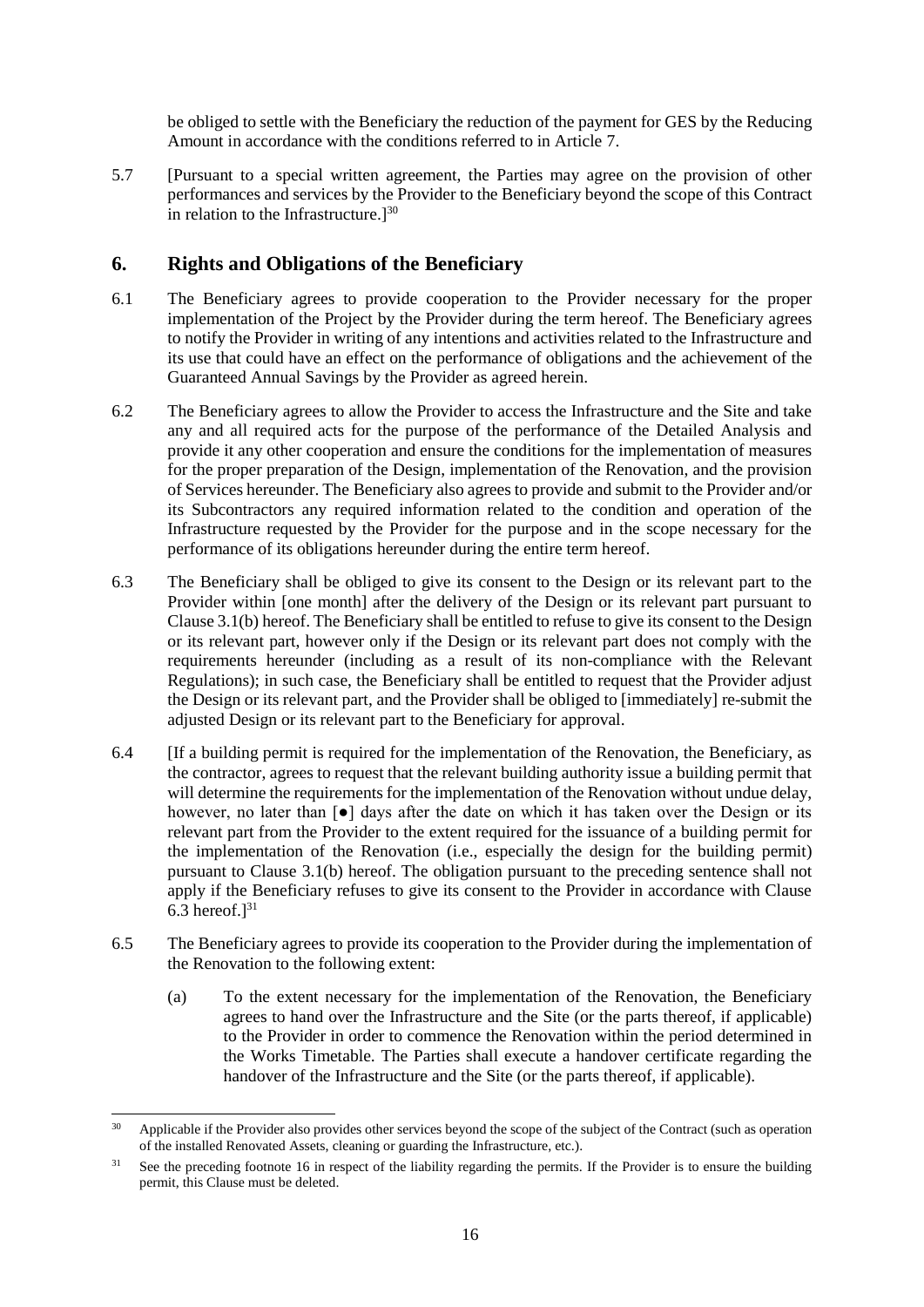- (b) When arranging the activities in the Infrastructure, it shall arrange for the vacation of premises and/or facilities in the Infrastructure to the greatest possible extent so that the Renovation can be implemented in accordance with the Works Timetable. The Beneficiary shall be responsible and ensure that the proper course of the construction and assembly works by the Provider is not disturbed by unauthorized acts of third parties; this shall not apply if and to the extent to which the Infrastructure and the Site (or the parts thereof, if applicable) have been handed over to the Provider pursuant to letter [\(a\),](#page-16-1) when the Provider is liable for the protection of such Infrastructure and the Site (or the parts thereof, if applicable) against the unauthorized acts by third parties.
- (c) [Special obligations of the Beneficiary during its provision of cooperation to the Provider are specified in Schedule  $\lceil \bullet \rceil$  hereto].<sup>32</sup>
- 6.6 If the Renovation meets the target parameters of the Renovation specified in Schedule 6 hereto, the Beneficiary shall be obliged to execute the Acceptance Certificate within [7 business days] following a day on which the Provider has requested it in writing to do so. If the Beneficiary notifies the Provider of the defects due to which the Renovation does not meet the target parameters of the Renovation specified in Schedule 6 hereto, the Provider shall be obliged to immediately take measures to rectify such deficiencies and after their rectification, to again request the Beneficiary in writing to sign the Acceptance Certificate in accordance with the terms and conditions hereof.
- <span id="page-17-0"></span>6.7 The ownership of any and all Renovated Assets as well as any other components installed during the Renovation shall be transferred to the Beneficiary by their handover and takeover on the Renovation Completion Date, except for those Renovated Assets whose ownership was transferred to the Beneficiary at the moment when they became part of the Infrastructure, directly by the operation of law.
- 6.8 [If an occupancy (or other) permit is required for the use of the Renovation, the Beneficiary agrees to request that the competent building (or other) authority issue the concerned decision immediately after the Renovation Completion Date.<sup>[33]</sup>
- <span id="page-17-1"></span>6.9 The Beneficiary shall be liable for the Infrastructure and the Site (to the extent to which they are operated by the Beneficiary and in each case except for the Renovated Assets) being maintained with due prudential care in good condition during the entire term hereof. Any and all construction, assembly and maintenance activities required during the term hereof and not related to the Renovation or the provision of Services shall be performed by the Beneficiary at its expense. These activities shall always be performed in accordance with the Relevant Regulations.
- 6.10 To the extent to which the relevant information could not have been obtained by the Provider as a result of its own activities during the performance of this Contract, the Beneficiary shall be obliged to notify the Provider of any changes of circumstances that it is aware of, and that could result in the recalculation of the Guaranteed Annual Savings pursuant to Schedule 4 hereto (such as changes to the use of the Infrastructure, changes to the working schedule, changes in the number of persons using the Infrastructure, disruption of the Infrastructure, and the Beneficiary's activities pursuant to Clause [6.9](#page-17-1) that could have a material effect on energy consumption, etc.)

<sup>-</sup><sup>32</sup> These may include various obligations of the Beneficiary's cooperation, such as ensuring the energy supplies (in particular electricity and water supply and drainage (sewage system)), the possibility to use sanitary facilities or dressing rooms, provision of premises for storing materials, etc. Since this is project-specific content of the Contract, it is appropriate to specify it with regard to the specific nature of the Project in the relevant Schedule to the Contract.

See footnote 16 above in respect of the liability regarding permits. If the Provider is to ensure the occupancy permit, this Clause must be deleted.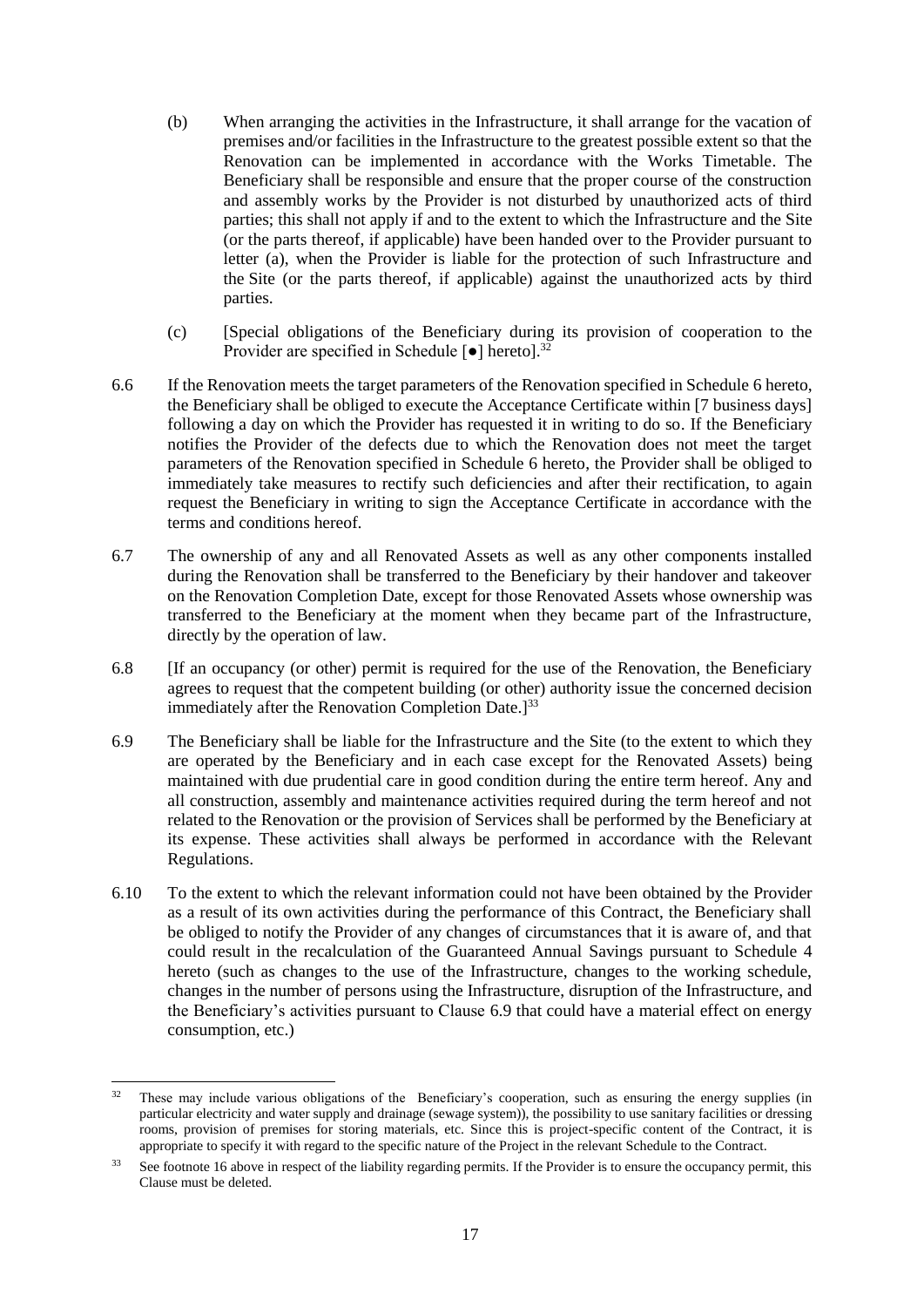- 6.11 The issuance of the confirmation or any other approval or consent of the Beneficiary in respect of any activities of the Provider hereunder does not release the Provider from any liability, especially not the liability for the achievement of the Guaranteed Annual Savings.
- <span id="page-18-1"></span>6.12 [The Beneficiary shall be entitled to request that the Provider change the scope of the subject of the performance hereunder and enter into an amendment to this Contract in which the relevant provisions hereof would be changed according to the Beneficiary's requirements provided that such change is in compliance with the Relevant Regulations (for the avoidance of doubt, including the Public Procurement Act). The Provider shall be obliged to accept the Beneficiary's request no later than [one month after the delivery of such request from the Beneficiary] and to enter into the relevant Amendment, except if the proposed change is in conflict with the Relevant Regulations (for the avoidance of doubt, including the Public Procurement Act). If a change of this Contract is made based on a unilateral request of the Beneficiary under this Clause [6.12,](#page-18-1) the Provider shall be entitled to reimbursement of its direct expenses and reasonable profit, which the Provider is obliged to calculate in a reasonable period determined by the Beneficiary if the Beneficiary requests it to do so (even if the Beneficiary has not yet requested it to change the subject of this Contract pursuant to the first sentence of this Clause  $6.12$ ).<sup>34</sup>
- <span id="page-18-2"></span>6.13 [In order to secure the Provider's performance of its obligations under this Contract, the Provider shall be obliged to ensure at its own expense that a [bank guarantee] [or] [guarantor's statement] is issued in favor of the Beneficiary [by a bank or a branch of a foreign bank approved in advance by the Beneficiary] [or] [by [●]] with content acceptable for, and approved by, the Beneficiary in advance, and [such bank guarantee] [or] [guarantor's statement]:
	- (a) shall secure the performance of any and all obligations of the Provider pursuant to this Contract or the obligations that will arise as a result of the breach of obligation of its provisions or the provisions of the Relevant Regulations [during the Preparation Period and the Renovation Period] in the amount [corresponding to 10% of the total amount of the Investment Costs];
	- (b) shall be valid for the period which shall be terminated [upon lapse of the Renovation Completion Date];
	- (c) shall be submitted by the Provider to the Beneficiary no later than [5] days after the execution hereof;
	- (d) shall be due and payable unconditionally, at first demand and without any objections, and when making its claim the Beneficiary shall not be obliged to submit any documents to prove the failure of the Provider to perform its obligations.

Should the Provider fail to perform any of its obligations under this Clause [6.13,](#page-18-2) the Beneficiary shall be entitled to withdraw from this Contract. $]^{35}$ 

# <span id="page-18-0"></span>**7. The Payments for GES and the Provider's Guarantee for Energy Savings**

7.1 From the first date of the Guarantee Period and under the terms and conditions agreed herein, the Beneficiary shall be obliged to make the Payments for GES to the Provider. The amount of the Payments for GES may be reduced in accordance with the requirements referred to in Clause [5.6](#page-15-0) and this Article [7.](#page-18-0)

<sup>1</sup> <sup>34</sup> The Guide allows the parties to agree on a unilateral right of the Beneficiary to request changes to the Contract and the determination of the corresponding right of the Provider to compensation.

<sup>&</sup>lt;sup>35</sup> The provision regarding securing the obligations of the Provider (in the form of a bank guarantee or a guarantee by the parent company) is project-specific and its required wording should take into account the risk profile of the relevant Project from the Beneficiary's perspective.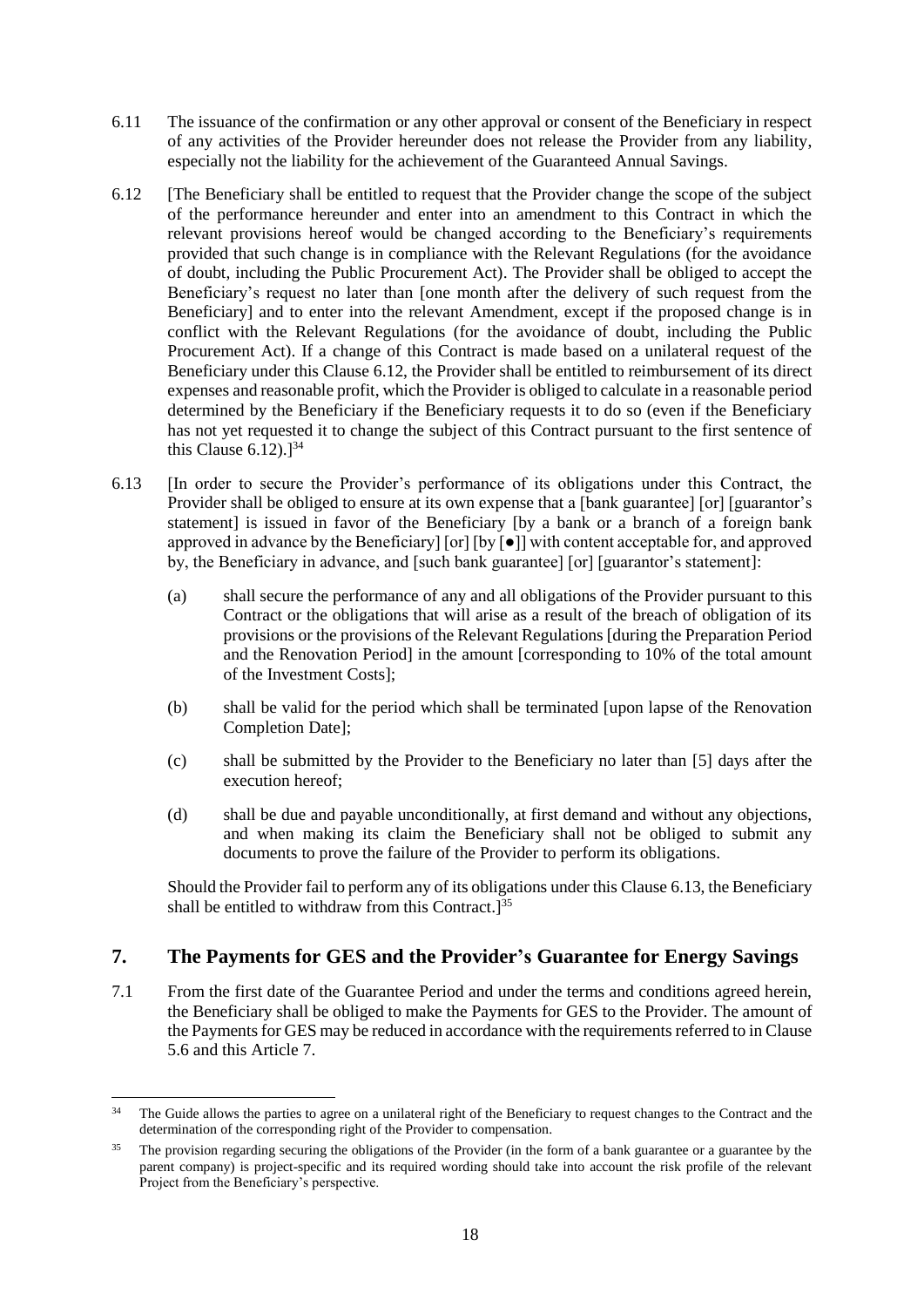- <span id="page-19-0"></span>7.2 The Beneficiary shall make the Payments for GES in respect of each [quarterly] / [monthly] period of each Annual Savings Period in regular [quarterly] / [monthly] payments amounting to the total of
	- (a) [1/4 (one fourth)] [1/12 (one twelfth)] of the Partial Reimbursement; and
	- (b) [1/4 (one fourth)] [1/12 (one twelfth)] of the Remuneration for Services

(the "**Partial Payment for GES**"). The Partial Payment for GES shall be payable within the period of thirty (30) days following the end of the relevant [quarterly] / [monthly] period of the relevant Annual Savings Period.

- <span id="page-19-1"></span>7.3 After the end of each Annual Savings Period, the Provider shall prepare a report in which
	- (a) it will assess the outcome of the achievement of the Guaranteed Annual Savings [and, if applicable, also of other values to increase the energy efficiency contemplated by this Contract (pursuant to Schedule 4 hereto)], and the Provider shall be especially obliged to indicate in such report the amount of the Savings Shortfall or the Savings Excess, if any, in the relevant Annual Savings Period; and
	- (b) if required, it will provide recommendations for the further procedure and a proposal of measures to increase the achievement of the Guaranteed Annual Savings [and, if applicable, also of other values to increase the energy efficiency contemplated by this Contract (pursuant to Schedule 4 hereto)]

(the "**Assessment Report**"). The Provider shall be obliged to submit the Assessment Report to the Beneficiary within [four weeks] following the end of the relevant Annual Savings Period for its approval, and the Beneficiary shall be obliged to approve the Assessment Report or notify the Provider of any discrepancies identified by it in the Assessment Report within two weeks after its delivery. If any discrepancies are identified by the Beneficiary in the Assessment Report, the Provider shall be obliged to rectify them without undue delay and send the rectified Assessment Report to the Beneficiary for its additional approval; and the Beneficiary shall be obliged to approve such rectified Assessment Report without undue delay (provided that the Provider has rectified all identified discrepancies). If, despite this fact, the Parties do not reach an agreement on the content of the Assessment Report, the Parties agree to negotiate in good faith in order to resolve their contradictory positions so that the Assessment Report could be approved by the Beneficiary as soon as possible. [If the Parties do not reach an agreement an agreement on the content of the Assessment Report within [two (2)] weeks of its delivery for additional approval, the Parties shall proceed in accordance with Clauses  $20.7$  and  $20.8$ .]<sup>36</sup>

- <span id="page-19-2"></span>7.4 If the approved Assessment Report indicates that the Savings Shortfall has occurred during the relevant Annual Savings Period, the Provider's entitlement to the Payments for GES in respect of the relevant Annual Savings Period shall be automatically reduced by the financial amount of the Savings Shortfall calculated on the basis of data and procedure referred to in Schedule 4 hereto. The Provider shall be obliged to settle with the Beneficiary such reduction of the Payment for GES by the financial amount of the Savings Shortfall in accordance with the provisions of Clauses [7.7](#page-20-1) to [7.10.](#page-22-1)
- <span id="page-19-3"></span>7.5 If the approved Assessment Report indicates that the Savings Excess has occurred during the relevant Annual Savings Period, the Provider shall be entitled to the remuneration in the amount of  $[2/3]^{37}$  of the financial amount of the Savings Excess calculated on the basis of data and the

<sup>1</sup> <sup>36</sup> For situations where a dispute regarding the contents of the Assessment Report arises, the parties may provide for an alternative out-of-court dispute resolution scheme involving an independent expert. The particulars of such alternative dispute resolution scheme should take into account the nature and value of the particular project.

<sup>&</sup>lt;sup>37</sup> Pursuant to the Guide, this is the minimum amount of compensation to be paid to the Provider for the Savings Excess.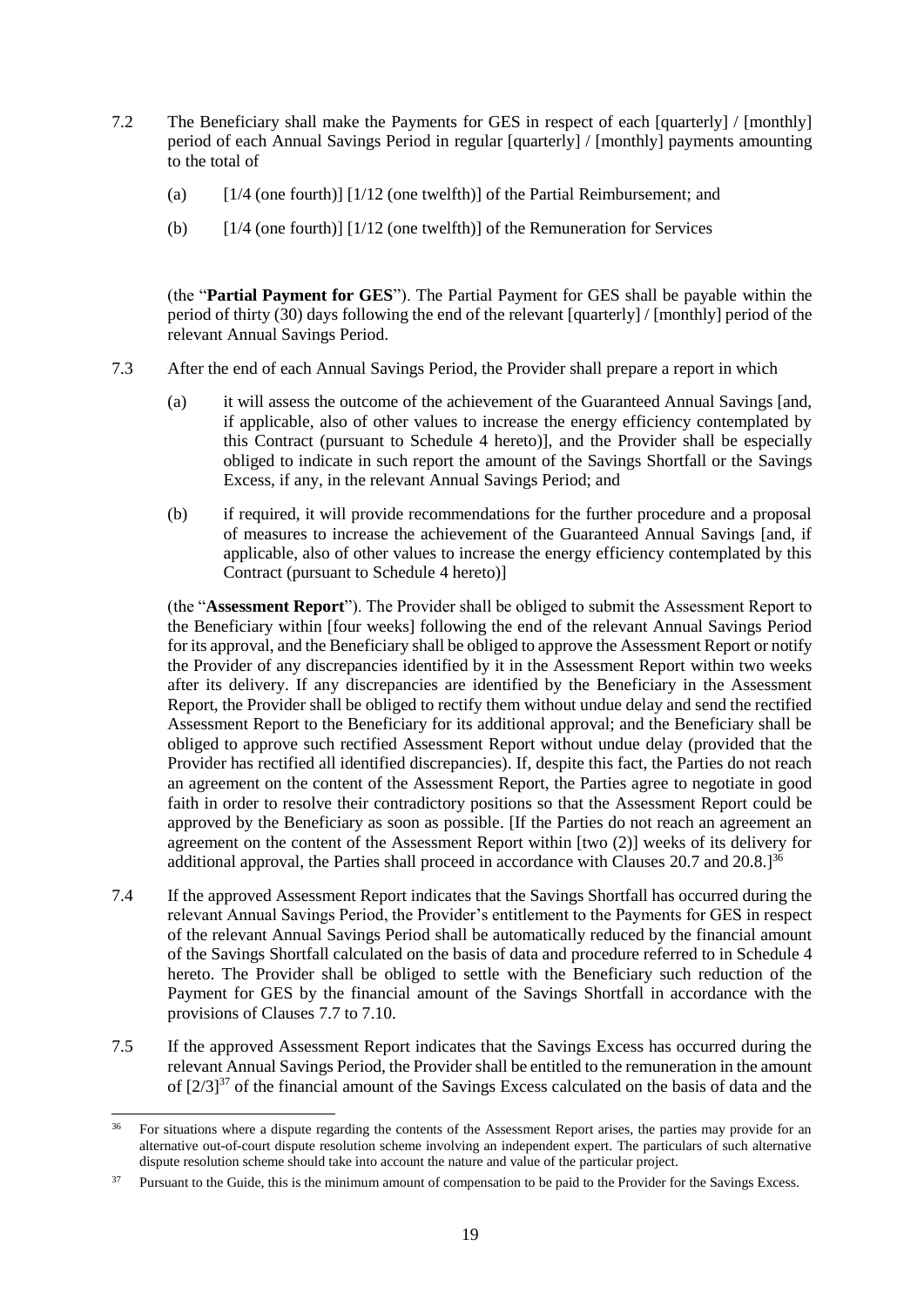procedure referred to in Schedule 4 hereto. The Beneficiary shall be obliged to pay such remuneration to the Provider on the basis of the invoice issued by the Provider within a due date of sixty (60) days after the approval of the Annual Settlement under Clause [7.6.](#page-20-0)

- <span id="page-20-2"></span><span id="page-20-0"></span>7.6 No later than two weeks after the approval of the Assessment Report pursuant to Clause [7.3,](#page-19-1) the Provider shall prepare and submit to the Beneficiary a written settlement in respect of the relevant Annual Savings Period for approval (the "**Annual Settlement**") in which it shall:
	- (a) state the amount of the Partial Payments for GES received by the Provider from the Beneficiary in respect of the relevant Annual Savings Period; and
	- (b) state the amount of the Reducing Amount which the Provider is obliged to settle with the Beneficiary in respect of the relevant Annual Savings Period under Clause [5.6;](#page-15-0)
	- (c) state the amount of the reduction of the Payment for GES which the Provider is obliged to settle with the Beneficiary in respect of the relevant Annual Savings Period under Claus[e 7.4;](#page-19-2)
	- (d) propose the total final amount of the Payments for GES for the relevant Annual Savings Period (the "**Final Amount of the Payments for GES**") pursuant to the following rules:
		- (i) if during the relevant Annual Savings Period, no Savings Shortfall and no reduction of the Payments for GES by the Reducing Amount has occurred pursuant to Clause [5.6,](#page-15-0) the Final Amount of the Payments for GES shall equal to the total amount of the Partial Payments for GES for the relevant Annual Savings Period;
		- (ii) if during the relevant Annual Savings Period, the Savings Shortfall has occurred, and as a result also the Payments for GES pursuant to Clause [7.4](#page-19-2) have been reduced and/or the Payments for GES have been reduced by the Reducing Amount pursuant to Clause [5.6,](#page-15-0) the Final Amount of the Payments for GES shall be calculated as the difference between (X) the total amount of the Partial Payments for GES for the relevant Annual Savings Period and (Y) the total of the financial amount of the Savings Shortfall and the Reducing Amount for the relevant Annual Savings Period, (and if the value of the Final Amount of the Payments for GES calculated under this Clause in respect of the relevant Annual Savings Period is negative, the Beneficiary shall also be entitled to the payment of the amount of the absolute value (i.e., expressed in positive numbers) of such Final Amount of the Payments for GES in respect of the relevant Annual Savings Period by the Provider);
	- (e) state the amount of the Provider's entitlement to remuneration in the amount of [2/3] of the financial value of the Savings Excess which the Beneficiary is obliged to pay to the Provider in respect of the relevant Annual Savings Period under Claus[e 7.5.](#page-19-3)

<span id="page-20-3"></span>The Beneficiary shall be obliged to approve the Annual Settlement or notify the Provider of any discrepancies identified by it in the Annual Settlement within two weeks after its delivery. If any discrepancies are identified by the Beneficiary in the Annual Settlement, the Provider shall be obliged to rectify them without undue delay and send the rectified Annual Settlement to the Beneficiary for its additional approval, and the Beneficiary shall be obliged to approve the rectified Annual Settlement without undue delay. If despite this fact the Parties do not reach an agreement on the content of the Annual Settlement, the Parties agree to negotiate in good faith in order to resolve their contradictory positions so that the Annual Settlement could be approved by the Beneficiary as soon as possible.

<span id="page-20-1"></span>7.7 If the Final Amount of the Payments for GES is approved in the amount under Claus[e 7.6\(d\)\(i\),](#page-20-2) then in respect of the relevant Annual Savings Period: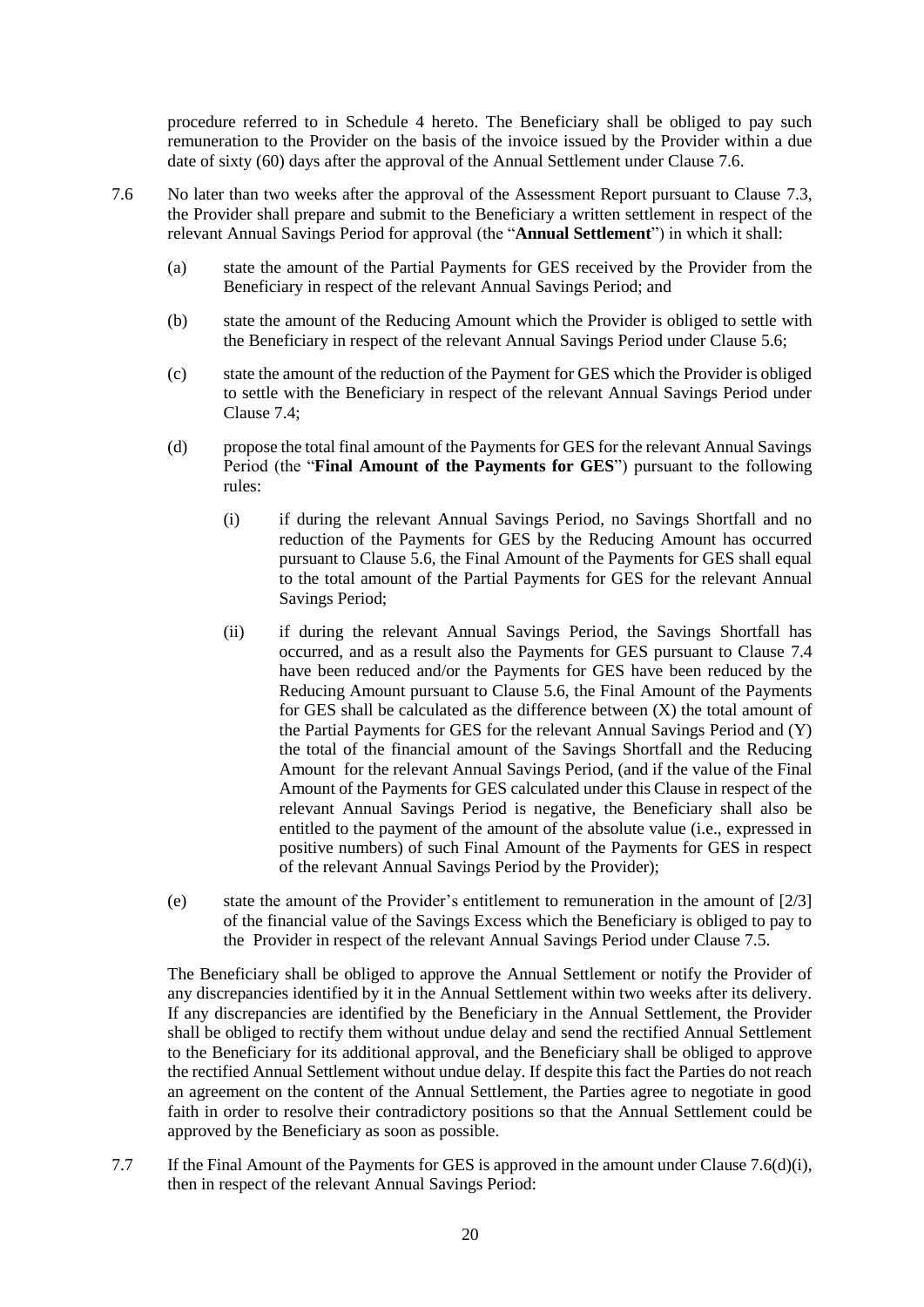- (a) the Provider shall be entitled to the payment of the Partial Reimbursement in full, and the paid Partial Payments for GES shall be applied for the payment of the Invoice for Investment Costs (or the relevant Partial Reimbursement in full); and
- (b) the Provider shall be entitled to the payment of the Remuneration for Services in full (however, not in a higher amount than the relevant portion of the paid Partial Payments for GES), and the paid Partial Payments for GES shall be applied for the payment of the Remuneration for Services in full.
- <span id="page-21-0"></span>7.8 If the reduced amount of the Final Amount of the Payments for GES is approved under Clause [7.6\(d\)\(ii\),](#page-20-3) and the Final Amount of the Payments for GES is higher than the relevant Partial Reimbursement, then in respect of the relevant Annual Savings Period:
	- (a) the Provider shall be entitled to the payment of the Partial Reimbursement in full, and the paid Partial Payments for GES shall be applied for the payment of the Invoice for Investment Costs (or the relevant Partial Reimbursement in full);
	- (b) the Provider shall be entitled to the payment of the Remuneration for Services only in the amount of the difference between (i) the Final Amount of the Payments for GES and (ii) the Partial Reimbursement, and the relevant part of the paid Partial Payments for GES shall be applied for the payment of such determined Remuneration for Services;
	- $(c)$  the Beneficiary shall be entitled to the payment of the difference between  $(X)$  the total amount of the paid Partial Payments for GES and (Y) the Final Amount of the Payments for GES (the "**Relevant Difference**") by the Provider that shall be settled as follows:
		- (i) the Beneficiary's entitlement to the payment of the amount of the Relevant Difference (or its relevant portion) by the Provider shall be set off against the Provider's entitlement(s) to the payment of the Unassigned Portion of the Partial Payments for GES by the Beneficiary in the Annual Savings Period which follows after the relevant Annual Savings Period in respect of which the entitlement to the payment of the amount of the Relevant Difference has arisen;
		- (ii) the Provider shall pay the Beneficiary the portion of the amount of the Relevant Difference the entitlement to the payment of which shall not cease to exist by virtue of the set-off under paragraph  $(i)$  above within the due date of thirty  $(30)$ days after the end of the Annual Savings Period which follows the relevant Annual Savings Period in respect of which the entitlement to the payment of the amount of the Relevant Difference has arisen.
- <span id="page-21-1"></span>7.9 If the reduced amount of the Final Amount of the Payments for GES is approved under Clause [7.6\(d\)\(ii\),](#page-20-3) and the Final Amount of the Payments for GES shall equal or be lower than the relevant Partial Reimbursement (however, the value of the Final Amount of the Payments for GES is positive), then in respect of the relevant Annual Savings Period:
	- (a) the Provider shall only be entitled to the payment of a portion of the Partial Reimbursement in the amount of the approved Final Amount of the Payments for GES (and the entitlement to the payment of the remaining portion of the Partial Reimbursement ceases to exist), and the relevant portion of the paid Partial Payments for GES shall be applied for the payment of such determined portion of the Partial Reimbursement (and the Provider shall issue a rectified settlement Invoice for Investment Costs (or a credit note) for this purpose);
	- (b) the Provider shall not be entitled to the payment of the Remuneration for Services, not even partially; and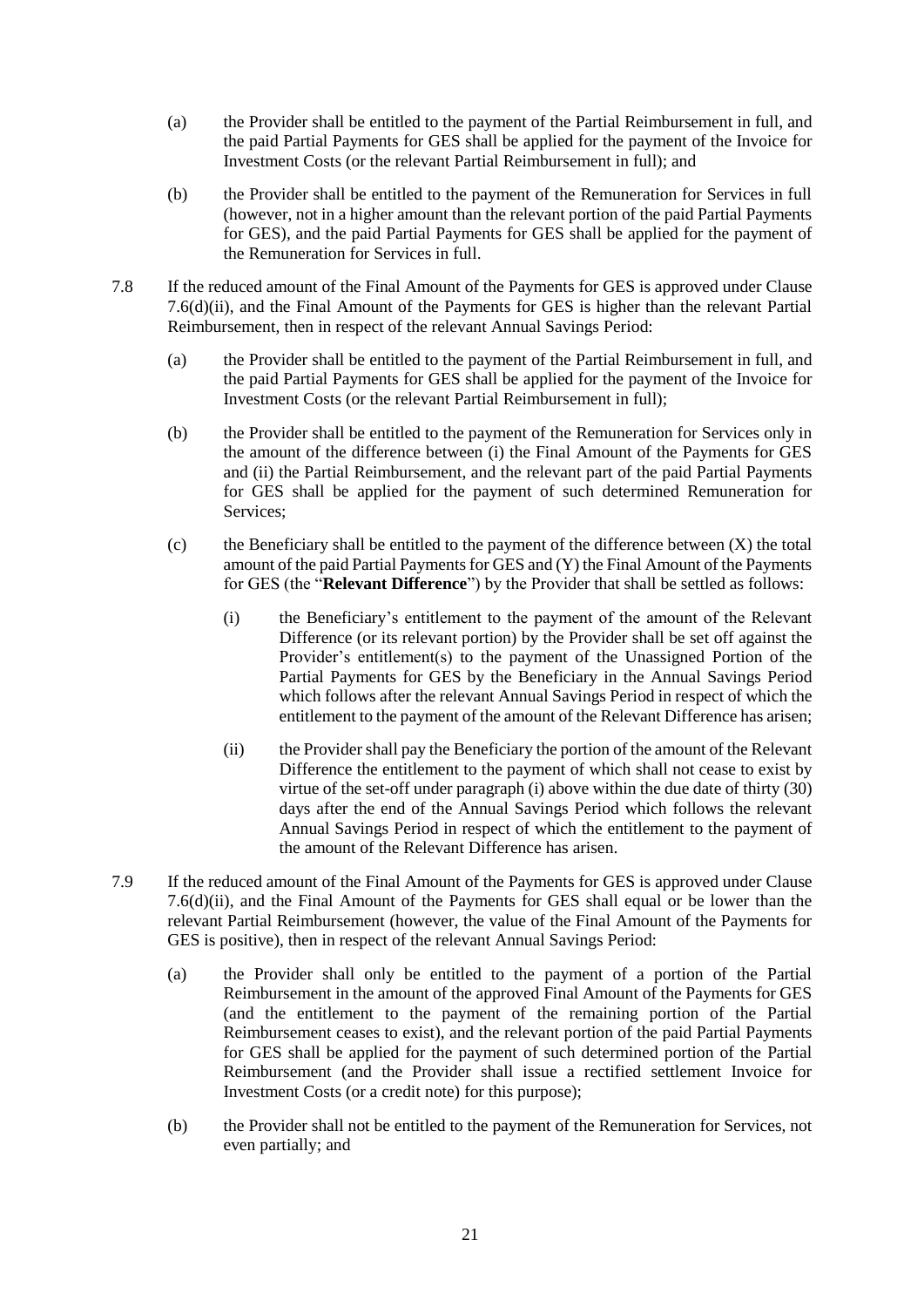- (c) the Beneficiary shall be entitled to the payment of the Relevant Difference by the Provider that shall be settled as follows:
	- (i) the Beneficiary's entitlement to the payment of the amount of the Relevant Difference (or its relevant portion) by the Provider shall be set off against the Provider's entitlement(s) to the payment of the Unassigned Portion of the Partial Payments for GES by the Beneficiary in the Annual Savings Period which follows after the relevant Annual Savings Period in respect of which the entitlement to the payment of the amount of the Relevant Difference has arisen;
	- (ii) the Provider shall pay the Beneficiary the portion of the amount of the Relevant Difference the entitlement to the payment of which shall not cease to exist by virtue of set-off under paragraph  $7.8(c)(i)$  above within the due date of thirty (30) days after the end of the Annual Savings Period which follows the relevant Annual Savings Period in respect of which the entitlement to the payment of the amount of the Relevant Difference has arisen.
- <span id="page-22-1"></span><span id="page-22-0"></span>7.10 If the negative value of the Final Amount of the Payments for GES is approved pursuant to Claus[e 7.6\(d\)\(ii\),](#page-20-3) then in respect of the relevant Annual Savings Period:
	- (a) the Provider shall not be entitled to the payment of the relevant Partial Reimbursement, not even partially, and the entitlement to the payment of the relevant Partial Reimbursement shall cease to exist (and the Provider shall issue a rectified settlement Invoice for Investment Costs (or a credit note) for this purpose);
	- (b) the Provider shall not be entitled to the payment of the Remuneration for Services, not even partially; and
	- (c) the Beneficiary shall be entitled to the payment of the amount corresponding to the total of  $(X)$  the total amount of the paid Partial Payments for GES and  $(X)$  the amount of the absolute value (i.e., expressed in positive numbers) of such Final Amount of the Payments for GES (the "**Relevant Amount**") by the Provider which shall be settled as follows:
		- (i) the Beneficiary's entitlement to the payment of the Relevant Amount (or its relevant portion) by the Provider shall be set off against the Provider's entitlement(s) to the payment of the Unassigned Portion of the Partial Payments for GES by the Beneficiary in the Annual Savings Period which follows after the relevant Annual Savings Period in respect of which the entitlement to the payment of the Relevant Amount has arisen;
		- (ii) the Provider shall pay the Beneficiary the portion of the Relevant Amount the entitlement to the payment of which shall not cease to exist by virtue of set-off under paragraph  $7.8(c)(i)$  above within the due date of thirty (30) days after the end of the Annual Savings Period which follows the relevant Annual Savings Period in respect of which the entitlement to the payment of the Relevant Amount has arisen.

# **8. Financing of the Project**

- 8.1 Costs for the implementation of the Renovation and the provision of Services shall be borne by the Provider, which shall ensure the financing of the Renovation and the provision of Services from its own or external resources.
- 8.2 If the Provider intends to use resources other than its own for the financing of the Renovation, it represents that: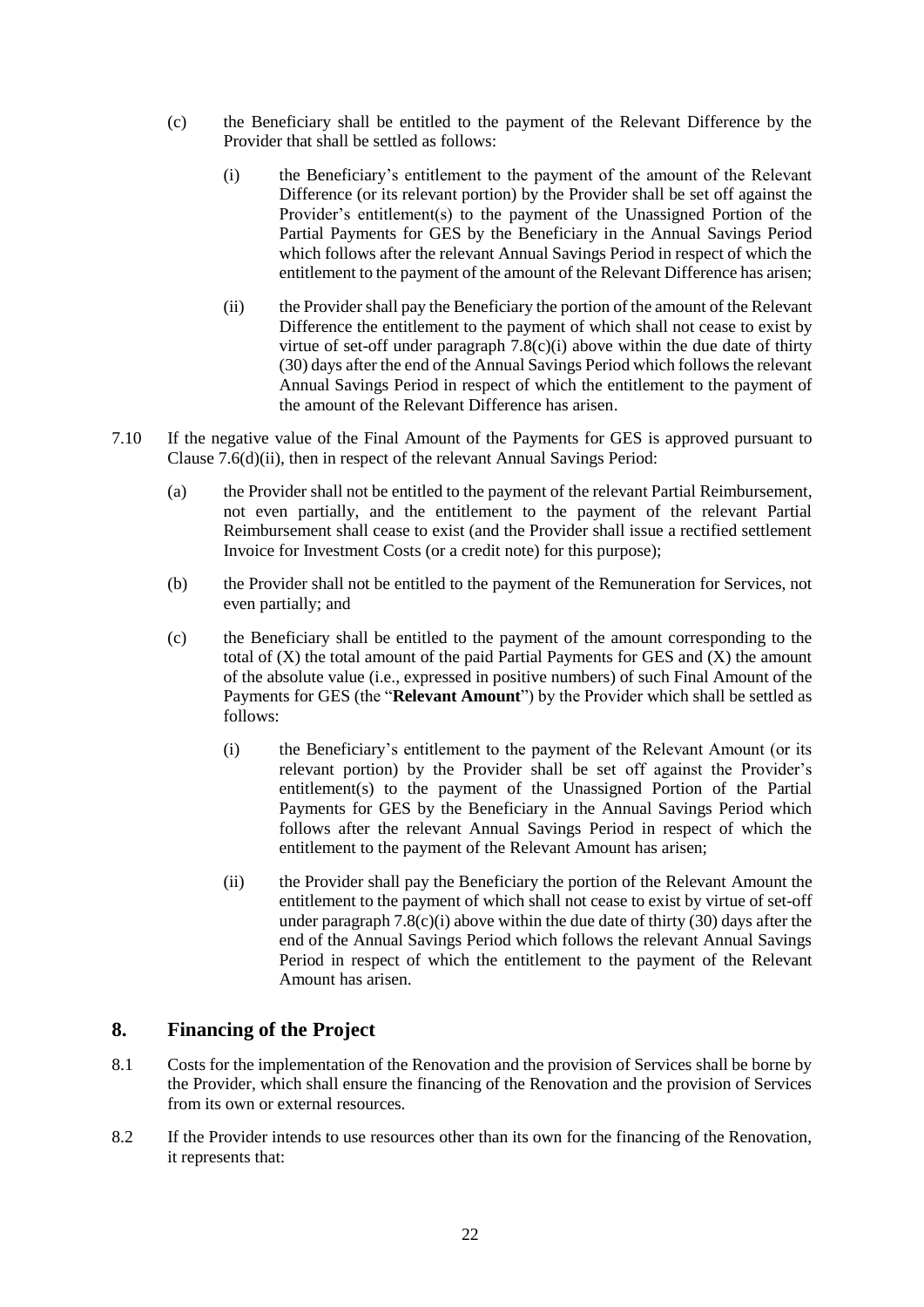- (a) it has carried out all activities required to secure those funds up to the date of the execution hereof, and agrees to act so that those financial resources are provided;
- <span id="page-23-0"></span>(b) it  $[does not use] / [or uses not more than  $\lceil \cdot \rceil$ % of the amount of the Investment Costs]$ financial resources that can be deemed to be government financing pursuant to the Eurostat Guide of May 5, 2018: "A Guide to the Statistical Treatment of Energy Performance Contracts"<sup>38</sup> for the performance of its obligations hereunder.
- 8.3 If the Provider's representation under Clause [8.2\(b\)](#page-23-0) is or becomes untrue during the term hereof, the Beneficiary shall be entitled to withdraw from this Contract.
- 8.4 The Beneficiary agrees to make the Payments for GES in accordance with the terms and conditions of this Contract.
- 8.5 If the financing of the Renovation and the provision of Services is ensured by the Provider from external resources, the Beneficiary shall be obliged to make all of its payments in favor of the Provider to the account designated by the entity providing such financing upon the Provider's request.

## **9. [Insurance**

- <span id="page-23-1"></span>9.1 The Beneficiary agrees to enter into an insurance policy for the insurance of the Infrastructure up to the amount of EUR  $\lceil \bullet \rceil$  at its own expense and have it in place during the term hereof. The insurance of the Infrastructure must also include insurance against damage and destruction resulting from a natural disaster without any limitation. The Beneficiary agrees to submit the insurance documents proving that its obligation under this Clause [9.1](#page-23-1) has been met without undue delay at the request of the Provider.
- <span id="page-23-2"></span>9.2 As of the date of the execution hereof, the Provider shall be obliged to have in place the following insurance:
	- (a) Until the Renovation Completion Date, to have in place an insurance policy for professional liability insurance  $\left[$  during the implementation of the Project $\right]$ <sup>39</sup> with the insured amount of not less than EUR  $\lceil \bullet \rceil^{40}$ .
	- (b) During the entire [Trial Period and] the Guarantee Period to have in place an insurance policy for professional liability insurance [during the implementation of the Project] with the insured amount of not less than EUR  $\lceil \bullet \rceil$ .<sup>41</sup>
- 9.3 The Provider agrees to submit the insurance documents proving that its obligation under Clause [9.2](#page-23-2) has been met without undue delay at the request of the Beneficiary.<sup>[42]</sup>

<sup>1</sup> <sup>38</sup> See footnote 7.

<sup>&</sup>lt;sup>39</sup> It can be required that the insurance be exclusively related to the activities connected with this Project (i.e., general insurance of the Provider will not be accepted).

<sup>40</sup> Primarily, this is a commercial issue. However, such amount should correspond approximately to the amount of the Investment Costs or can be slightly higher.

<sup>41</sup> Primarily, this is a commercial issue. However, such amount should correspond approximately to the amount of 1/3 of the Investment Costs or can be slightly higher.

 $42$  The scope of insurances can be amended as necessary. In respect of the insurance, the Guide excludes the possibility that the insurance would also cover the risks arising from the Provider's activities (i.e., insurance of the functionality of the Renovated Assets, etc.). Depending on the requirements of the financing entities, specific terms and conditions and procedures in respect of the insurance events may be agreed on, including the obligations related to the use of the insurance benefits and the blocking of the insurance benefits in favor of the financing entity, etc.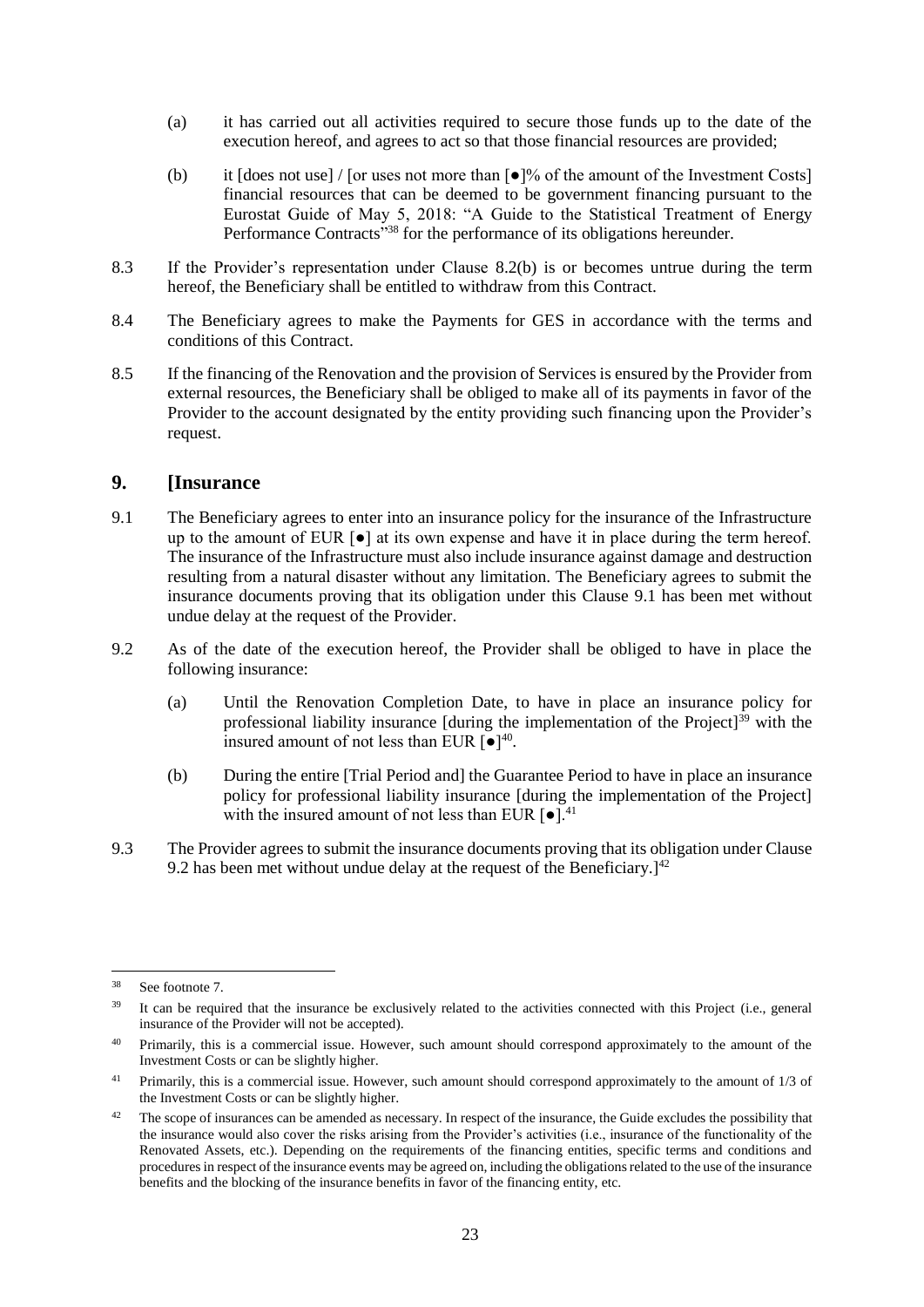## **10. Representations and Warranties**

- 10.1 The Provider represents and warrants to the Beneficiary that:
	- (a) it carries out business in the field of the provision of energy services and holds all authorizations required for the performance of this Contract;
	- (b) it holds certificates and other permits or documents proving that it meets the requirements of the technical and professional qualifications that were stipulated in the Public Procurement and/or submitted by the Provider in its Tender;
	- (c) it has sufficient human and financial resources to perform its obligations hereunder;
	- (d) it has full power and authority to enter into this Contract and any other related documents and consummate the transactions contemplated herein, and this Contract and any documents entered into or executed by the Provider in relation to this Contract constitute valid obligations and are enforceable against the Provider;
	- (e) it does not have any overdue payments, has not cancelled or suspended any payments of its debts, and there are no circumstances requiring or enabling the initiation of bankruptcy or restructuring proceedings over the Provider's assets, and it has not adopted any decision leading to the winding up of the Provider with liquidation;
	- (f) prior to the execution hereof, it has reviewed the Documents with due care as an experienced provider of services related to the subject of this Contract taking into account the level of due diligence of the relevant facts that the Provider could have and should have conducted prior to the execution hereof with regard to the circumstances of the Project;
	- (g) it is not a General Government Sector Entity;
	- (h) the execution of this Contract is in compliance with the legal regulations which are binding for the Provider and any internal documents of the Provider, as well as any and all contracts, agreements and valid judicial, arbitration or administrative decisions which are binding on it.
- 10.2 The Beneficiary represents and warrants to the Provider that:
	- (a) it is the exclusive owner of the Infrastructure or, if it is not the exclusive owner of the Infrastructure, it is entitled to use and dispose of the same (i) pursuant to generally binding legal regulations; or (ii) under an agreement to the extent required for the execution hereof;
	- (b) the execution of this Contract is in compliance with the legal regulations which are binding for the Beneficiary and any internal documents of the Beneficiary primarily, but without limitation related to the Infrastructure, original energy system of the Infrastructure, assets or disposal of the managed assets, as well as any and all contracts, agreements, and valid judicial, arbitration or administrative decisions which are binding on it;
	- (c) it is a General Government Sector Entity;
	- (d) [there are no circumstances requiring or enabling the imposition of the forced administration over the Beneficiary;
	- (e) in the event of assignment of any rights and obligations from this Contract by the Beneficiary pursuant to Clause 16.2 hereof, no material deterioration of the performance of obligations under this Contract by the Beneficiary and/or by the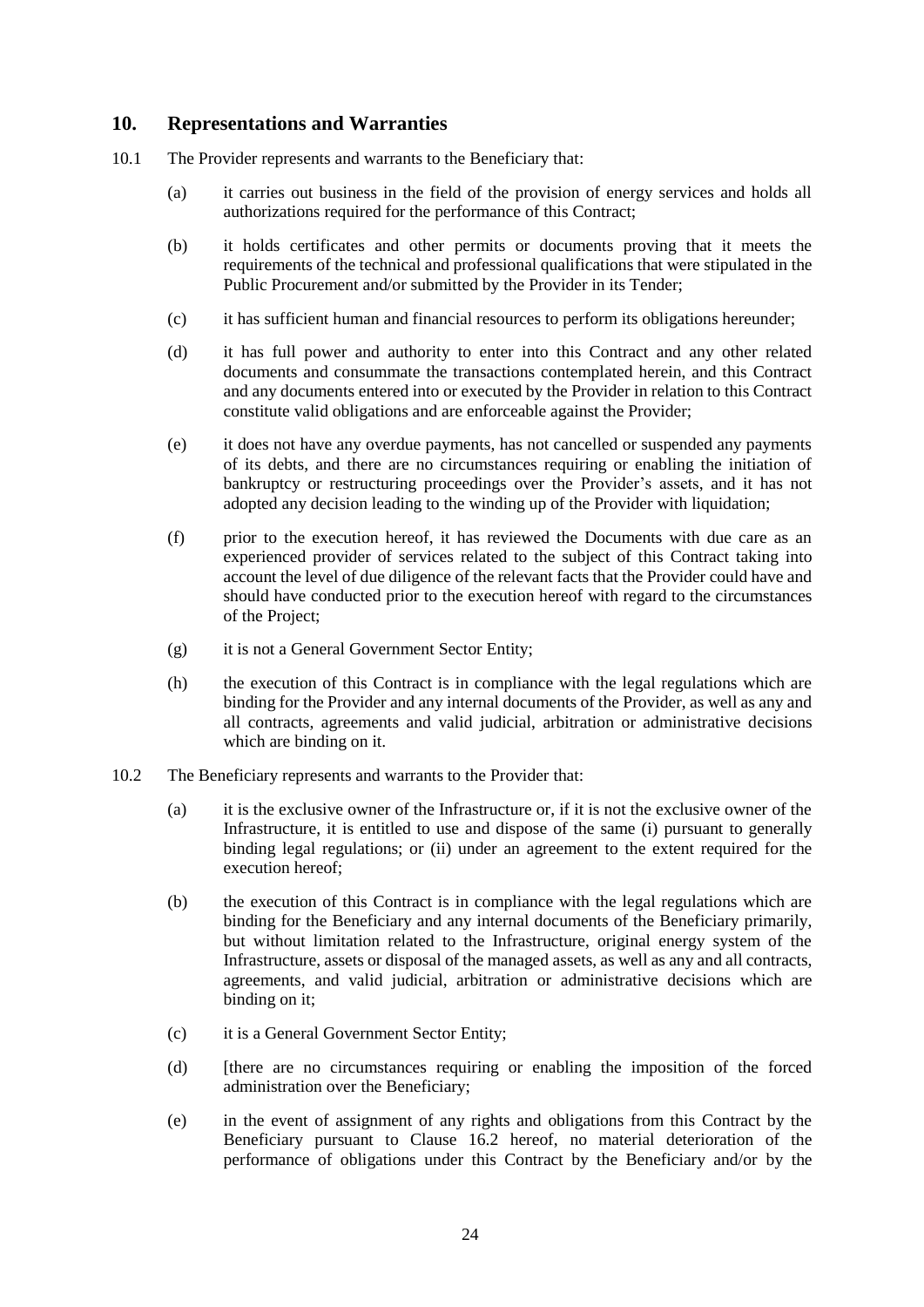assignee of such rights and obligations will occur as a result of such assignment of any rights and obligations from this Contract by the Beneficiary;]

- (f) to the Beneficiary's knowledge at the moment of their provision to the Provider, the information provided by the Beneficiary under this Contract and the Documents are accurate and precise in all material aspects, and the Beneficiary is aware that the Provider will implement the Project after their review with due care as an experienced provider of services related to the subject of this Contract taking into account the level of due diligence of the relevant facts that the Provider could have and should have conducted prior to the execution hereof with regard to the circumstances of the Project.
- 10.3 Each Party shall be obliged to notify the other Party without undue delay that (i) any of its representations under this Contract is no longer complete, true and/or accurate, and/or (ii) facts exist based on which it could be reasonably expected that any of its representations and warranties under this Contract could become incomplete, untrue and/or inaccurate or that there is a threat that this Contract would be breached by the concerned Party.
- <span id="page-25-0"></span>10.4 For the avoidance of doubt, if any of the representations and warranties of a Party under this Contract is proven to be untrue or becomes untrue during the term hereof, it shall be deemed to be a breach of this Contract.

## **11. Indemnities and Sanctions**

- 11.1 If a Party breaches any of its obligations, it agrees to indemnify the other Party against damage incurred by the other Party in relation to, or as a result of, the breach of the obligations by the breaching Party in accordance with the provisions of Section 373 *et seq*. of the Commercial Code.
- 11.2 Sanctions imposed on by the competent authority resulting from the failure to comply with the Relevant Regulations by the Provider during the performance of this Contract shall be borne by the Provider in full. However, if a sanction (e.g., a sanction for breach of the prohibition to accept work or services pursuant to Section 7b(5) of Act No. 82/2005 Coll. on Illegal Work and Illegal Employment, as amended, or a sanction for the breach of any other Relevant Regulations) is imposed by the competent authority directly on the Beneficiary as a result of the Provider's breach of its obligations, the Provider shall be obliged to indemnify the Beneficiary for the amount of the imposed sanction in full; this shall be without prejudice to the Beneficiary's entitlement to the payment of any contractual penalty or claim for indemnification of other damage resulting from and/or in relation to the imposition of a penalty on the Beneficiary.
- 11.3 In addition to the contractual penalty to which it is entitled pursuant to the relevant provisions hereof, the Beneficiary shall be entitled to claim from the Provider full compensation for damage incurred by the breach of the obligation to which such contractual penalty refers to.
- 11.4 If a Party fails to pay its monetary obligation under this Contract in due time, the other Party shall be entitled to claim default interest from the Party in delay in the amount of [●]% of the outstanding amount per each day of delay until the entire outstanding amount is paid.

#### **12. Force Majeure**

- 12.1 The Parties shall be relieved from the liability for partial or complete non-performance of their obligations hereunder if such non-performance is caused by Force Majeure.
- 12.2 The Party affected by Force Majeure shall be obliged to notify the other Party in writing of this fact without undue delay and request it to enter into negotiations. Upon request, the Party referring to Force Majeure shall provide credible evidence of such fact to the other Party.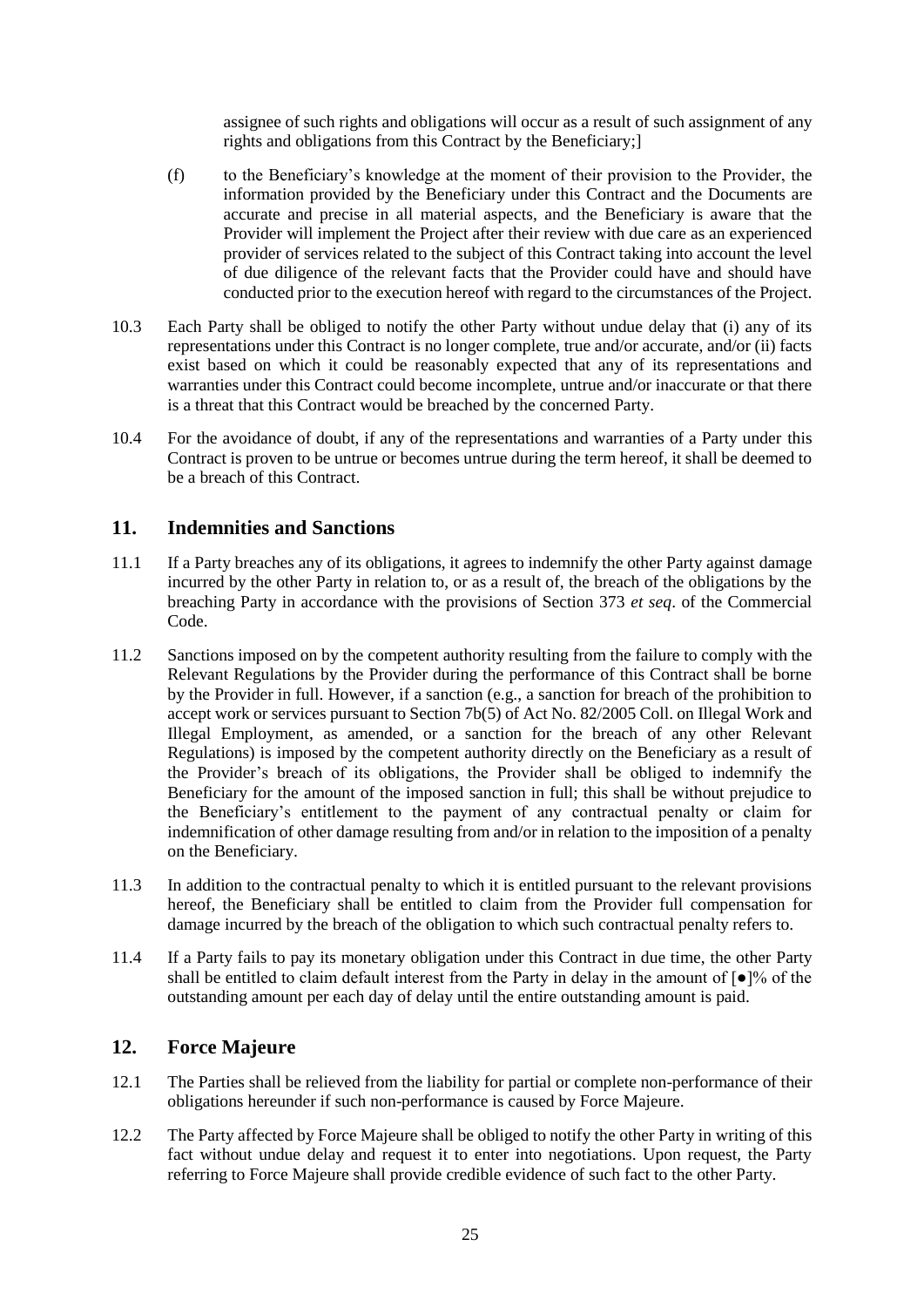12.3 Unless the Parties agree otherwise, after the occurrence of a Force Majeure event, they shall continue to perform their obligations hereunder to the extent reasonably possible and may seek alternative means to perform this Contract not prevented by the circumstance of the Force Majeure event.

# **13. Changes in Laws**

- <span id="page-26-1"></span>13.1 Especially with respect to the long-term nature of the obligations established by this Contract, the Parties have agreed that if during the performance of this Contract a change in laws occurs that
	- (a) was not and could not have been foreseeable at the time of the execution of the Contract;
	- (b) is not a change in laws of a general nature, i.e., it does not comprehensively refer to the entire business environment (e.g., changes to tax rates, etc.);
	- (c) will not make the performance of this Contract possible without changing its content or under which the performance of the Contract without changing its content would be in conflict with such new laws;

any Party shall be entitled to request a reasonable change to this Contract in the form of entering into an amendment so that the Contract is in compliance with the law and with the original intention of the Parties when entering into this Contract. For this purpose, the Parties shall be obliged to enter into mutual negotiations regarding amending the Contract at the request of any Party.

## <span id="page-26-4"></span>**14. Term and Early Termination of the Contract**

- <span id="page-26-0"></span>14.1 This Contract is being entered into for a definite period of time, from its effective date until the lapse of [●]<sup>43</sup> years from the initial date of the Guarantee Period (the "**Final Date**").
- 14.2 This Contract may be terminated early by:
	- (a) the agreement of the Parties;
	- (b) withdrawal from the Contract by the relevant party in accordance with the terms and conditions hereof;
	- (c) termination of the Contract by the Beneficiary in accordance with the terms and conditions hereof.
- <span id="page-26-2"></span>14.3 Each Party shall be entitled to withdraw from this Contract in writing (i) in cases expressly set out herein, as well as (ii) if the other Party substantially breaches its contractual obligations (including if any representation or warranty given by a Party herein is or is proven to be untrue under Clause [10.4](#page-25-0) and such fact has a material adverse effect on the performance of the subject hereof), where such breach is rectifiable and the breaching Party fails to remedy such breach even within an additional reasonable time limit provided by the other Party.
- <span id="page-26-3"></span>14.4 [Either Party may also withdraw from this Contract in writing if it is no longer possible to continue to perform this Contract due to (i) an event of Force Majeure which persists for at least [●]; or (ii) the fact that the Parties did not enter into a new contract between the Parties under

 $43$ Within the meaning of the Guide, the Contract must be entered into for a minimum of 8 years.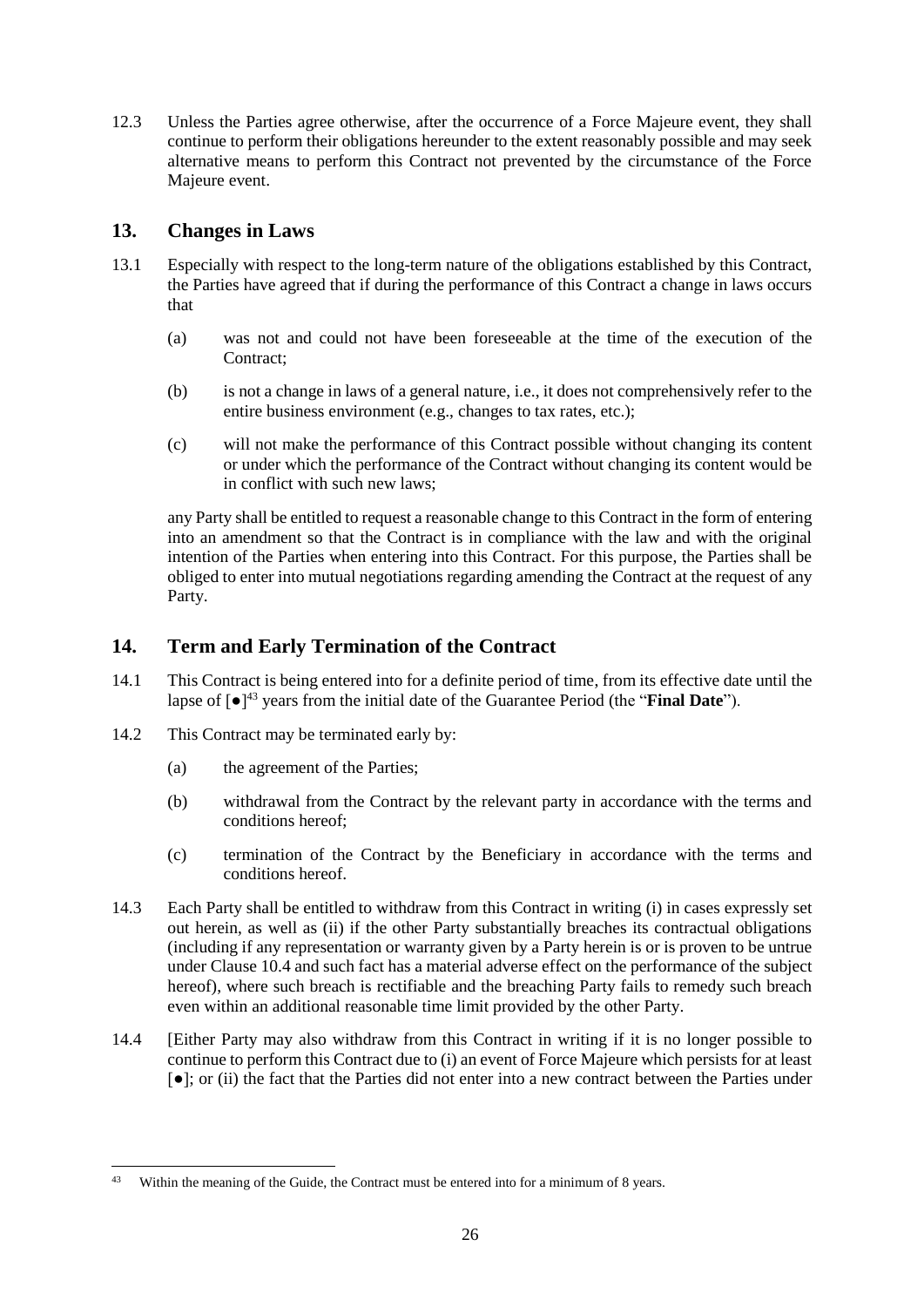Clause [13.1](#page-26-1) even within  $\lceil \bullet \rceil$  months from the enactment of amendments to legal regulations referred to in Clause [13.1\]](#page-26-1).<sup>44</sup>

- <span id="page-27-2"></span>14.5 [The Beneficiary may also terminate this Contract without a reason. The notice period shall be two months starting from the first day of a month following delivery of the notice to the Provider.<sup>45</sup> The Provider may also terminate this Contract, if:
	- (i) the assignment of a part of the Provider's entitlement to the Partial Payments for GES pursuant to Clause 16.3 hereof or of the entitlement to the compensation pursuant to Clause 15.3 hereof based on a contract concluded between the Provider as the assignor and the third party as the assignee has occurred (the "**Assignment Agreement**") and, at the same time,
	- (ii) the third party has terminated the Assignment Agreement or has withdrawn from it or it has been agreed between the Provider and the third party to terminate the Assignment Agreement on the ground that an assignment of rights and obligations from this Contract by the Beneficiary has occurred or is to occur pursuant to Clause 16.2 hereof.

The notice period shall be one month starting from the first day of a month following delivery of the notice to the Beneficiary.]

<span id="page-27-3"></span>14.6 Withdrawal from the Contract [or a notice of termination of this Contract] shall only have future effect whereas any performance by the Parties before the withdrawal date [or termination date], as well as any claims arising on their part as a result of performance of this Contract before the withdrawal date [or termination date], shall remain unaffected by such withdrawal [or termination.

## <span id="page-27-4"></span>**15. Settlement upon Termination of the Contract <sup>46</sup>**

-

- <span id="page-27-1"></span><span id="page-27-0"></span>15.1 The Parties have agreed that if this Contract is duly terminated on the Final Date, the following conditions shall apply:
	- (a) In relation to the Renovated Assets, it has been agreed that:
		- (i) No later than within [6] months before the Final Date, the Provider shall procure at its own expense through an expert with the relevant qualifications selected with the Beneficiary's consent that an audit of energy efficiency of the Infrastructure is conducted, which shall examine the technical condition of the Renovated Assets, examine the remaining technical life of the Renovated Assets and their value, and shall hand over the same to the Beneficiary for approval.

If the Beneficiary identifies any discrepancies in the audit referred to in this Clause, the Provider shall without any undue delay remedy the same and send the Beneficiary the corrected audit for additional approval; the Beneficiary shall approve such corrected audit without any undue delay. If the Parties still fail to agree on the content of the audit under this Clause, they agree to

<sup>&</sup>lt;sup>44</sup> The Guide allows (but does not require) the existence of such reason for early termination of the Contract.

<sup>&</sup>lt;sup>45</sup> The Guide allows (but does not require) the Beneficiary to terminate the Contract also at any time without a reason. However, special attention should be paid to the compensation for the Provider. In other words, in such case the Provider's compensation will be determined as a substantially higher amount because, in so doing, the Beneficiary will in fact be granted an unlimited right (without any fault on the part of the Provider) not to use the Provider in the course of the Guarantee Period, i.e., when the Provider starts to earn a return on its investment and generates profit.

<sup>46</sup> The contract termination mechanism is a project-specific and its setting should take into account the particularities of the Project.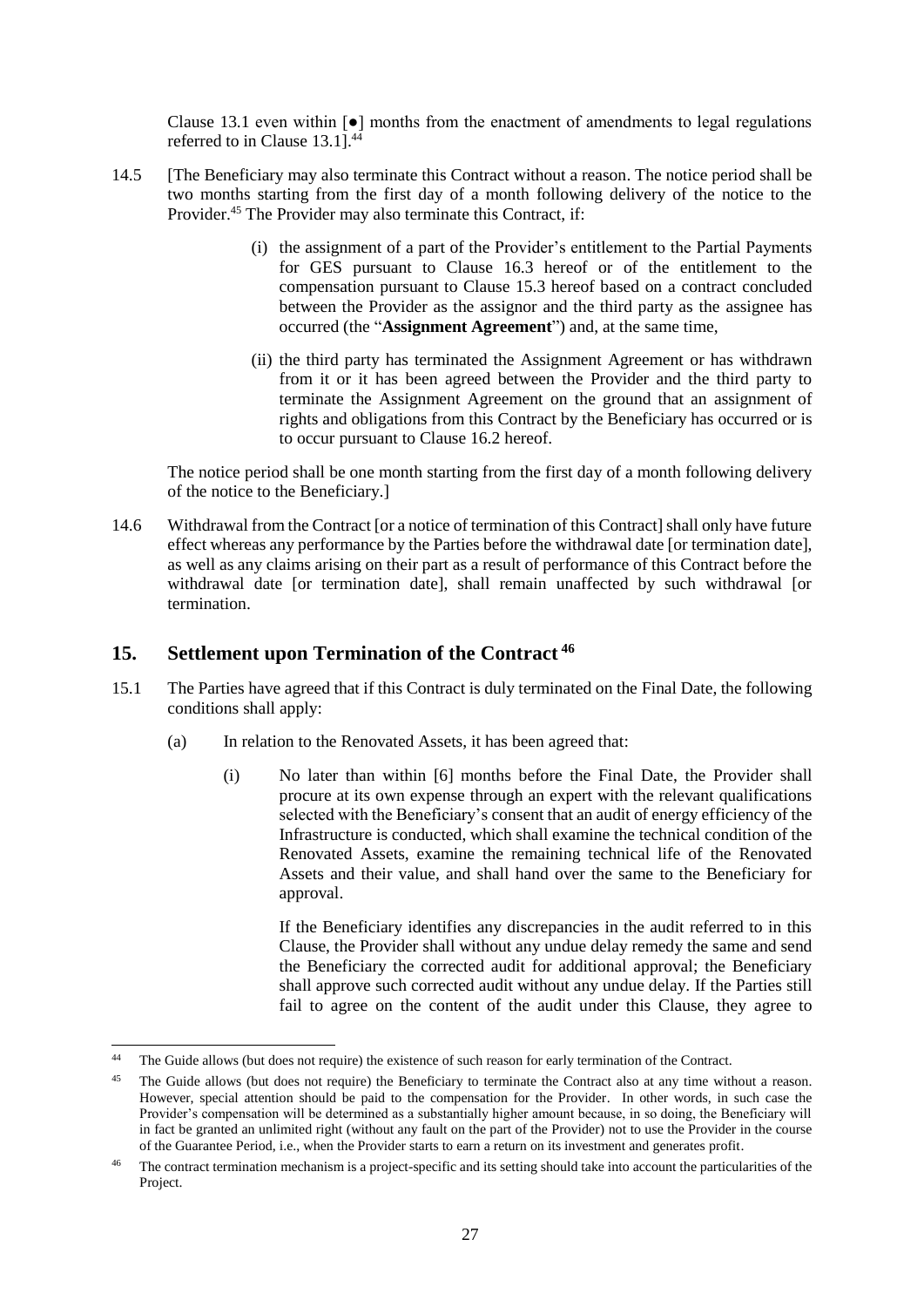negotiate in good faith in order to resolve their contradictory positions so that the audit under this Clause could be approved by the Beneficiary no later than on the Final Date.

- (ii) If the technical condition of the Renovated Assets is in worse condition which they would have been in if the Provider had duly performed their maintenance in accordance with this Contract, the Provider shall be obliged to ensure at its own expense no later than the Final Date that all required repairs are performed and other measures are taken to bring the Renovated Assets into condition which they would have been in if the Provider properly performed their maintenance in accordance with this Contract.
- (iii) No later than on the Final Date, the Provider shall return any documentation related to the Renovated Assets (which has not been delivered to the Beneficiary during the term hereof) to the Beneficiary.
- (b) In relation to the Rights Related to the Provision of Services, it is understood that:
	- (i) If the Beneficiary so requests, an audit of all Rights Related to the Provision of Services shall be carried out subject to terms and conditions similar to those referred to in Clause [15.1\(a\)\(i\).](#page-27-0)
	- (ii) Where the law permits, the Beneficiary (or a third party appointed thereby) shall assume free of charge all Rights Related to the Provision of Services on the part of the Provider. The Provider shall ensure (where the law permits) that the assumption by the Beneficiary (or a third party appointed thereby) of the Rights Related to the Provision of Services on the part of the Provider in relation to such rights does not give rise to any possibility of termination of obligations or weaken the position of the Beneficiary (or a third party appointed thereby) by other parties to the contracts setting out the Rights Related to the Provision of Services. This shall include, *inter alia*, the Provider's undertaking that, where permitted by law, it shall ensure that third parties to the Rights Related to the Provision of Services shall agree not to deny their consent to the assumption by the Beneficiary or a third party appointed thereby of the Rights Related to the Provision of Services referred to in this paragraph. For the avoidance of doubt, if the law prohibits the scope of securing the continuity of the Rights Related to the Provision of Services described in this paragraph, the Provider shall not be held liable for any possible termination of obligations in relation to the Rights Related to the Provision of Services by third parties.
	- (iii) No later than the Final Date, the Provider shall provide the Beneficiary with all documents necessary for the provision of the Services and the transfer of the Rights Related to the Provision of Services. The Provider shall provide the Beneficiary mainly with all the relevant offtake and supply agreements.
- (c) As part of its cooperation, the Provider shall (beyond the initial training within the meaning of the Acceptance Certificate) train the Beneficiary's staff (or, as the case may be, a third party appointed by the Beneficiary) as to the proper service and operation of the Renovated Assets and the overall technical and administrative securing of operation of the Infrastructure.
- (d) The provisions of this Contract that refer to the claims (including their settlement) that have arisen in relation to the performance of the subject of this Contract before its termination, the provisions regarding the dispute resolution between the parties, as well as other provisions which according to the manifested will of the Parties or with regard to their nature shall also survive after the termination hereof (for the avoidance of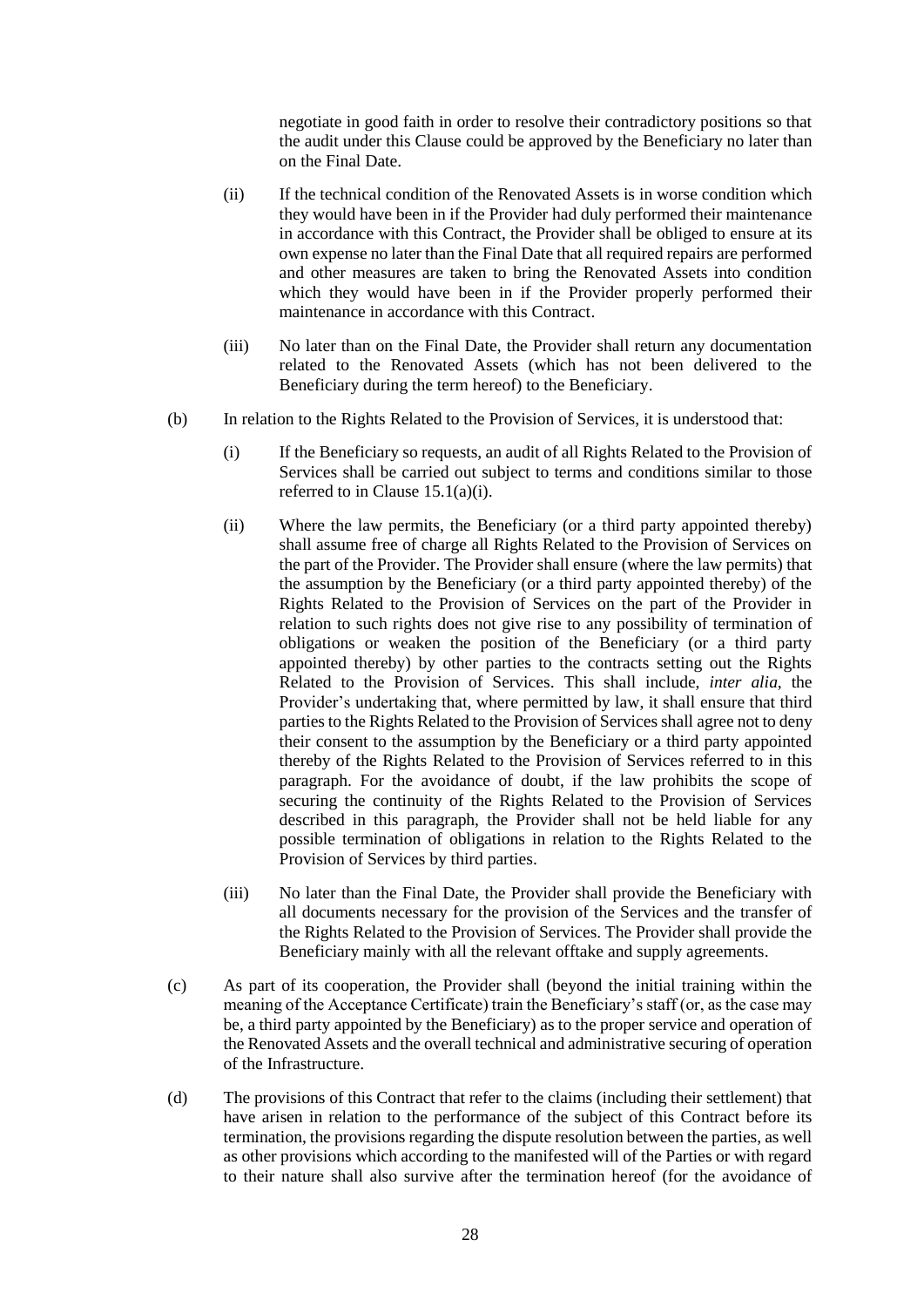doubt, including, but not limited to the relevant provisions of Article 7, Article 11 and Articles 15 to 20), shall also remain in force after the termination hereof until any claims of the Parties related to this Contract have been settled in full.

- 15.2 Considering the long-term nature of the obligations set out herein, other details of the termination of the provision of the Services shall be agreed upon individually by the Parties in good faith with reference to both Parties' obligation to collaborate and provide each other with cooperation in order to achieve the purpose hereof.
- <span id="page-29-0"></span>15.3 The Parties have agreed that the following conditions shall apply in the event of early termination hereof:
	- (a) The provisions dealing with settlement under Clause [15.1](#page-27-1) (except as defined below) shall apply reasonably to the mutual settlement of the Parties, just as in the event of regular termination of the Contract on the Final Date. Differently from Claus[e 15.1,](#page-27-1) the Parties have agreed that:
		- (i) provided that the title to the Renovated Assets has not been transferred to the Beneficiary (i.e., the Contract is terminated before the Renovation Completion Date), and provided that the Parties do not agree otherwise, the Provider shall remove all components and parts of the Renovated Assets from the Infrastructure and/or the Site as well as other components installed by the Provider, and return the Infrastructure and/or the Site to its original condition (and if it is not possible, to compensate the Beneficiary for any costs that will have to incur in order to restore the operability of the Infrastructure and/or the Site at least to the extent which corresponds to the original condition) no later than within [one month] from when the early termination of the Contract has become effective;
		- (ii) if early termination of the Contract occurs due to the Beneficiary's withdrawal pursuant to Clause [14.3](#page-26-2) as a result of a breach of the Provider's obligations,
			- the Beneficiary shall pay the Provider compensation [equal to the book value of the capital expenditure for the Renovation incurred as of the date the withdrawal from the Contract becomes effective, less all remediation costs (including all costs for the termination/repair and operation of the Renovated Assets, as well as the increased costs for the repair, operation and maintenance of the Renovated Assets resulting from the breach of obligations by the Provider or resulting from the early termination hereof) of the Beneficiary], which shall be calculated in accordance with the rules set out in Schedule [●] hereto. 47
		- (iii) If early termination of the Contract occurs due to withdrawal by the Provider in accordance with Clause [14.3](#page-26-2) as a result of the breach of the Beneficiary's obligations [or upon notice by the Beneficiary in accordance with Clause [14.5\]](#page-27-2),
			- the Beneficiary shall pay the Provider compensation [equal to the sum of (i) the capital expenditure for the Renovation incurred as of the effective date of withdrawal from the Contract [or notice by the Beneficiary under Clause [14.5\]](#page-27-2), (ii) increased costs of the Provider attributed to the occurrence of mandatory payments by the Provider in favor of third parties (to the extent in which the amount of such payments

<sup>47</sup> EPCs normally stipulate that in the event of early termination of a contract the Provider is entitled to certain financial settlement - compensation. The Guide contains detailed rules and multiple possible alternatives as to how to set up a mechanism for such compensation. Depending on the specific circumstances, it may be suitable to define precise economic rules to calculate the compensation in a separate technical Schedule, in each case in accordance with the requirements of the Guide.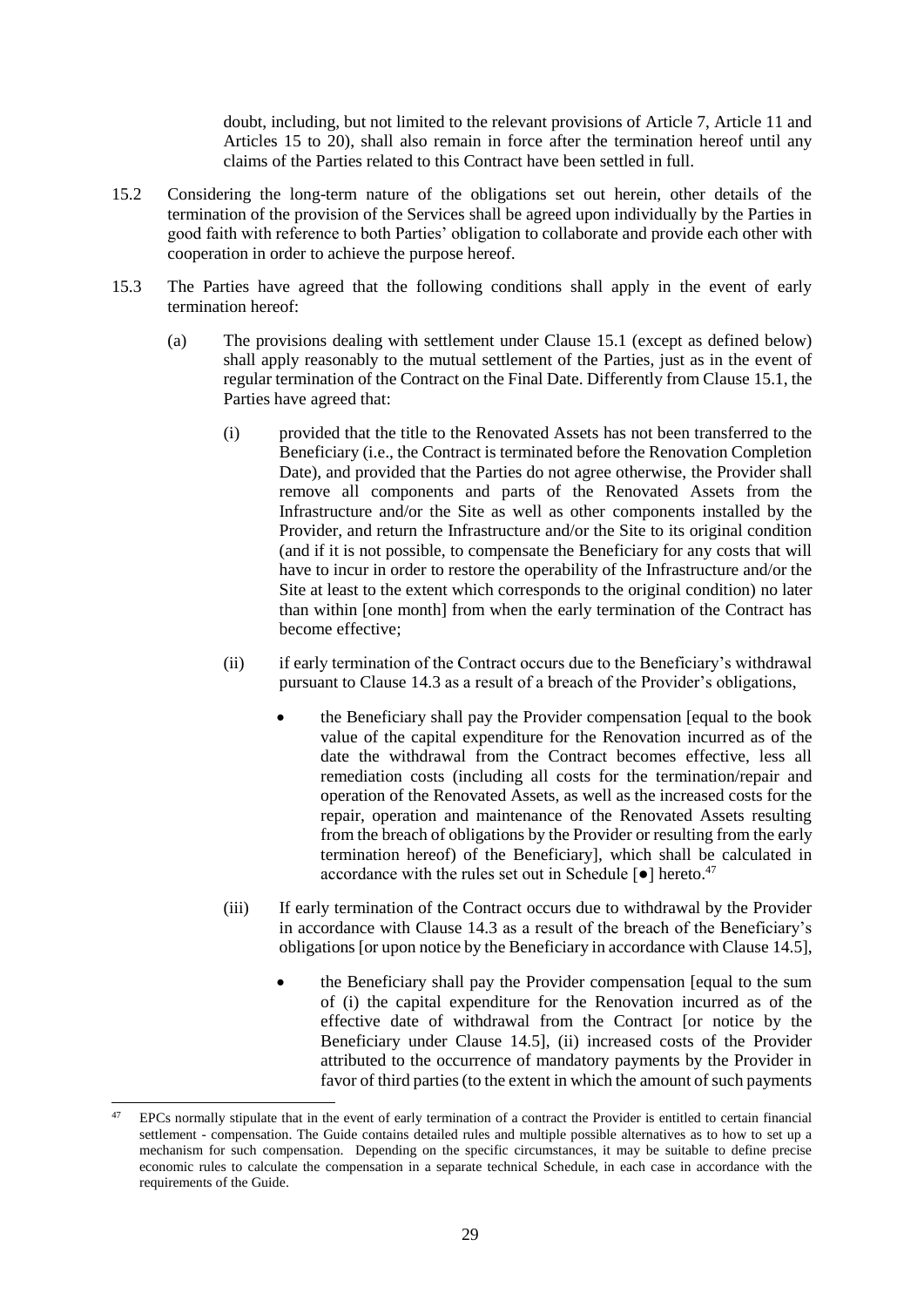is the market value) and (iii) lost profits of the Provider], which shall be calculated using the rules set out in Schedule [●] hereto. 48

- (iv) If early termination of the Contract occurs upon withdrawal by either Party under Clause [14.4,](#page-26-3) notice by the Provider under Clause 14.5 or based on the agreement of the Parties,
	- the Beneficiary shall pay the Provider compensation [equal to the sum of (i) the capital expenditure for the Renovation incurred as of the effective date of withdrawal from the Contract and (ii) increased costs of the Provider attributed to the occurrence of mandatory payments by the Provider in favor of third parties (to the extent in which the amount of such payments is the market value)], which shall be calculated using the rules set out in Schedule [●] hereto. 49
- (v) The Beneficiary shall pay the compensation referred to in any of the paragraphs above in equal monthly installments for [●] from the effective date of termination of the Contract, unless otherwise agreed with the Provider.
- (vi) For the avoidance of doubt, the Parties represent that the payment of any compensation referred to in the paragraphs above shall have no effect on any claims that the Beneficiary has or might have against the Provider based on facts occurring before the termination of the Contract.
- (vii) In the event of any dispute between the Parties as to determination of the amount of compensation under the previous paragraphs, the Parties shall proceed in accordance with Clauses [20.7](#page-34-0) and [20.8.](#page-34-1)
- (viii) Any compensation that is to be paid out in accordance with the previous paragraphs is exclusively an obligations arising from this Contract. The Parties consider the right to compensation referred to in the paragraphs above to be the Provider's only entitlement regarding the Beneficiary in connection with the early termination of this Contract (for the avoidance of doubt, this is without prejudice to [14.6\)](#page-27-3).
- (ix) In the event of early termination of the Contract upon withdrawal by either Party under Claus[e 14.4,](#page-26-3) any compensation that is to be paid out in accordance with the previous paragraphs must exclude any amounts that the Provider is able to recover under the insurances required under the terms of this Contract.
- (b) The Provider shall complete all the scheduled activities by the effective date of early termination of the Contract. Furthermore, the Provider shall perform any and all acts aimed at averting any damage to the Renovated Assets and all acts that may reasonably be demanded to avert any damage to the property of the Beneficiary and third parties in connection with the termination of the Services.
- (c) If the Contract is terminated early during [the Trial Period or] the Guarantee Period, the Provider shall provide the Beneficiary with all the necessary cooperation required to maintain proper operation of the Renovated Assets and provision of the Services.

<sup>&</sup>lt;sup>48</sup> Depending on the specific circumstances, it may be desirable to define precise economic rules to determine the amount of compensation in a separate technical Schedule.

Depending on the specific circumstances, it may be desirable to define precise economic rules to determine the amount of compensation in a separate technical Schedule.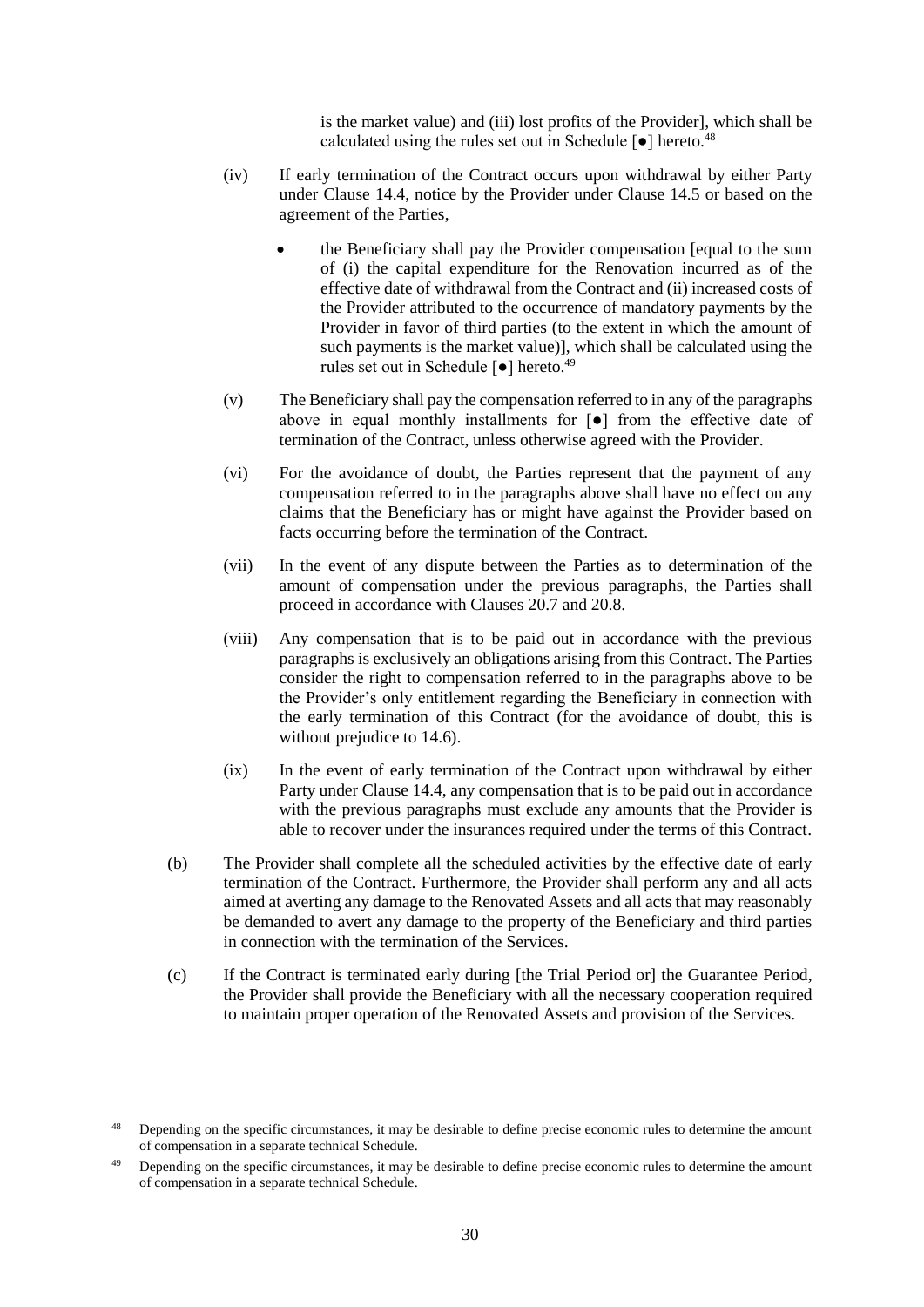(d) The Parties have expressly agreed that the provisions of Section 351 of the Commercial Code shall not apply to early termination of this Contract and shall be fully replaced by the provisions of Clause [14.6](#page-27-3) and this Clause [15.3.](#page-29-0)

## <span id="page-31-1"></span>**16. Assignment of the Contract**

- 16.1 Except as provided in this Articl[e 16,](#page-31-1) neither Party may assign any of its rights and obligations arising herefrom without the prior written consent of the other Party.
- 16.2 The Beneficiary may assign any rights and transfer any obligations from this Contract. If the Provider's cooperation is required for such assignment of rights and/or transfer of obligations, the Provider agrees to promptly provide such cooperation upon the Beneficiary's request.
- <span id="page-31-0"></span>16.3 The Provider may assign to [a third party]<sup>50</sup> (i) a part of its entitlement to the Partial Payments for GES under this Contract, but at all times not more than  $[80\%]^{51}$  of the amount of the Partial Payments for GES made by the Beneficiary under the relevant provisions and subject to the terms of this Contract and (ii) the entitlement to the compensation pursuant to Clause [15.3](#page-29-0) hereof. Such assignment of the part of the entitlement of the Provider to the payment of the Partial Payments for GES or the entitlement to the compensation pursuant to Clause [15.3](#page-29-0) hereof under the previous sentence may in no way deteriorate the Beneficiary's position under this Contract in relation to the remaining scope of rights and obligations of the Parties hereunder. For the avoidance of doubt, in the event of such assignment:
	- (a) such assignment may in no way limit any entitlements of the Beneficiary against the Provider related to the Savings Shortfall;
	- (b) the Beneficiary may set off entitlements of the Beneficiary against the Provider related to the Savings Shortfall against entitlements of the Provider for payment of the Unassigned Portion of the Partial Payment for GES (i.e. against the portion of the claim for the payment of the Partial Payment for GES that is payable by the Beneficiary to the Partner);
	- (c) this provision is without prejudice to Clauses [14](#page-26-4) an[d 15](#page-27-4) hereof and the Beneficiary will not be liable to make any Partial Payments for GES in respect of any period after termination of this Contract.

## **17. Protection of Information**

- <span id="page-31-2"></span>17.1 The Parties agree to keep Confidential Information confidential and use the same solely to perform the Contract, not to provide and disclose the Confidential Information to third parties, and adopt all measures necessary to protect and secure the Confidential Information against its publication or disclosure to third parties. This provision shall not apply to the disclosure of information if:
	- (a) the body of the Contract or other information that was obtained for public resources or are related to the use of public funds and which are published by the Beneficiary for transparency;
	- (b) it is necessary for the performance of a Party's obligations under this Contract,

<sup>50</sup> Usually, a bank or another financial institution providing the services of purchase of the receivables of the Provider.

<sup>&</sup>lt;sup>51</sup> Pursuant to the Guide, in the event of factoring, a certain part of the payments for the guaranteed energy services must remain due and payable towards the Provider and thus allow that the entitlements of the Beneficiary related to the failure to achieve the guaranteed savings be set off against the Provider.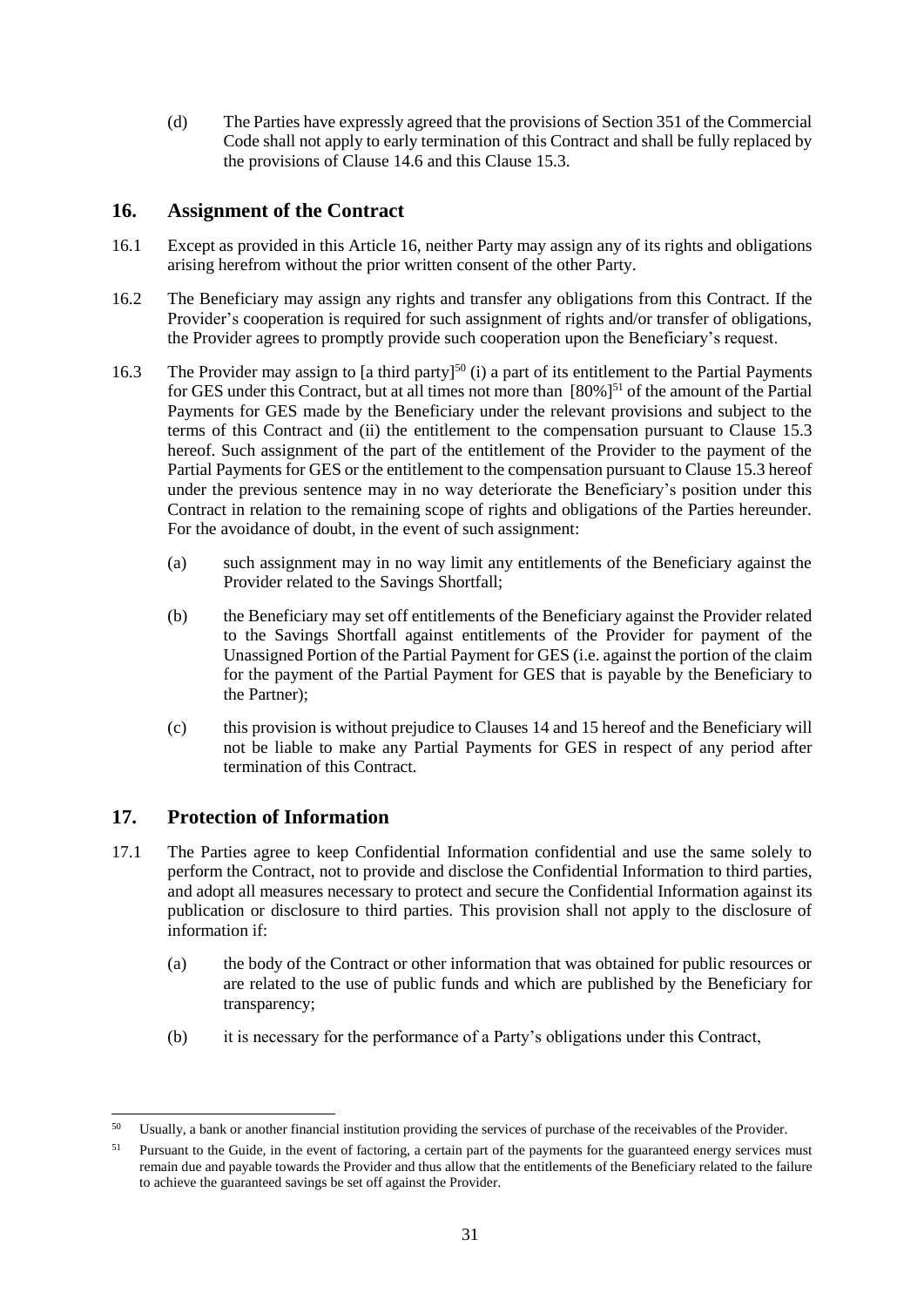- (c) a Party is obligated to do so under a legal regulation or under an enforceable decision, measure or request by the relevant public authority,
- (d) it is necessary in judicial, arbitration, administrative and other similar proceedings,
- (e) the third party recipient is a legal or tax advisor, auditor, bank, foreign bank branch, their advisors or any other advisor to a Party who is bound by a statutory or contractually agreed confidentiality obligation in relation to the provided or disclosed information,
- (f) the third party recipient is a person who controls or is controlled by a Party in accordance with the relevant provisions of the Commercial Code.
- 17.2 The Parties have agreed that the contents of the Contract, including the content of all its Schedules, are public and shall not be subject to the information protection provisions set out in Clause [17.1](#page-31-2) hereof.

#### **18. Communication and Authorized Persons**

- <span id="page-32-0"></span>18.1 For communication for the purposes of the performance of this Contract, the Parties appoint the following contact persons:
	- (a) the Beneficiary:

| In technical matters:                                                  | $\lceil \bullet \rceil$                                                       |
|------------------------------------------------------------------------|-------------------------------------------------------------------------------|
| E-mail:                                                                | $\lceil \bullet \rceil$                                                       |
| Telephone:                                                             | $\lceil \bullet \rceil$                                                       |
| In contractual matters:                                                | $\lceil \bullet \rceil$                                                       |
| E-mail:                                                                | $\lceil \bullet \rceil$                                                       |
| Telephone:                                                             | $\lceil \bullet \rceil$                                                       |
| (b)<br>the Provider:<br>In technical matters:<br>E-mail:<br>Telephone: | $\lceil \bullet \rceil$<br>$\lceil \bullet \rceil$<br>$\lceil \bullet \rceil$ |
| In contractual matters:                                                | $\lceil \bullet \rceil$                                                       |
| E-mail:                                                                | $\lceil \bullet \rceil$                                                       |
| Telephone:                                                             | $\lceil\bullet\rceil$                                                         |

- 18.2 All notices, requests, demands and other communication required or otherwise contemplated by this Contract shall be made in writing in Slovak and shall be delivered in one or several of the ways described below, and shall be deemed duly delivered if:
	- (a) delivered by hand, upon taking or refusing to take delivery;
	- (b) sent via electronic mail (e-mail), as soon as the sender's or recipient's electronic mail system sends to the e-mail address of the sender a confirmation of electronic mail delivery to the electronic mail system of the recipient, and if such confirmation is delivered to the address of the sender on a day which is not a business day or on a business day after the regular close of business, the nearest following business day shall be deemed to be the delivery date;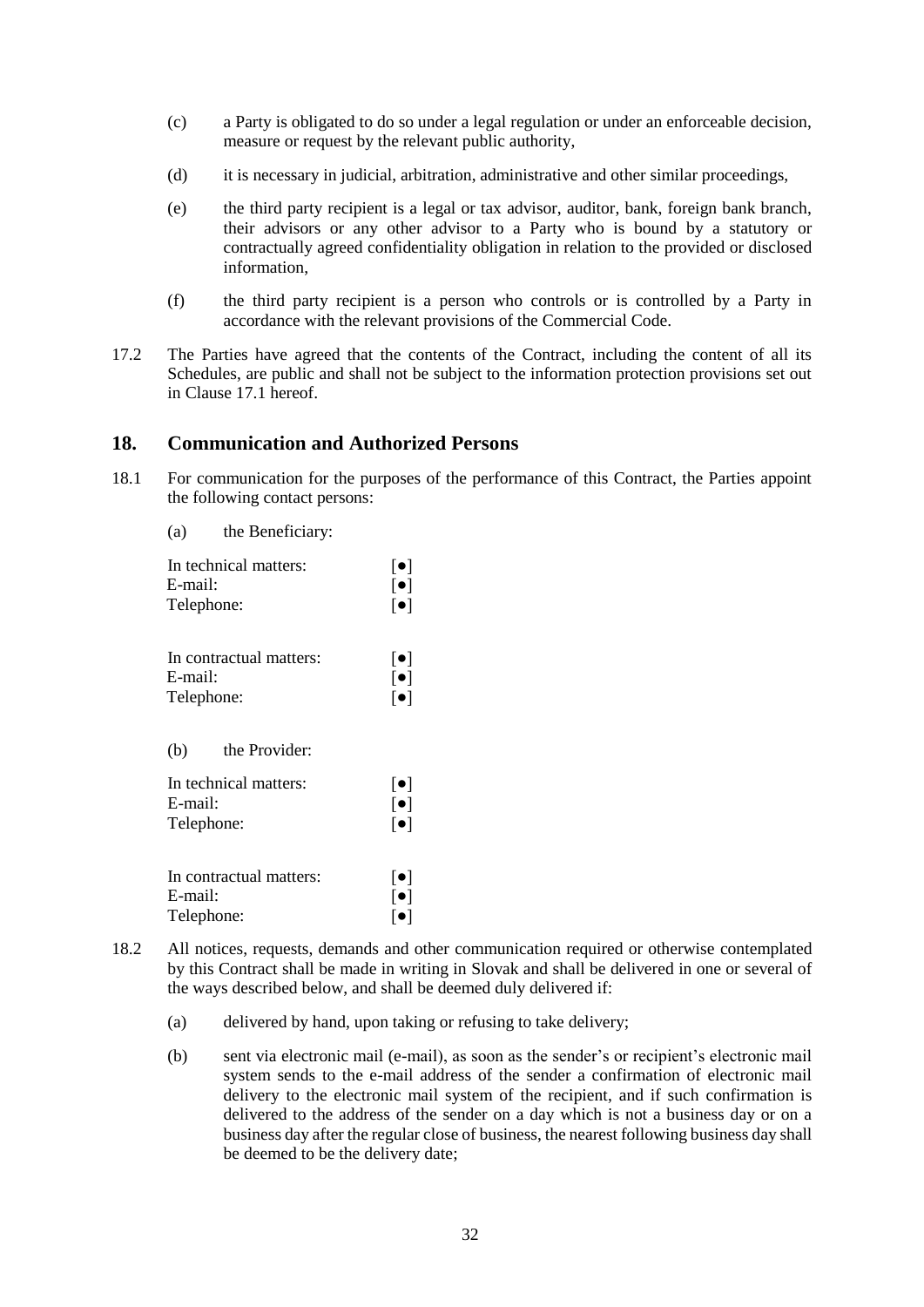- (c) sent via courier service, as of the fourth business day after being handed over to the courier service for shipment, or in later delivery, as of the date of being delivered to the recipient upon confirmation to the sender by the courier service; or
- (d) sent as registered mail, upon taking or refusing to take delivery or as of the first business day after the post office returns the communication to the sender as undeliverable.

All notices, requests, demands and other communication shall be addressed to the relevant addresses of the Parties' registered office and/or the Parties' addresses given in the heading hereof and/or referred to in Clause [18.1](#page-32-0) (or to such other addresses or numbers notified by the Parties to each other under this Clause).

## <span id="page-33-1"></span>**19. Intellectual Property Rights to the Project**

- <span id="page-33-0"></span>19.1 If performance under the Contract involves the result of creative work of the author protected as intellectual property within the meaning of Section 3 of the Copyright Act, the Provider grants the Beneficiary an exclusive license (i.e., the Provider agrees not to give consent to its use to another person except upon the written consent of the Beneficiary) unlimited in terms of time and territory for the use of any documentation created by the Provider or any part thereof and for the purpose arising from the Contract to the extent of preparation, implementation, use, operation, maintenance, repair, and adjustment of the Renovation, including copying, public display and public presentation, amendments and the processing of such documentation, whereas any amendments and processing of the documentation and/or its types, parts and levels shall be performed particularly to carry out adjustments and works to the extent of corrections, adjustments, renovation or extension of the Renovation or its part. The Beneficiary may modify, revise or amend such documentation, and by signing this Contract the Provider gives its consent thereto.
- 19.2 Pursuant to Section 72 of the Copyright Act, the Provider hereby gives its express prior consent to the Beneficiary to grant consent to a third party to use the above-mentioned documentation to the extent of the license granted under Clause [19.1,](#page-33-0) as well as to assign the license.
- 19.3 The license referred to in this Article [19](#page-33-1) hereof is granted free of charge.

#### **20. Final Provisions**

- 20.1 This Contract shall enter into force upon being signed by the Parties and into effect as of the day following the day of its publication in accordance with Act No. 211/2000 Coll., on Free Access to Information and on Amendments to and of Certain Other Acts, as amended.
- 20.2 The contractual conditions set out in this Contract, including Schedules hereto, constitute the entire agreement between the Parties, and replace all prior agreements and arrangements, whether oral or written, between the Parties in relation to the subject matter hereof.
- 20.3 If a Party does not exercise its authority under this Contract or if it does not demand the performance of any provision hereof from the other Party, it shall not be interpreted as a current or future waiver of such right under this Contract nor shall it affect the Party's ability to subsequently exercise any rights arising herefrom.
- 20.4 To the extent possible, each provision hereof shall be interpreted so as to be effective and valid under current law. If any provision is unenforceable or invalid under current law, it shall not affect the validity or enforceability of the other provisions hereof, which shall continue to be binding and fully valid and effective. In the event of such unenforceability or invalidity, the Parties shall negotiate in good faith to agree on amendments to this Contract required to implement the intents of this Contract necessitated by such invalidity or unenforceability.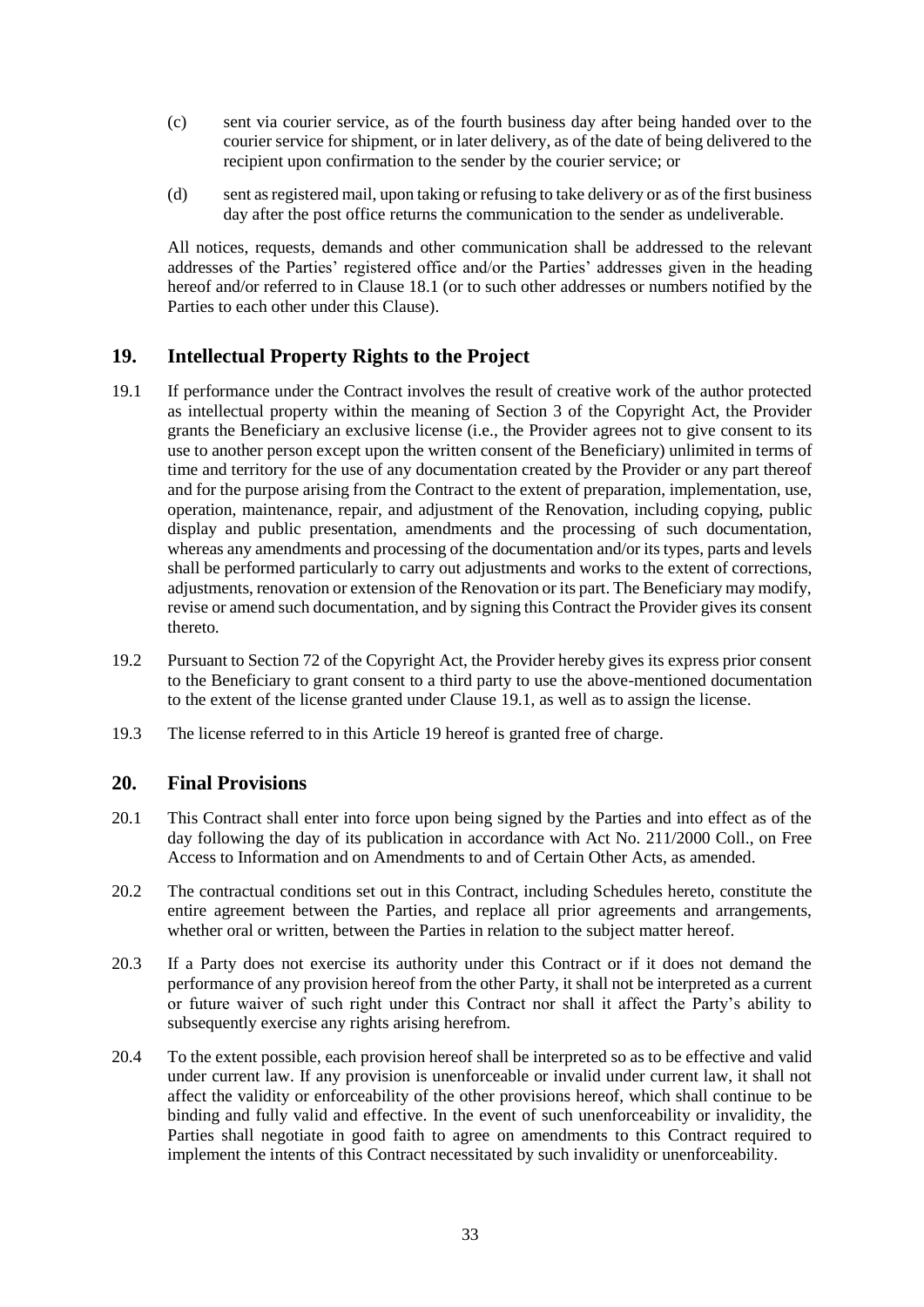- 20.5 This Contract may only be amended or supplemented by means of written amendments signed by the Parties.
- 20.6 The rights and obligations of the Parties under this Contract shall be governed by Slovak law.
- <span id="page-34-0"></span>20.7 The Parties have agreed that in the event of any dispute arising herefrom, Slovak courts shall have jurisdiction to render a final decision subject to the substantive and procedural laws in force in the Slovak Republic.
- <span id="page-34-1"></span>20.8 Nevertheless, before referring their dispute to court, the Parties shall strive to reach an out-ofcourt settlement and, if such dispute requires a professional assessment in order to get a professional opinion, the Parties may request a SIEA opinion and they agree to treat such opinion as binding.
- 20.9 The following Schedules shall form an integral part hereof.

| Schedule 1                       | Infrastructure and the Site.                                               |
|----------------------------------|----------------------------------------------------------------------------|
| Schedule 2                       | Documents                                                                  |
| Schedule 3                       | Tender                                                                     |
| Schedule 4                       | Guaranteed Annual Savings and Other Criteria Related to the Energy Savings |
| Schedule 5                       | Works Timetable                                                            |
| Schedule 6                       | Scope of Renovation and Target Parameters of the Renovation                |
| Schedule 7                       | List of Subcontractors                                                     |
| Schedule 8                       | <b>Services</b>                                                            |
| Schedule 9                       | Intermediate Inspections and Monitoring of the Guaranteed Annual Savings   |
| Schedule $\lceil \bullet \rceil$ | [List of Beneficiary's Expenses Paid by the Provider]                      |
| Schedule $\lceil \bullet \rceil$ | [Special Obligations of the Beneficiary in Assisting to the Provider]      |
| Schedule $\lceil \bullet \rceil$ | [Rules for the Calculation of Compensation upon Early Termination] $52$    |

The Parties declare that they have read and understood this Contract, that the Contract is worded in a definite and comprehensive way, that the content of the Contract is in accordance with their true and free will, and in witness whereof, they affix their signatures below.

#### In  $\lceil \bullet \rceil$ , on  $\lceil \bullet \rceil$

 $\lceil \bullet \rceil$ 

[●]

[●]

\_\_\_\_\_\_\_\_\_\_\_\_\_\_\_\_\_\_\_\_\_\_\_\_\_\_\_\_\_\_\_\_\_\_\_\_\_

[●]

\_\_\_\_\_\_\_\_\_\_\_\_\_\_\_\_\_\_\_\_\_\_\_\_\_\_\_\_\_\_\_\_\_\_\_\_\_\_

 $52$ <sup>52</sup> The scope of Schedules will be modified depending on the specific circumstances or non-application of certain concepts in this Contract. In other words, in multiple provisions the option to modify a specific Schedule is open, which means that the list of Schedules may be extended.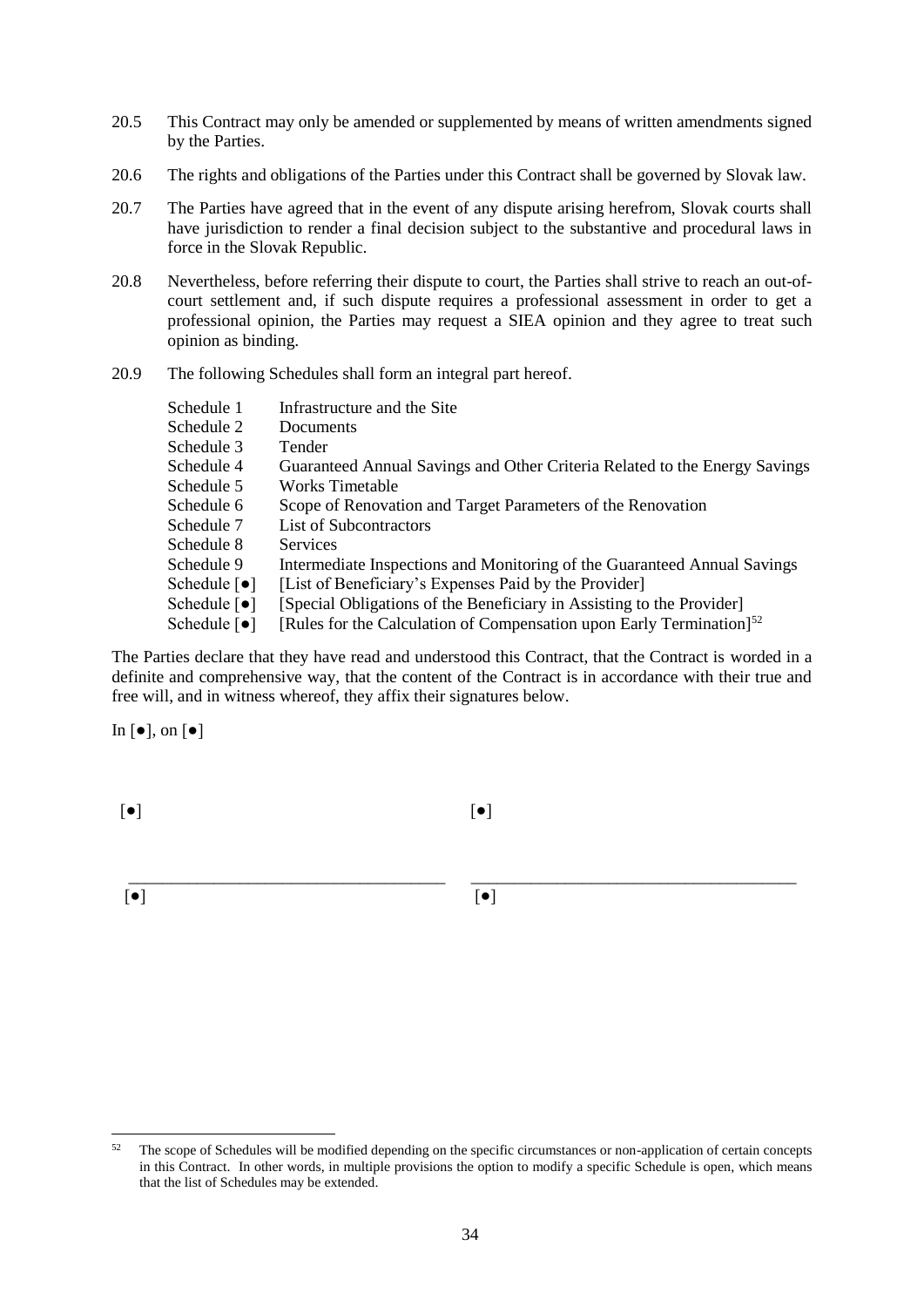**Infrastructure and the Site**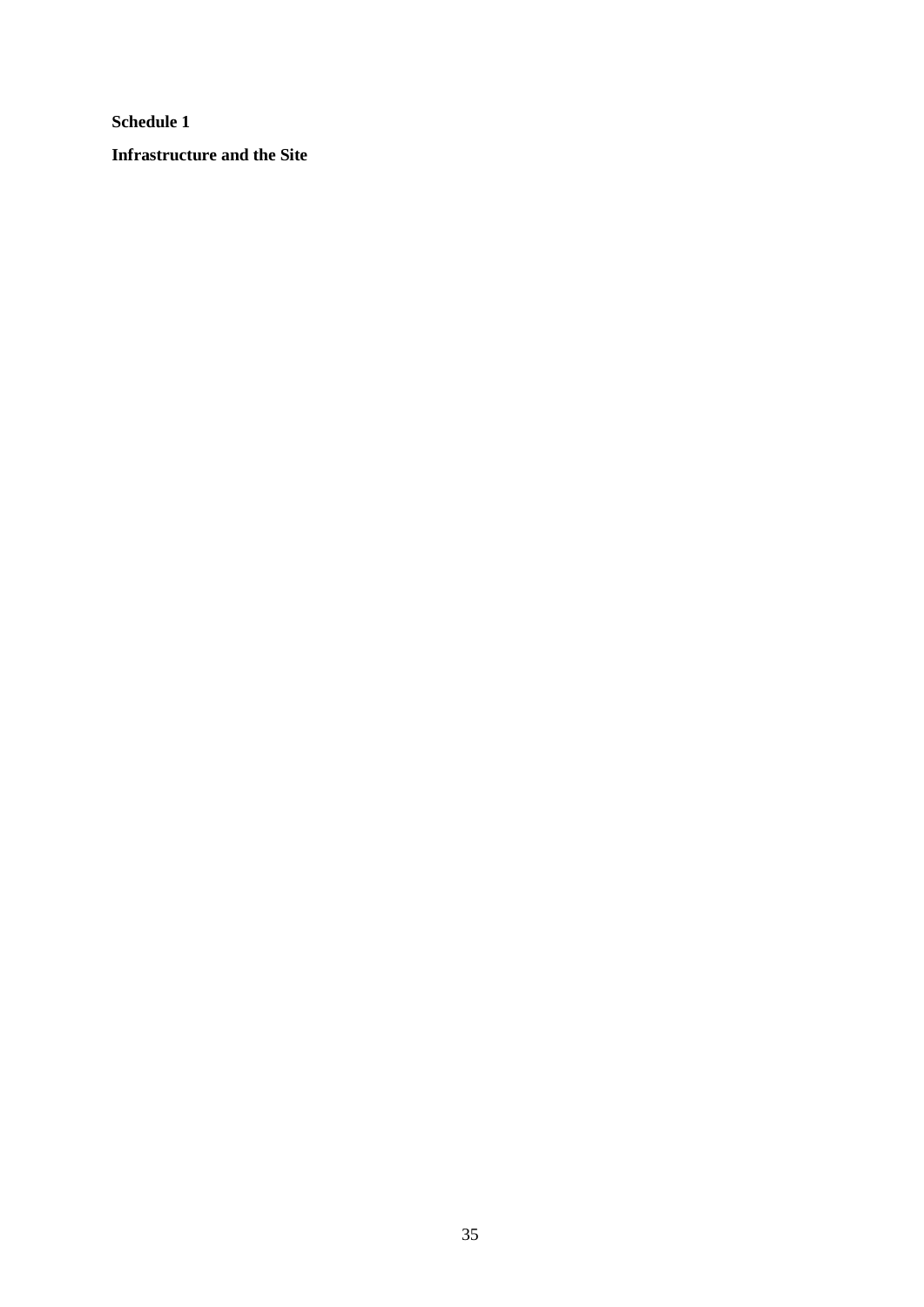**Documents**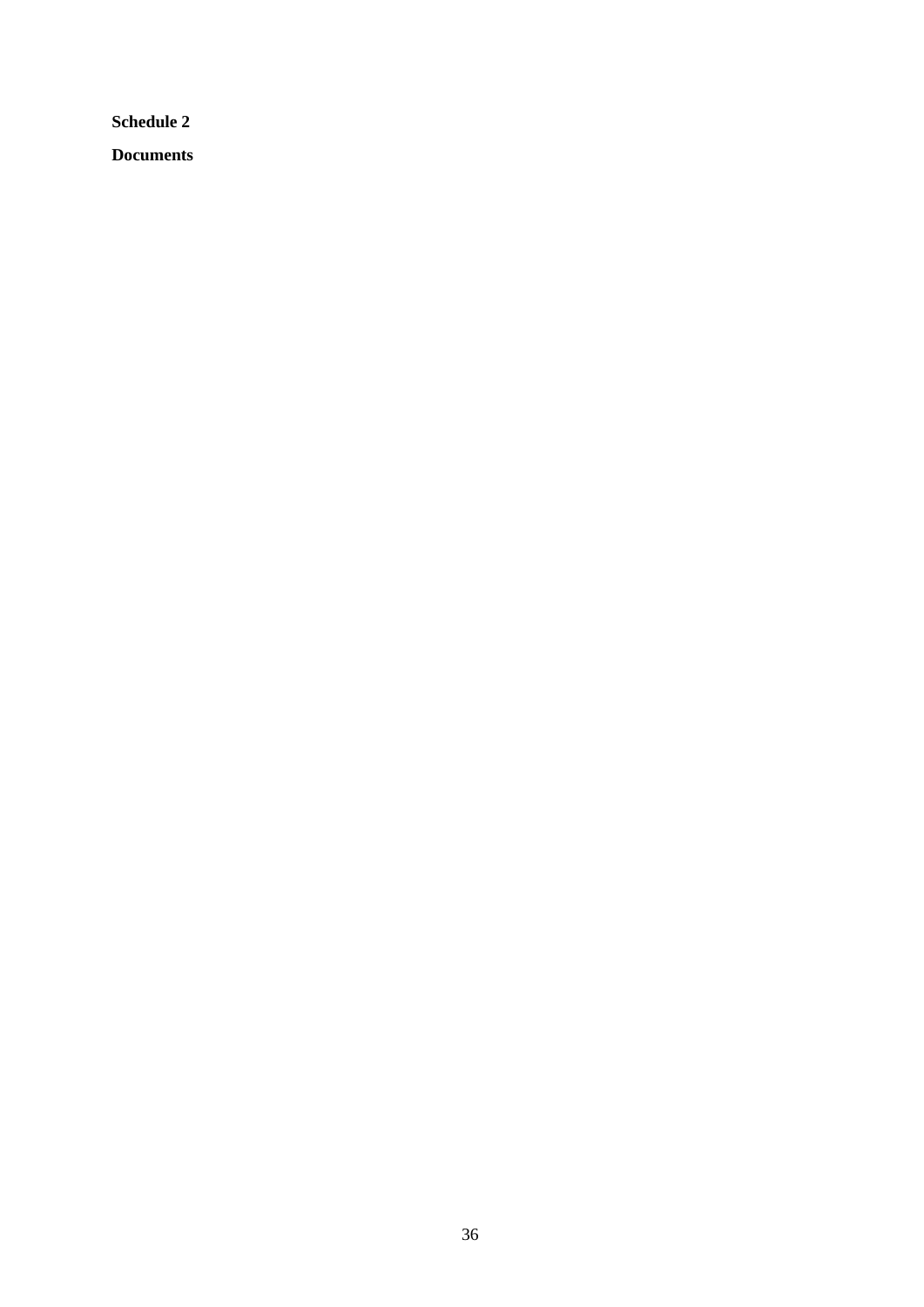**Tender**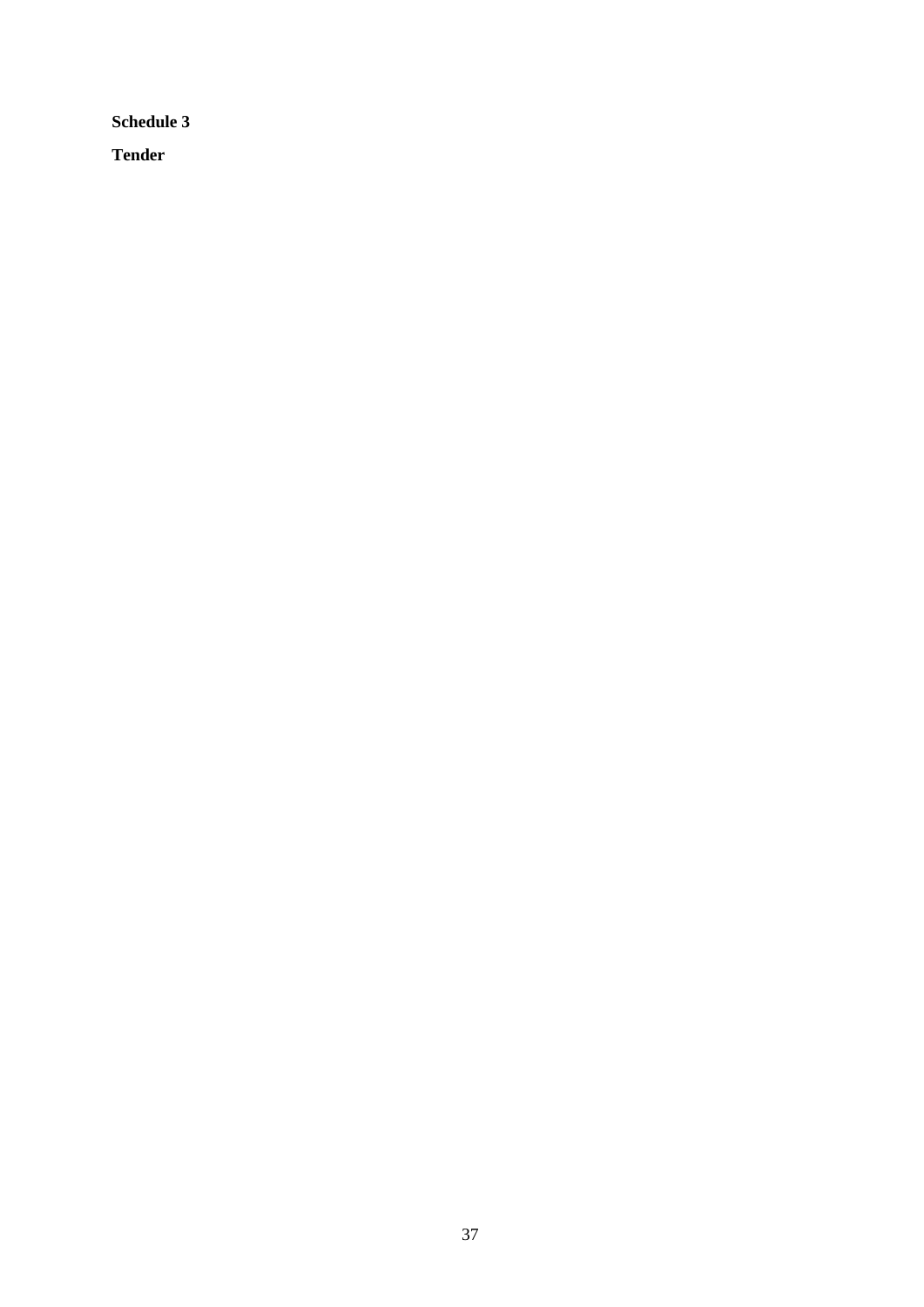#### **Guaranteed Annual Savings and Other Criteria Related to the Energy Savings**

*[The provisions contained in Schedule 4 are project-specific; however, the following matters must be included:*

- information regarding the actual reference energy consumption expressed in units of energy and *monetary terms (including defining the baseline assumptions used when the actual reference energy consumption was determined, such as: climatic conditions, manner of use, setting the standards of internal temperature/humidity);*
- *balance of guaranteed savings and payments over the entire contract period under the scenario in which real savings are 100% of reference energy consumption (repayment calendar)<sup>53</sup>*
- *[provision regarding the amount<sup>54</sup> of the guaranteed energy savings expressed in units of energy and/or monetary terms during the term hereof<sup>55</sup>] and, if applicable [the timetable for the achievement of the amount determined in the Contract for the increase of the energy efficiency, such as increase of the functionality of the assets / increase of the energy efficiency of the assets / increase of the energy economic management of the Infrastructure / reduction of the price for the provided services / reduction of the operating costs and costs for energy<sup>56</sup>]*
- recalculation of the guaranteed energy savings in the event of changes to the input *parameters/assumptions based on which the reference energy consumption and the originally agreed amount of the guaranteed energy savings have been determined, and the changes that may be considered relevant for such recalculation are as follows:*
	- o *adjustments to the prices for energy<sup>57</sup> - especially applicable if the savings are expressed in monetary terms;*
	- o *so-called routine changes, such as:<sup>58</sup>*

In addition to the energy consumption savings, the following may be included in the calculation of the amount of the guaranteed savings:

- cost savings related to the energy supply (e.g. savings resulting from the reduced environmental commitments or savings resulting from the implementation and operation of on-site energy generation);

- revenues generated from the surplus and sale of on-site energy generation.

<sup>58</sup> The Guide requires that such determined alternative for the recalculation of the guaranteed savings meet the following requirements: (i) there is a finite number of well-defined events in the contract with regard to which the recalculation may be used; (ii) the events do not include events related to the changes in macro-economic conditions; (iii) the none of these events are attributable to the Provider; (iv) these events could not have been foreseen or estimated (the question of foreseeability depends on project-specific circumstances and the level of due diligence of the relevant facts that could

 $53$ <sup>53</sup> This is the reference balance of savings and payments. This means that this reference balance shall in no way affect the rights and obligations of the Parties under this Agreement. In the event of differences between this reference balance and other provisions of this Agreement, other provisions of this Agreement shall prevail.

<sup>54</sup> The Guide requires that (based on the calculation pursuant to the net present value method (*NPV*)) the amount of the guaranteed savings be higher than the total of: (i) the Payments for GES; and (ii) any "non-refundable" government financing (as the government financing is defined under the Guide) (e.g., contributions to the capital expenditures). Simultaneously, the amount of the guaranteed savings for a year must be equal to or higher than the amount of the Payments for GES for the relevant year.

If the guaranteed savings are to include revenues generated from the sale of surplus energy (with regard to certain types of EPCs, in relation to which the installation of the facility for the energy generation forms part of the project), such revenues must be less than 50% of the total amount of the guaranteed savings.

<sup>&</sup>lt;sup>55</sup> If the guaranteed savings are only expressed in energy terms, pursuant to the Guide, the appropriate expected price range must be determined in order to prove that the conditions referred to in footnote 54 have been met.

<sup>&</sup>lt;sup>56</sup> If other criteria for energy savings have been agreed, this Schedule must define such criteria as well as the deadline for their achievement.

<sup>&</sup>lt;sup>57</sup> The Guide allows the parties to decide whether the adjustment of energy prices will be regarded as a reason for the recalculation of the amount of the guaranteed savings.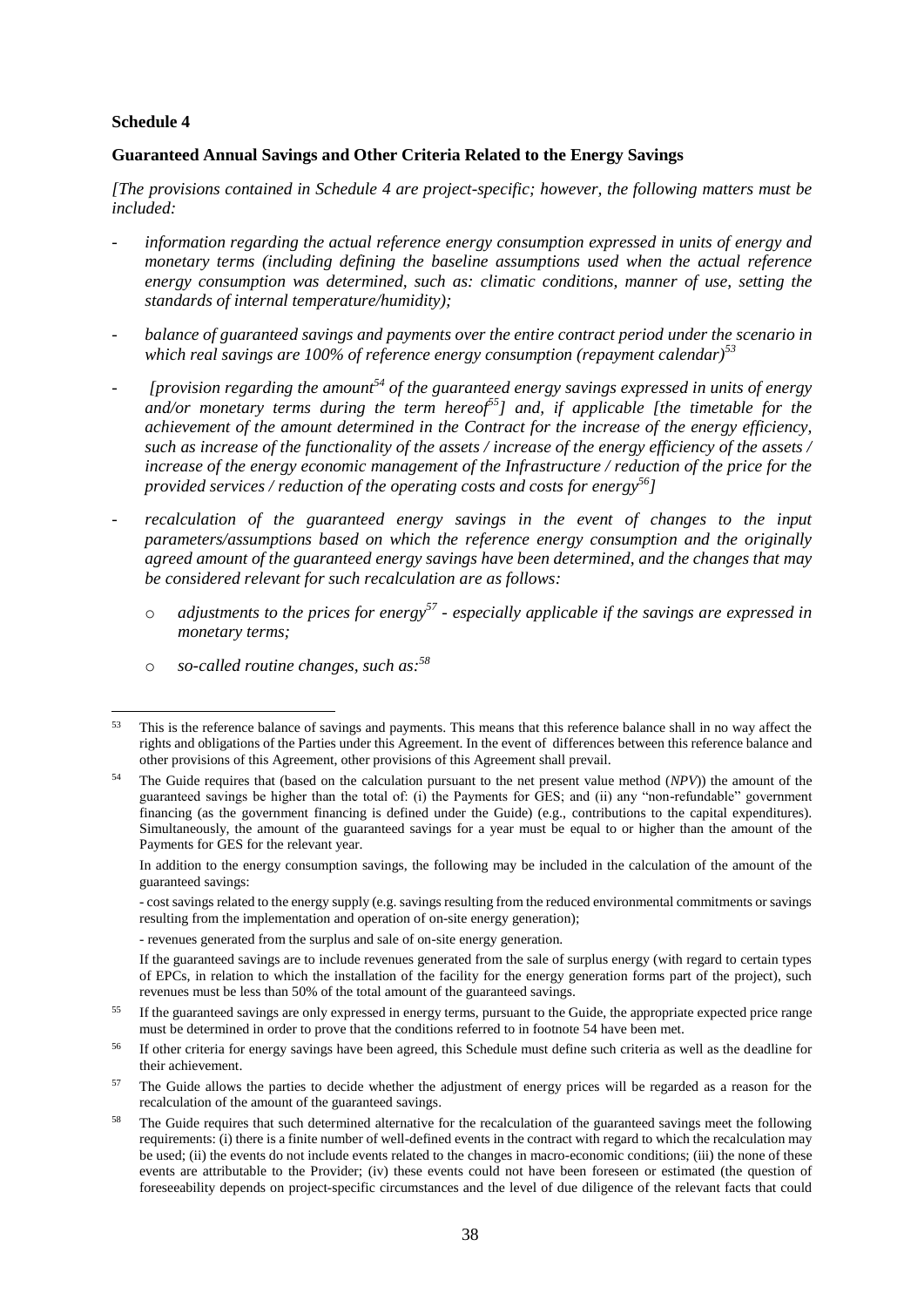- *weather changes;*
- *changes of the indoor temperature/humidity (or their standard values);*
- *change in the number of hours/days during which the Infrastructure/Site is being used;*
- *change in the number of occupants/users of the Infrastructure/Site (e.g., as a result of a change to the working schedule);*
- *other project-specific factors;*
- o *so-called non-routine changes, such as: <sup>59</sup>*
	- *breach of specific obligations by the Beneficiary (e.g., breach of the obligation to maintain the Site or provide access to the Site to the Provider);*
	- *inaccurate baseline data provided by the Beneficiary;*
	- *adverse Site conditions (e.g., contamination, asbestos, latent defects or deficiencies in the existing Infrastructure);*
	- *additional works carried out by the Beneficiary at the Site;*
	- *changes in law (except for changes in law that are (i) foreseeable at the moment of the execution of the Contract; and/or (ii) of a general nature (such as changes to tax rates, etc.));*
	- *breach of the Beneficiary's obligation to operate the Renovated Assets – failure to meet specific parameters of operation (if applicable);*
	- *significant changes to the Renovated Assets and/or Site by the Beneficiary;*
	- *vacation of the Site by the Beneficiary;*
	- *changes to baseline data of energy (electrical or heat) requirements for the maintenance of the Site;*
	- *non-typical variations in the number of occupants/users;*
	- *other delay, compensation, etc., due to Force Majeure.]*

*[The provisions in this Schedule must also include a detailed method for the calculation of the actual energy savings, and* 

it can be expressed in units of energy or monetary terms;

-

it must describe in detail everything that is to be included in the amount of the actual savings; *theoretically, in addition to the energy consumption savings, for example, the following can be included:* 

have been reasonably conducted prior to the execution of the Contract); and (v) the recalculation does not compensate for anything other than the direct effects of the events in question.

<sup>&</sup>lt;sup>59</sup> The Guide requires that such determined alternative for the recalculation of the guaranteed savings meet the following requirements: (i) there is a finite number of well-defined events; (ii) the changes do not include changes in macroeconomic conditions; (iii) the changes are not attributable to the Provider; (iv) they could not have been foreseen or estimated. This should be assessed by reference to specific circumstances and requirements for a reasonable level of due diligence of the relevant facts prior to the execution of the Contract; and (v) the recalculation does not compensate for anything other than the direct effects of the events in question.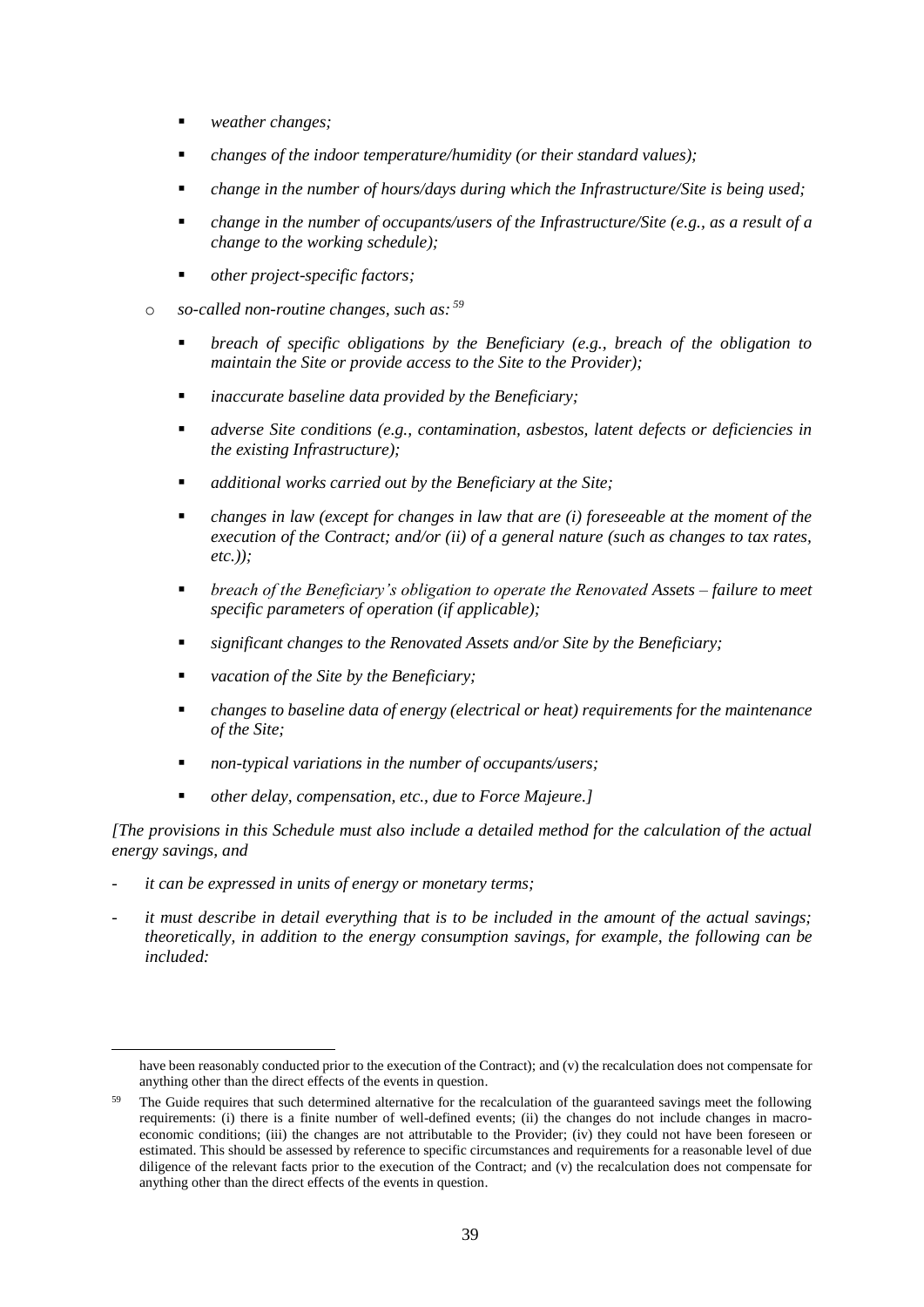- o *savings of costs related to the supply of energy (for example, savings resulting from the reduced environmental liabilities or savings resulting from the introduction and operation of on-site energy generation)<sup>60</sup>;*
- o *revenues generated from the surplus and sale of on-site energy generation.]*

 $60\,$ <sup>60</sup> However, pursuant to the Guide such savings which are related to the reduction of costs not connected to the demand/supply of energy (e.g., savings resulting from the reduced operating costs) should not be included.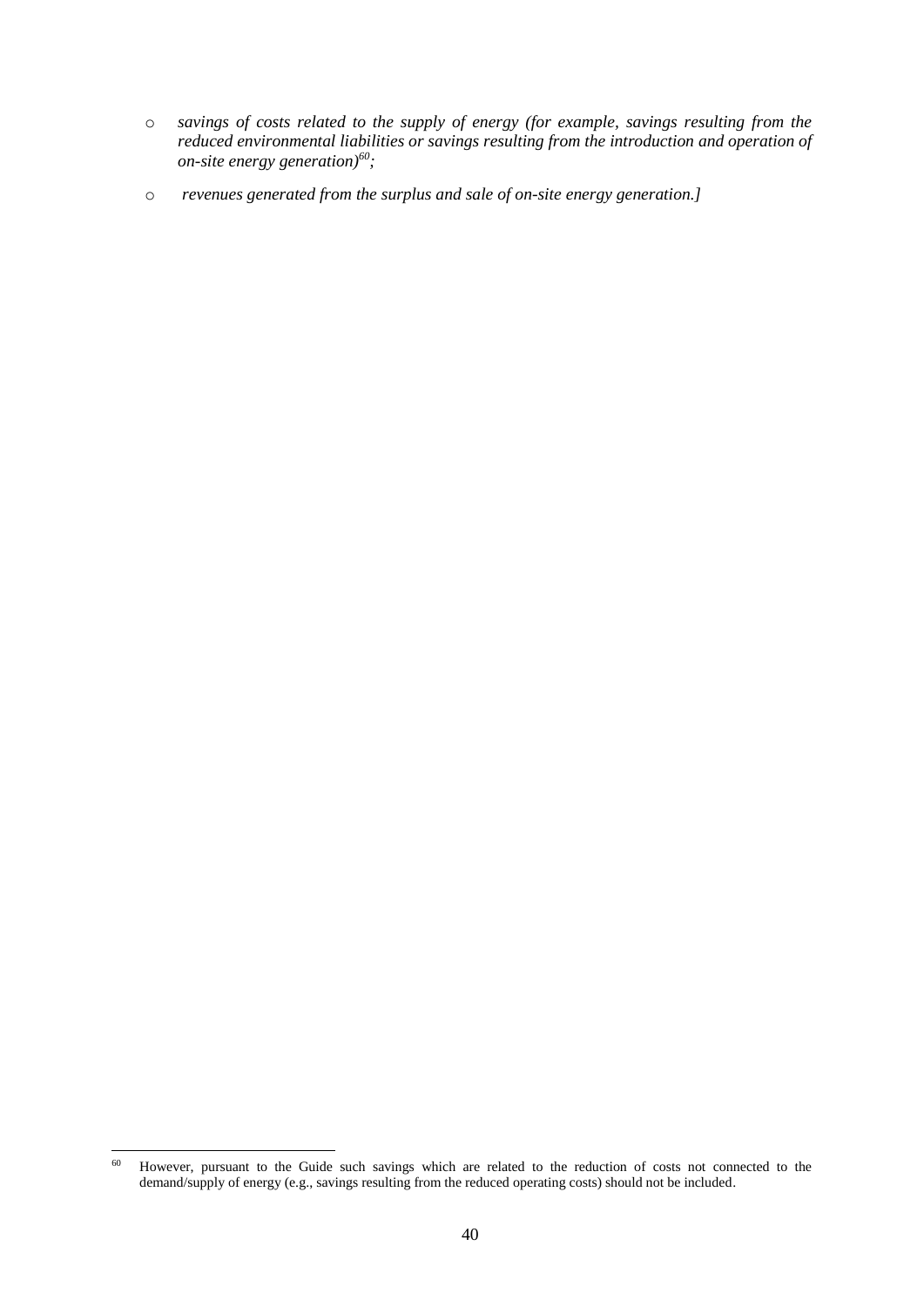**Schedule 5 Works Timetable**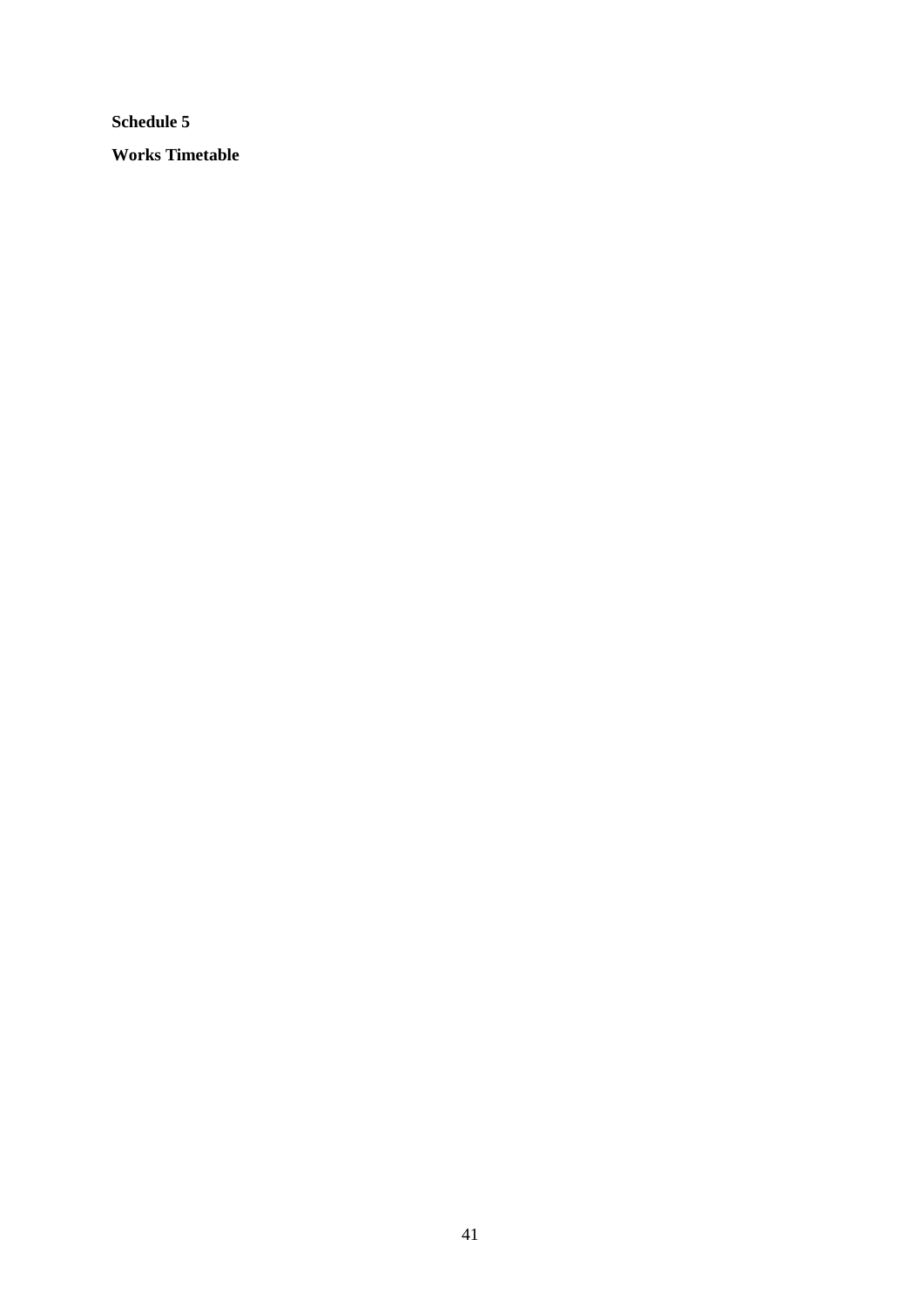#### **Scope of Renovation and Target Parameters of the Renovation**

*[The Schedule should include the scope of Renovation (including the amount of the relevant investment costs) and the target parameters of the Renovation.]*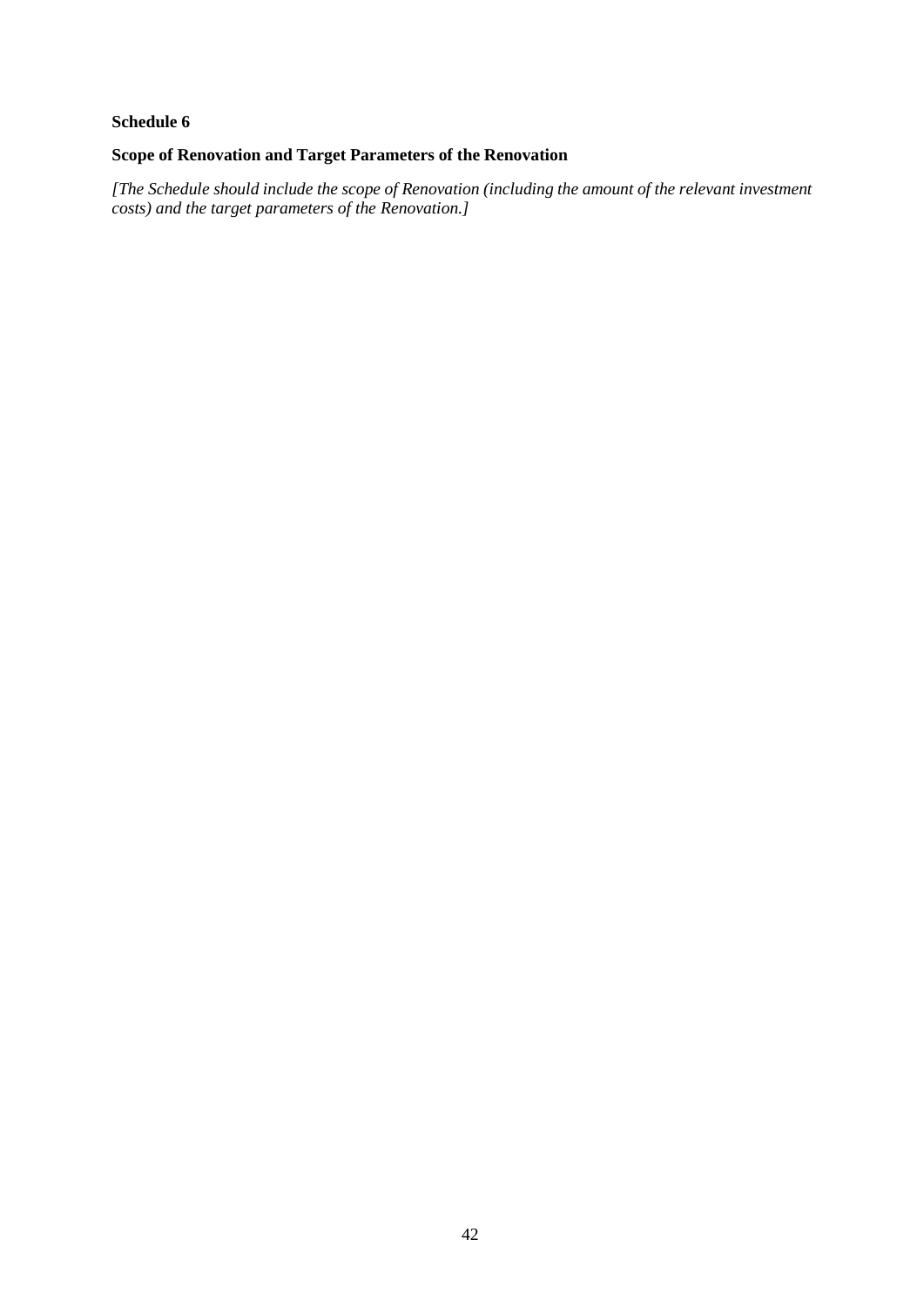**List of Subcontractors**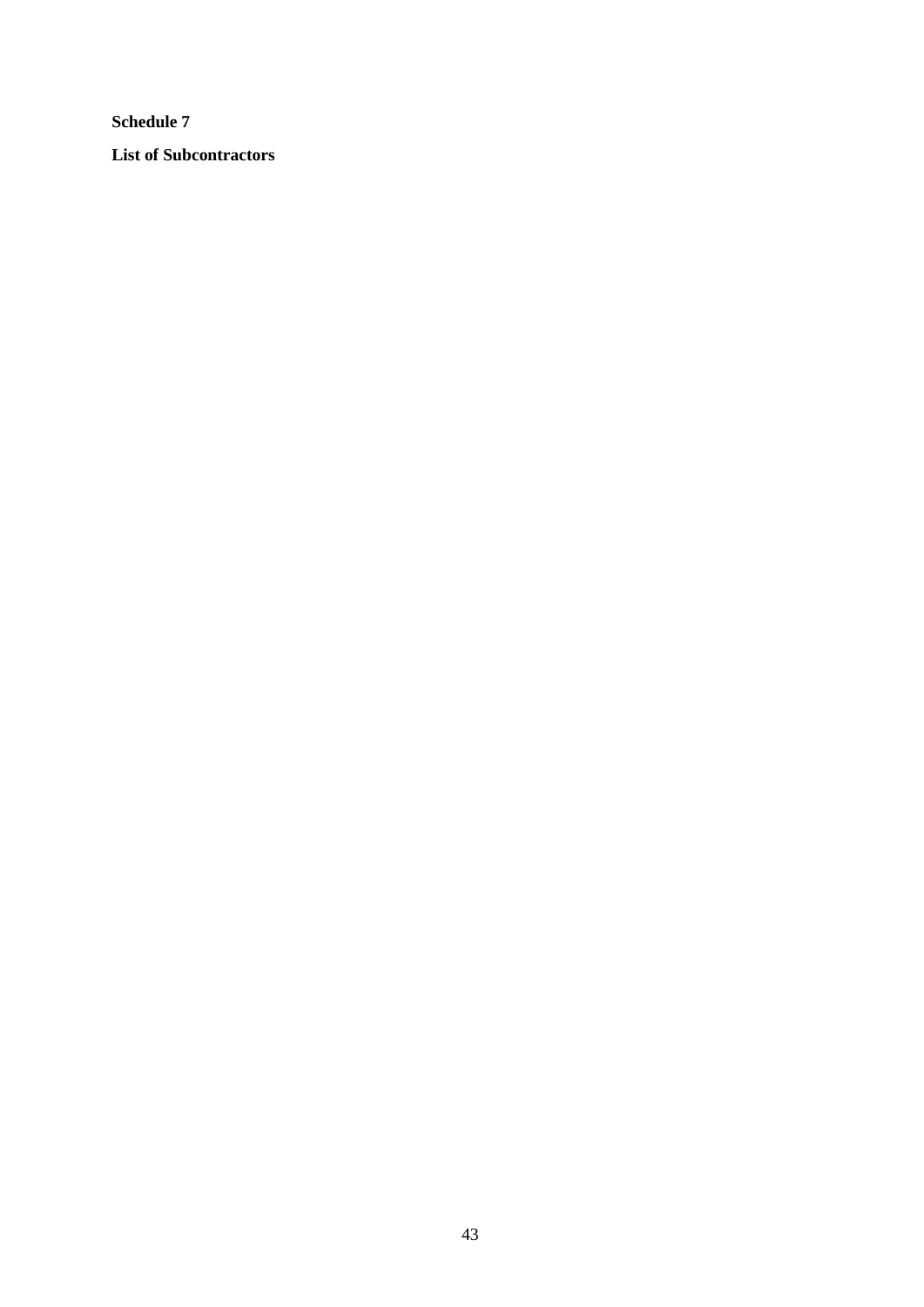**Services<sup>61</sup>**

<sup>61</sup> Pursuant to the Guide, the scope of Services must contain, *inter alia*, the scope and requirements for the performance of maintenance (such as defining of the maintenance plans) that must ensure the ability of the Renovated Assets to achieve the Guaranteed Annual Savings (the Guide requires that the standards to which the Provider is required to maintain the Renovated Assets must, as a minimum, establish conditions in which the Renovated Assets are genuinely capable of delivering the energy consumption and/or cost savings required) . In practice, the relevant scope will take into account the particularities of the relevant Project; it must, however, in each case comply with the requirements of the Guide in relation to the performance of maintenance.